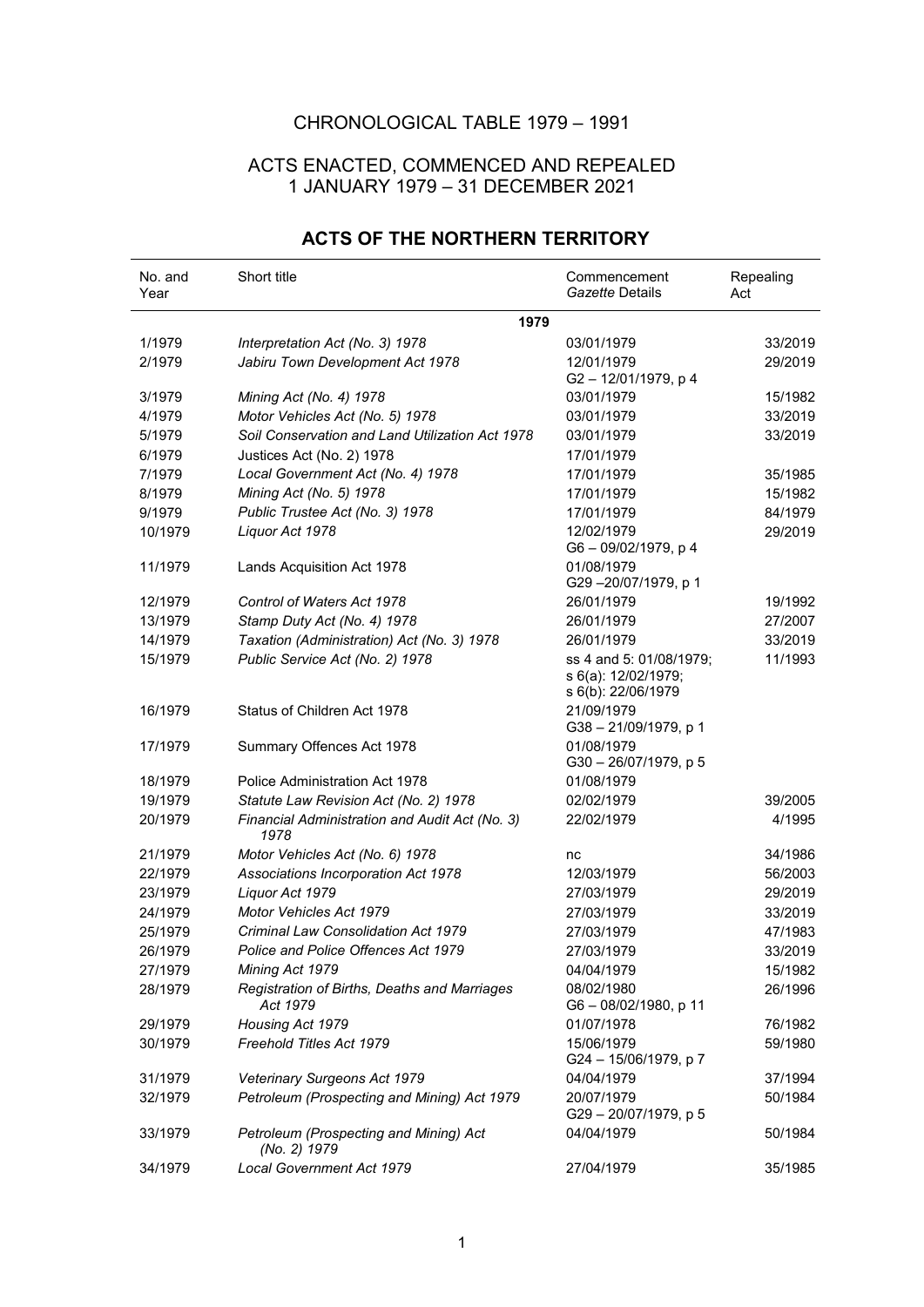| No. and<br>year    | Short title                                                            | Commencement<br>Gazette Details                                                                                 | Repealing<br>Act      |
|--------------------|------------------------------------------------------------------------|-----------------------------------------------------------------------------------------------------------------|-----------------------|
| 35/1979            | Criminal Law (Conditional Release of Offenders)<br>Act 1979            | 25/05/1979                                                                                                      | 39/1995               |
| 36/1979            | Family Provision Act 1979                                              | 03/12/1979                                                                                                      | 33/2019               |
| 37/1979            | Intestate Aboriginals (Distribution of Estates) Act<br>Repeal Act 1979 | 03/12/1979                                                                                                      | 31/1991               |
| 38/1979            | Administration and Probate Act 1979                                    | 03/12/1979<br>$S25 - 28/11/1979$                                                                                | 33/2019               |
| 39/1979            | Explosives Act 1979                                                    | 10/10/1980<br>G41-10/10/1980, p 3                                                                               | 4/1981                |
| 40/1979            | Local Courts Act 1979                                                  | 12/09/1980<br>G37-12/09/1980, p2                                                                                | 31/1989               |
| 41/1979            | <b>Commercial and Private Agents Licensing</b><br>Act 1979             | 12/09/1980<br>G37-12/09/1980, p2                                                                                |                       |
| 42/1979            | <b>Workmen's Compensation Act 1979</b>                                 | ss 9, 12, 15, 17 and 19:<br>16/07/1979<br>G26-29/06/1979,<br>p 10;<br>rem: 30/06/1979<br>G26 - 29/06/1979, p 10 | 49/1986               |
| 43/1979            | Tenancy Act 1979                                                       | 07/09/1979<br>G36-07/09/1979, p 5                                                                               | 55/2003               |
| 44/1979            | Food and Drugs Act 1979                                                | 21/03/1980<br>$G11 - 14/03/1980$ , p 6                                                                          | 45/1986               |
| 45/1979            | Food Standards Act 1979                                                | 21/03/1980<br>$G11 - 14/03/1980$ , p 6                                                                          | 45/1986               |
| 46/1979            | Uranium Mining (Environment Control) Act 1979                          | 10/05/1979                                                                                                      | 43/2001               |
| 47/1979            | Criminal Law (Offences at Sea) Act 1978                                | 01/11/1979<br>S22-26/11/1979                                                                                    | 73/2000               |
| 48/1979            | Planning Act 1979                                                      | 03/08/1979<br>G31-03/08/1979, p 4                                                                               | 85/1993               |
| 49/1979            | Darwin Town Area Leases Act 1979                                       | 03/08/1979<br>G31-03/08/1979, p 4                                                                               | 59/1980               |
| 50/1979            | Special Purposes Leases Act 1979                                       | 03/08/1979<br>G31-03/08/1979, p 4                                                                               | 33/2019               |
| 51/1979            | Church Lands Leases Act 1979                                           | 03/08/1979<br>G31-03/08/1979, p 4                                                                               | 59/1980               |
| 52/1979<br>53/1979 | Crown Lands Act 1979                                                   | 03/08/1979<br>G31-03/08/1979, p 4<br>03/08/1979                                                                 | 18/1992<br>33/2019    |
| 54/1979            | Lands Acquisition Act 1979<br>Building Act 1979                        | G31-03/08/1979, p4<br>03/08/1979                                                                                | 49/1985               |
| 55/1979            | Freehold Titles Act (No. 2) 1979                                       | G31-03/08/1979, p 4<br>03/08/1979                                                                               | 59/1980               |
| 56/1979            | Unit Titles Act 1989                                                   | G31-03/08/1979, p4<br>03/08/1979                                                                                | 33/2019               |
| 57/1979            | Land and Business Agents Act 1979                                      | G31-03/08/1979, p 4<br>09/11/1979                                                                               |                       |
| 58/1979            | Appropriation Act (No. 2) 1978-79                                      | G45-09/11/1979, p 2<br>08/06/1979                                                                               | 11/2016               |
| 59/1979            | Territory Insurance Office Act 1979                                    | 22/06/1979<br>$G25 - 22/06/1979$ , p 5                                                                          | 41/2014               |
| 60/1979            | Lottery and Gaming Act 1979                                            | 01/07/1979<br>G25-22/06/1979, p 5                                                                               | 50/1983               |
| 61/1979            | Stamp Duty Act 1979                                                    | 01/07/1979<br>G25-22/06/1979, p 5                                                                               | 27/2007               |
| 62/1979            | Casino Licence and Control Act 1979                                    | 29/06/1979<br>G26 - 29/06/1979, p 1                                                                             | $S51 -$<br>27/09/1984 |
| 63/1979            | Adoption of Children Act 1979                                          | 21/09/1979                                                                                                      | 17/1994               |
| 64/1979            | Control of Roads Act 1979                                              | 24/08/1979<br>G34-24/08/1979, p 9                                                                               | 33/2019               |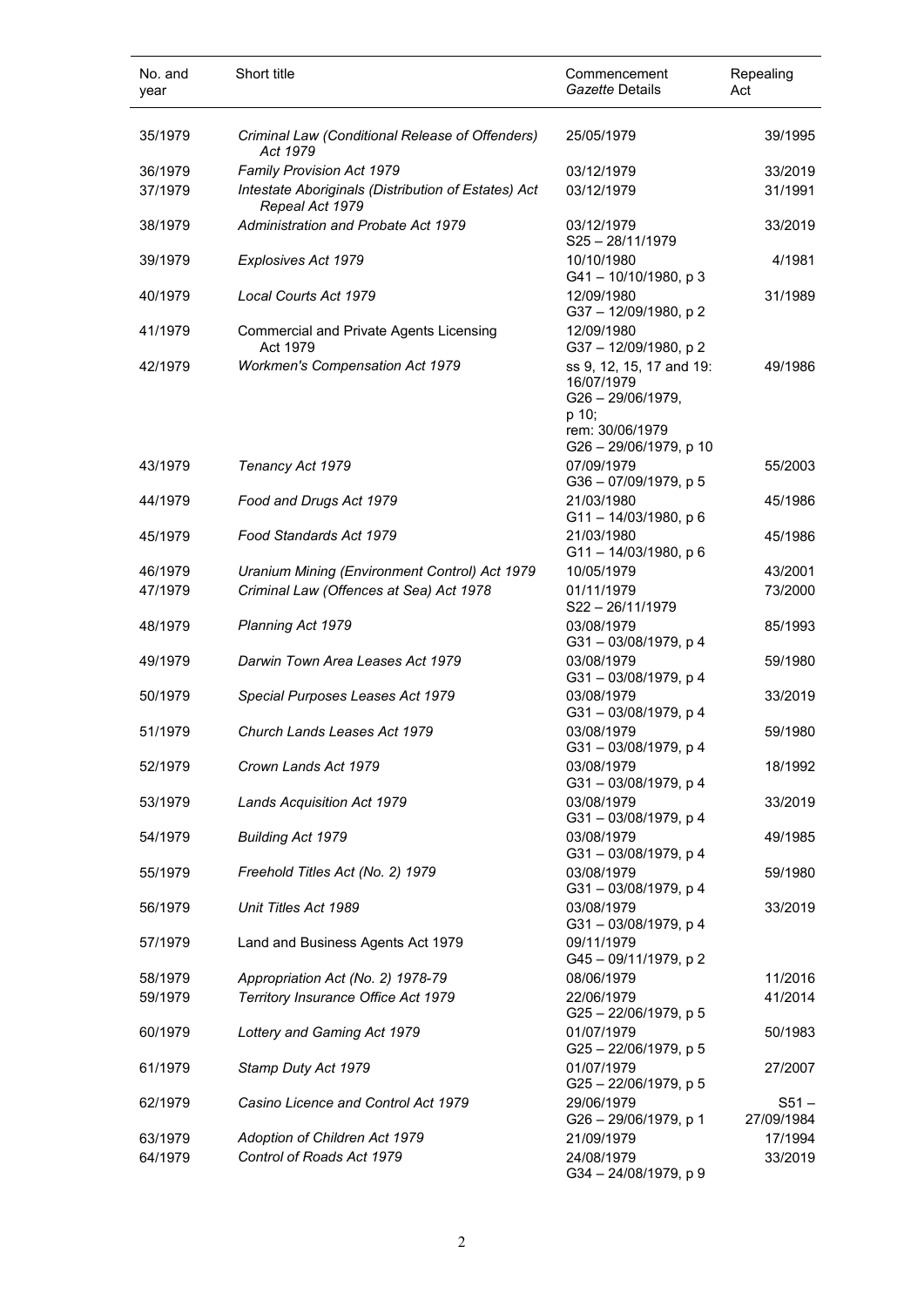| No. and<br>year | Short title                                                   | Commencement<br>Gazette Details                                                        | Repealing<br>Act |
|-----------------|---------------------------------------------------------------|----------------------------------------------------------------------------------------|------------------|
| 65/1979         | Local Government Act (No. 2) 1979                             | 15/06/1979                                                                             | 35/1985          |
| 66/1979         | Housing Act (No. 2) 1979                                      | 15/06/1979                                                                             | 76/1982          |
| 67/1979         | Darwin Town Area Leases Act (No. 2) 1979                      | 15/06/1979                                                                             | 59/1980          |
| 68/1979         | Compensation (Fatal Injuries) Act 1979                        | 01/07/1979                                                                             |                  |
| 69/1979         | Workmen's Compensation Act (No. 2) 1979                       | 30/06/1979                                                                             | 49/1986          |
| 70/1979         | Motor Vehicles Act (No. 2) 1979                               | 01/07/1979                                                                             |                  |
| 71/1979         | Pay-roll Tax Act 1979                                         | 01/07/1979                                                                             | 18/2009          |
| 72/1979         | Taxation (Administration) Act 1979                            | 26/06/1979                                                                             | 33/2019          |
| 73/1979         |                                                               | 26/06/1979                                                                             | 27/2007          |
| 74/1979         | Stamp Duty Act (No. 2) 1979<br>Police Administration Act 1979 | 28/06/1979                                                                             | 33/2019          |
|                 |                                                               |                                                                                        |                  |
| 75/1979         | Motor Accidents (Compensation) Act 1979                       | 01/07/1979                                                                             |                  |
| 76/1979         | Supply Act 1979-80                                            | 01/07/1979                                                                             | 33/2019          |
| 77/1979         | Education Act 1979                                            | ss 61 - 68: 07/05/1982<br>$S9 - 07/05/1982$ :<br>rem: 20/07/1979<br>G29-20/07/1979, p7 | 28/2015          |
| 78/1979         | Domicile Act 1979                                             | 21/09/1979<br>G38-21/09/1979, p 1                                                      |                  |
| 79/1979         | <b>Electricity Commission Act 1979</b>                        | 13/07/1979                                                                             | 10/2000          |
| 80/1979         | <b>Territory Development Act 1979</b>                         | 31/08/1979<br>G35-31/08/1979, p 1                                                      | 52/1986          |
| 81/1979         | Ports Act 1979                                                | 13/07/1979                                                                             | 71/1983          |
| 82/1979         | Territory Parks and Wildlife Conservation<br>Act (No. 2) 1979 | 31/08/1979<br>G35-31/08/1979, p 1                                                      |                  |
| 83/1979         | Legislative Assembly Members' Superannuation<br>Act 1979      | 23/09/1979<br>G37-14/09/1979, p 12                                                     |                  |
| 84/1979         | Public Trustee Act 1979                                       | 03/12/1979<br>S25-28/11/1979                                                           |                  |
| 85/1979         | Motor Vehicle Dealers Act 1979                                | 01/07/1980<br>$S18 - 01/07/1980$                                                       | 49/1990          |
| 86/1979         | Territory Parks and Wildlife Conservation<br>Act 1979         | 19/07/1979                                                                             | 33/2019          |
| 87/1979         | Fisheries Act 1979                                            | 19/07/1979                                                                             | 4/1980           |
| 88/1979         | Jabiru Town Development Act 1979                              | 19/07/1979                                                                             |                  |
| 89/1979         | Local Government Act (No. 3) 1979                             | 24/08/1979<br>G34-24/08/1979, p9                                                       | 35/1985          |
| 90/1979         | Administration and Probate Act (No. 2) 1979                   | 03/12/1979                                                                             |                  |
| 91/1979         | Araluen Arts and Cultural Trust Act 1979                      | 26/10/1979<br>G43-26/10/1979, p8                                                       | 58/1986          |
| 92/1979         | Cemeteries Act 1979                                           | 10/08/1979                                                                             |                  |
| 93/1979         | Criminal Law and Procedure Act 1979                           | 10/08/1979                                                                             | 47/1983          |
| 94/1979         | Crown Lands Act (No. 2) 1979                                  | 10/08/1979                                                                             | 18/1992          |
| 95/1979         | Electrical Workers and Contractors Act 1979                   | 10/08/1979                                                                             | 33/2019          |
| 96/1979         | Financial Administration and Audit Act 1979                   | 10/08/1979                                                                             | 4/1995           |
| 97/1979         | <b>Public Service Act 1979</b>                                | 10/08/1979                                                                             | 11/1993          |
| 98/1979         | Statute Law Revision Act 1979                                 | 26/10/1979<br>G43-26/10/1979, p 1                                                      | 39/2005          |
| 99/1979         | Trustee Act 1979                                              | 10/08/1979                                                                             | 33/2019          |
| 100/1979        | Parole of Prisoners Act 1979                                  | 03/09/1979                                                                             |                  |
| 101/1979        | Electricity Commission Act (No. 2) 1979                       | 12/10/1979                                                                             | 10/2000          |
| 102/1979        | Public Service Act (No. 2) 1979                               | 12/10/1979<br>G41-12/10/1979, p 6                                                      | 11/1993          |
| 103/1979        | <b>Electrical Workers and Contractors Act</b><br>(No. 2) 1979 | 12/10/1979                                                                             | 33/2019          |
| 104/1979        | Firearms Act 1979                                             | 12/10/1979                                                                             | 42/1980          |
| 105/1979        | Social Welfare Act 1979                                       | 12/10/1979                                                                             | 76/1983          |
| 106/1979        | Traffic Act 1979                                              | 12/10/1979                                                                             | 44/1987          |
| 107/1979        | Workmen's Compensation Act (No. 3) 1979                       | 12/10/1979                                                                             | 49/1986          |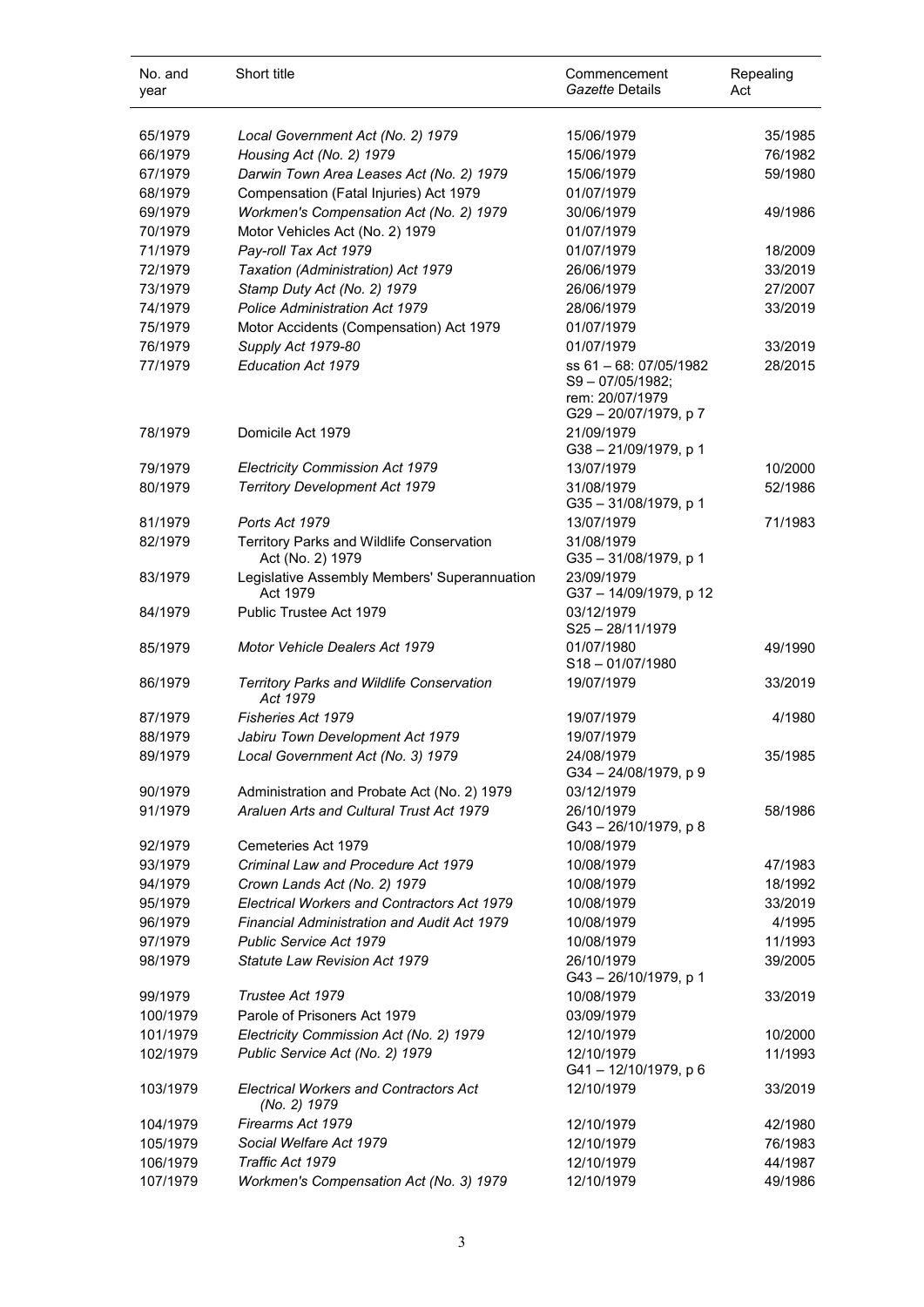| No. and<br>year | Short title                                            | Commencement<br>Gazette Details     | Repealing<br>Act |
|-----------------|--------------------------------------------------------|-------------------------------------|------------------|
| 108/1979        | Criminal Law and Procedure Act (No. 2) 1979            | 12/10/1979                          | 47/1983          |
| 109/1979        | Supreme Court Act 1979                                 | ss 51 - 60: 12/03/1986              |                  |
|                 |                                                        | S8-12/03/1986;                      |                  |
|                 |                                                        | rem: 01/10/1979                     |                  |
| 110/1979        | Criminal Law Consolidation Act (No. 2) 1979            | S18-28/09/1979, p 1<br>nc           | 47/1983          |
| 111/1979        | Sheriff Act 1979                                       | 01/10/1979                          | 33/2019          |
| 112/1979        | Interpretation Act 1979                                | 01/10/1979                          | 33/2019          |
| 113/1979        | Appropriation Act (No. 1) 1979-80                      | 28/09/1979                          | 11/2016          |
| 114/1979        | Absconding Debtors Act 1979                            | 01/08/1981                          | 33/2019          |
| 115/1979        | Local Courts Act (No. 2) 1979                          | 01/08/1981                          | 31/1989          |
|                 |                                                        | G29-23/07/1981, p 10                |                  |
| 116/1979        | Planning Act (No. 2) 1979                              | 15/10/1979                          | 85/1993          |
| 117/1979        | Motor Accidents (Compensation) Act (No. 2) 1979        | 01/07/1979                          | 33/2019          |
| 118/1979        | Aged and Infirm Persons' Property Act 1979             | 01/04/1980                          | 13/2016          |
| 119/1979        | Catholic Church in the Northern Territory Act 1979     | 15/10/1979                          |                  |
| 120/1979        | Electricity Commission Act (No. 3) 1979                | 15/10/1979                          | 10/2000          |
| 121/1979        | Human Tissue Transplant Act 1979                       | 01/12/1979                          |                  |
|                 |                                                        | G48-30/11/1979, p 1                 |                  |
| 122/1979        | Interpretation Act (No. 2) 1979                        | 15/10/1979                          | 33/2019          |
| 123/1979        | Juries Act 1979                                        | 16/01/1980                          |                  |
|                 |                                                        | $S3 - 16/01/1980$                   |                  |
| 124/1979        | Northern Territory Tourist Commission Act 1979         | 01/01/1980<br>G51-20/12/1979, p 9   | 22/2012          |
| 125/1979        | Pay-roll Tax Act (No. 2) 1979                          | 01/07/1979                          | 18/2009          |
| 126/1979        | Plant Diseases Control Act 1979                        | 02/11/1979                          | 37/2008          |
|                 |                                                        | G44 - 02/11/1979, p 17              |                  |
| 127/1979        | Powers of Attorney Act 1979                            | nc                                  | 25/1980          |
| 128/1979        | Statute Law Revision Act (No. 2) 1979                  | 15/10/1979                          | 39/2005          |
| 129/1979        | Stock (Artificial Breeding) Act 1979                   | 09/10/1981<br>G40 - 09/10/1981, p 3 | 100/1998         |
| 130/1979        | Summary Offences Act 1979                              | 15/10/1979                          | 33/2019          |
| 131/1979        | Tenancy Act (No. 2) 1979                               | 15/10/1979                          | 55/2003          |
| 132/1979        | Territory Development Act (No. 2) 1979                 | 15/10/1979                          | 52/1986          |
| 133/1979        | Motor Vehicles Act (No. 3) 1979                        | 19/10/1979                          | 33/2019          |
| 134/1979        | Traffic Act (No. 2) 1979                               | 01/02/1980<br>G5-01/02/1980, p 1    | 44/1987          |
| 135/1979        | Classification of Publications Act 1979                | 14/11/1980<br>G45-07/11/1980, p 1   | 7/1985           |
| 136/1979        | Police Administration Act (No. 2) 1979                 | 14/11/1980                          | 33/2019          |
| 137/1979        | Summary Offences Act (No. 2) 1979                      | 14/11/1980                          | 33/2019          |
| 138/1979        | Aboriginal Land Act 1979                               | 16/11/1979                          | 33/2019          |
| 139/1979        | Traffic Act (No. 4) 1979                               | 01/02/1980                          | 44/1987          |
| 140/1979        | Real Property (Special Provisions) Act 1979            | 30/11/1979                          | 31/1991          |
| 141/1979        | Aboriginal Land Act (No. 2) 1979                       | 25/01/1980                          | 33/2019          |
| 142/1979        | Criminal Law and Procedure Act (No. 3) 1979            | 12/12/1979                          | 47/1983          |
| 143/1979        | Crown Lands Act (No. 3) 1979                           | 12/12/1979                          | 18/1992          |
| 144/1979        | Dingo Destruction Act Repeal Act 1979                  | 12/12/1979                          | 6/1981           |
| 145/1979        | Education Act (No. 2) 1979                             | 12/12/1979                          | 28/2015          |
| 146/1979        | Electoral Act (No. 2) 1979                             | 02/05/1980                          | 37/1995          |
| 147/1979        | Financial Administration and Audit Act<br>(No. 2) 1979 | 12/12/1979                          | 4/1995           |
| 148/1979        | Hospitals and Medical Services Act 1979                | 03/04/1980<br>G14-03/04/1980, p 5   | 75/1982          |
| 149/1979        | Justices Act 1979                                      | 12/12/1979                          | 33/2019          |
| 150/1979        | Local Government Act (No. 4) 1979                      | 12/12/1979                          | 35/1985          |
| 151/1979        | Local Government Act (No. 5) 1979                      | 01/07/1980                          | 35/1985          |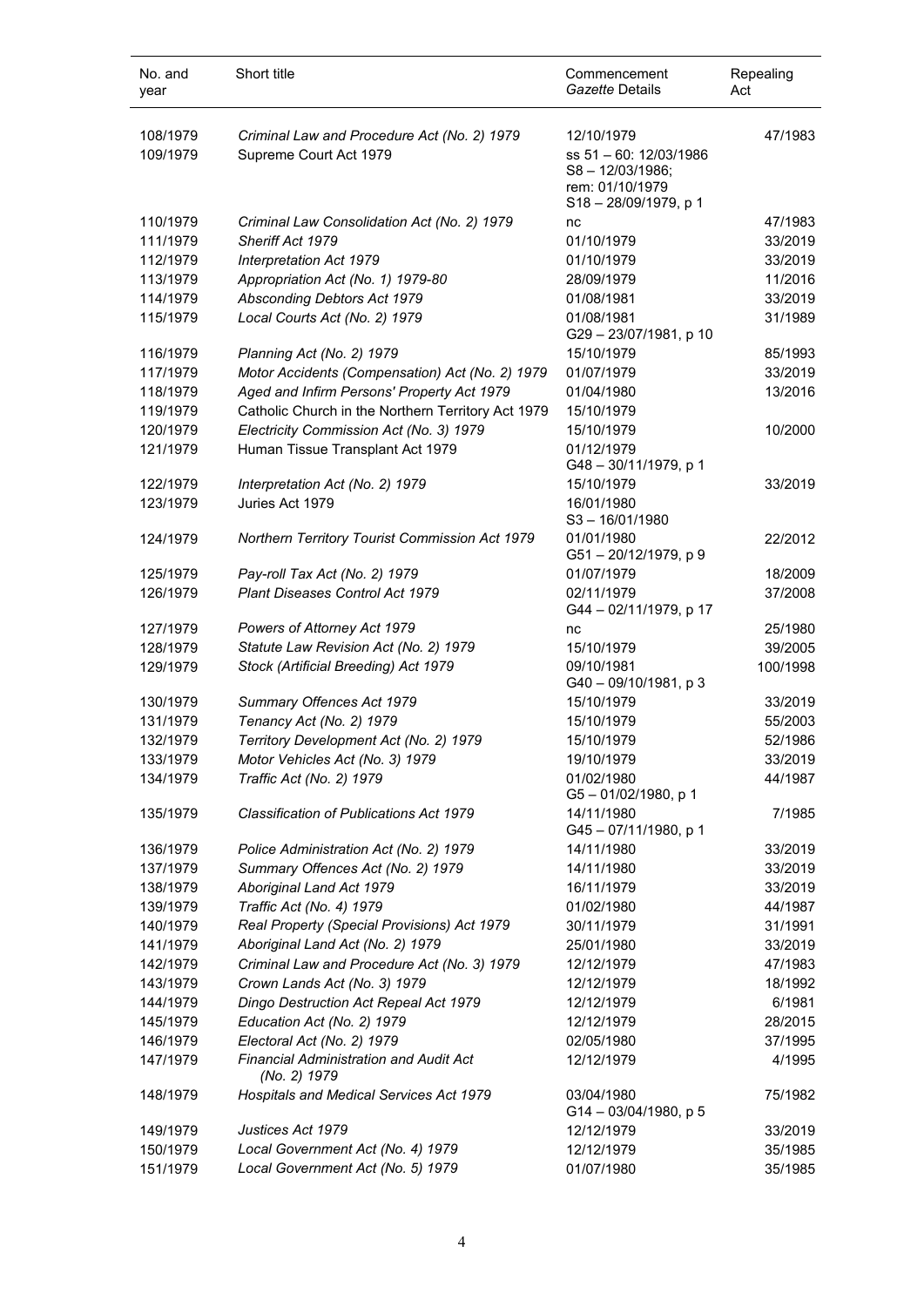| No. and<br>year | Short title                                                             | Commencement<br>Gazette Details     | Repealing<br>Act |
|-----------------|-------------------------------------------------------------------------|-------------------------------------|------------------|
| 152/1979        | <b>Magistrates Act 1979</b>                                             | 12/12/1979                          | 15/2015          |
| 153/1979        | Motor Vehicles Act (No. 4) 1979                                         | 11/07/1980<br>G26-27/06/1980, p2    | 33/2019          |
| 154/1979        | Pharmacy Act 1979                                                       | 18/01/1980<br>G3-18/01/1980, p4     | 21/2004          |
| 155/1979        | Prisons Act 1979                                                        | 12/12/1979                          | 33/2019          |
| 156/1979        | Special Purposes Leases Act (No. 2) 1979                                | 12/12/1979                          | 33/2019          |
| 157/1979        | Stamp Duty Act (No. 3) 1979                                             | 09/05/1980                          | 27/2007          |
| 158/1979        | Summary Offences Act (No. 3) 1979                                       | 12/12/1979                          | 33/2019          |
| 159/1979        | Summary Offences Act (No. 4) 1979                                       | 02/05/1980<br>G18-02/05/1980, p 13  | 33/2019          |
| 160/1979        | Taxation (Administration) Act (No. 2) 1979                              | 09/05/1980<br>G19-09/05/1980, p 17  | 33/2019          |
| 161/1979        | Traffic Act (No. 3) 1979                                                | 11/07/1980                          | 44/1987          |
| 162/1979        | Workmen's Compensation Act (No. 4) 1979<br>1980                         | 30/06/1979                          | 49/1986          |
| 1/1980          | Transfer of Powers Law Act 1978                                         | 01/01/1979                          | 12/2003          |
| 2/1980          | Transfer of Powers Law Act 1979                                         | 07/01/1980                          | 12/2003          |
| 3/1980          | Electoral Act 1979                                                      | 02/05/1980<br>G18-02/05/1980, p 13  | 37/1995          |
| 4/1980          | Fish and Fisheries Act 1979                                             | 25/01/1980<br>G4-25/01/1980, p4     | 58/1988          |
| 5/1980          | <b>Mental Health Act 1979</b>                                           | 01/04/1980<br>G13-28/03/1980, p 6   | 63/1998          |
| 6/1980          | <b>Industries Training Act 1979</b>                                     | 06/06/1980<br>G23-06/06/1980, p 13  | 74/1985          |
| 7/1980          | Northern Territory Disasters Act 1979                                   | 07/01/1980                          | 96/1982          |
| 8/1980          | Firearms Act (No. 2) 1979                                               | 01/07/1980<br>G26 - 27/06/1980, p 4 | 54/1992          |
| 9/1980          | Remuneration (Statutory Bodies) Act 1979                                | 08/02/1980<br>G6-08/02/1980, p6     | 7/2006           |
| 10/1980         | Juries Act 1980                                                         | 12/02/1980                          | 5/2021           |
| 11/1980         | Criminal Law (Conditional Release of Offenders)<br>Act 1980             | 21/02/1980                          | 39/1995          |
| 12/1980         | Appropriation Act (No. 2) 1979-80                                       | 13/03/1980                          | 11/2016          |
| 13/1980         | <b>Conservation Commission Act 1980</b>                                 | 28/03/1980<br>G13-28/03/1980, p7    |                  |
| 14/1980         | Soil Conservation and land Utilization Act 1980                         | 28/03/1980                          |                  |
| 15/1980         | Territory Parks and Wildlife Conservation<br>Act 1980                   | 28/03/1980                          |                  |
| 16/1980         | Forestry Act 1980                                                       | 28/03/1980                          | 14/1992          |
| 17/1980         | Crown Lands (Amendment) Act 1980                                        | 11/06/1980<br>S13-11/06/1980, p 1   | 18/1992          |
| 18/1980         | Dog Act 1980                                                            | 01/08/1980<br>G31-01/08/1980, p 10  | 5/1991           |
| 19/1980         | Electoral Act 1980                                                      | 14/03/1980                          | 37/1995          |
| 20/1980         | Hospital Management Boards Act 1980                                     | 01/07/1980<br>G18-02/05/1980, p 13  | 30/2009          |
| 21/1980         | Interpretation Act 1980                                                 | 14/03/1980                          | 5/2021           |
| 22/1980         | Local Government Act 1980                                               | 01/08/1980                          | 35/1985          |
| 23/1980         | Pawnbrokers Act 1980                                                    | 15/04/1983<br>G15-15/04/1983, p 1   | 13/1997          |
| 24/1980         | Planning Act 1980                                                       | 14/03/1980                          | 85/1993          |
| 25/1980         | Powers of Attorney Act 1980                                             | 28/01/1983<br>S5 - 28/01/1983, p 1  |                  |
| 26/1980         | Radioactive Ores and Concentrates (Packaging<br>and Transport) Act 1980 | 29/07/1980<br>S24-29/07/1980        |                  |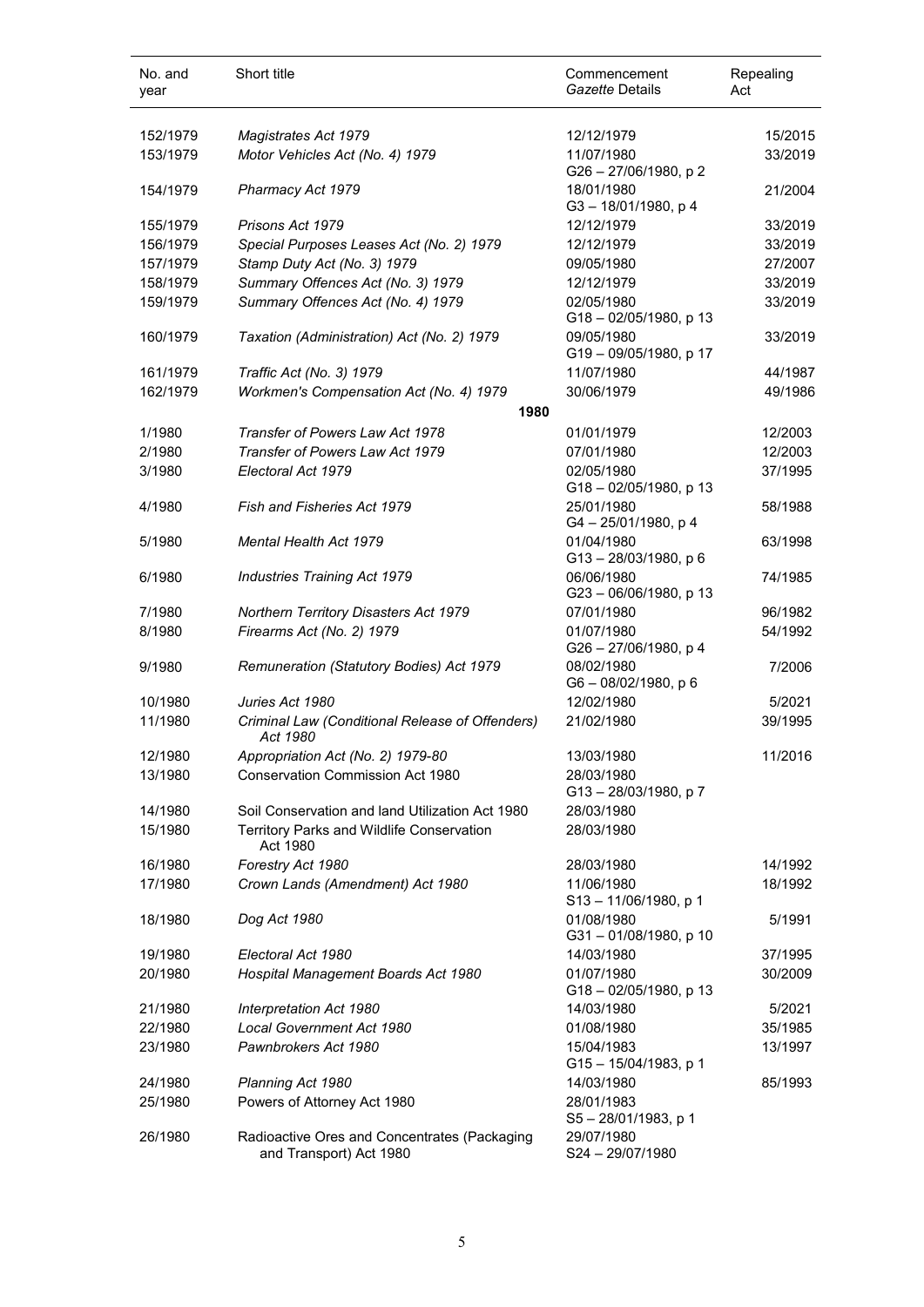| No. and<br>year | Short title                                            | Commencement<br>Gazette Details                          | Repealing<br>Act |
|-----------------|--------------------------------------------------------|----------------------------------------------------------|------------------|
| 27/1980         | Stock Routes and Travelling Stock Act 1980             | 15/01/1986<br>G2-15/01/1986, p4                          | 36/2008          |
| 28/1980         | Supreme Court Act 1980                                 | 28/03/1980<br>G13-23/03/1980, p 10                       | 5/2021           |
| 29/1980         | Dangerous Drugs Act 1980                               | 14/03/1980                                               | 4/1983           |
| 30/1980         | Poisons Act 1980                                       | 14/03/1980                                               | 4/1983           |
| 31/1980         | Prohibited Drugs Act 1980                              | 14/03/1980                                               | 4/1983           |
| 32/1980         | <b>Building Societies Act 1980</b>                     | 19/03/1980                                               | 1/1982           |
| 33/1980         | <b>Bushfires Act 1980</b>                              | 13/06/1980<br>G24 - 13/06/1980, p 12                     | 14/2016          |
| 34/1980         | Land and Business Agents Act 1980                      | 19/03/1980                                               | 5/2021           |
| 35/1980         | Liquor Act 1980                                        | 19/03/1980                                               | 29/2019          |
| 36/1980         | Nursing Act 1980                                       | 19/03/1980                                               | 48/1982          |
| 37/1980         | Statute Law Revision Act (No. 3) 1979                  | 24/04/1980                                               | 39/2005          |
| 38/1980         | Local Government Act (No. 2) 1980                      | 23/05/1980                                               | 35/1985          |
| 39/1980         | <b>Aviation Act 1979</b>                               | 01/06/1980<br>$S12 - 29/05/1980$                         | 28/1992          |
| 40/1980         | <b>Aviation Amendment Act 1980</b>                     | 01/06/1980                                               | 28/1992          |
| 41/1980         | Agricultural Development and Marketing Act 1980        | 24/07/1980<br>G30-24/07/1980, p 1                        | 31/1991          |
| 42/1980         | Firearms Act 1980                                      | 30/05/1980                                               | 54/1992          |
| 43/1980         | Housing Act 1980                                       | 30/05/1980                                               | 58/1983          |
| 44/1980         | Lottery and Gaming Act 1980                            | s 4:06/11/1980<br>$S35 - 06/11/1980;$<br>rem: 01/07/1980 | 50/1983          |
| 45/1980         | <b>Medical Practitioners Registration Act 1980</b>     | 30/05/1980                                               | 7/1995           |
| 46/1980         | Pay-roll Tax Act 1980                                  | 30/05/1980                                               | 18/2009          |
| 47/1980         | Public Service Act 1980                                | 30/05/1980                                               | 11/1993          |
| 48/1980         | Radiographers Act 1980                                 | 22/08/1980<br>G34-22/08/1980, p2                         | 18/2010          |
| 49/1980         | Prisons (Correctional Services) Act 1980               | 01/06/1981<br>$S5 - 01/06/1981$                          | 26/2014          |
| 50/1980         | Supply Act 1980-81                                     | 01/07/1980                                               | 50/1980          |
| 51/1980         | Supreme Court (Judges Long Leave Payments)<br>Act 1980 | 02/04/1982<br>G13-02/04/1982, p 4                        |                  |
| 52/1980         | Supreme Court (Judges Pensions) Act 1980               | 02/04/1982<br>G13-02/04/1982, p 4                        |                  |
| 53/1980         | <b>Workmen's Compensation Act 1980</b>                 | ss 6, 9, 10 and 35:<br>30/06/1979;<br>rem: 04/06/1980    | 49/1986          |
| 54/1980         | Aboriginal Land Act 1980                               | 06/03/1981<br>G9-06/03/1981, p 1                         | 5/2021           |
| 55/1980         | Appropriation Act 1980-81                              | 28/11/1980                                               | 11/2016          |
| 56/1980         | Crown Lands Amendment Act (No. 2) 1980                 | 01/01/1981<br>S41-31/12/1980                             | 18/1992          |
| 57/1980         | Local Government Amendment Act (No. 3) 1980            | 01/01/1981                                               | 35/1985          |
| 58/1980         | Control of Roads Amendment Act 1980                    | 01/01/1981                                               |                  |
| 59/1980         | Crown Lands Amendment Act (No. 3) 1980                 | 01/01/1981<br>$S41 - 31/12/1980$                         |                  |
| 60/1980         | University (Interim Arrangements) Act 1980<br>1981     | 22/12/1980                                               | 58/1985          |
| 1/1981          | Leprosy Amendment Act 1980                             | 09/01/1981                                               | 4/1982           |
| 2/1981          | Explosives Amendment Act 1980                          | 09/01/1981                                               | 49/1985          |
| 3/1981          | Inspection of Machinery Amendment Act 1980             | 09/01/1981                                               | 11/1991          |
| 4/1981          | Dangerous Goods Act 1980                               | 08/03/1985<br>$S10 - 08/03/1985$ , p 1                   | 23/1998          |
|                 | Construction Safety Amendment Act 1980                 | 09/01/1981                                               | 11/1991          |
| 5/1981          |                                                        |                                                          |                  |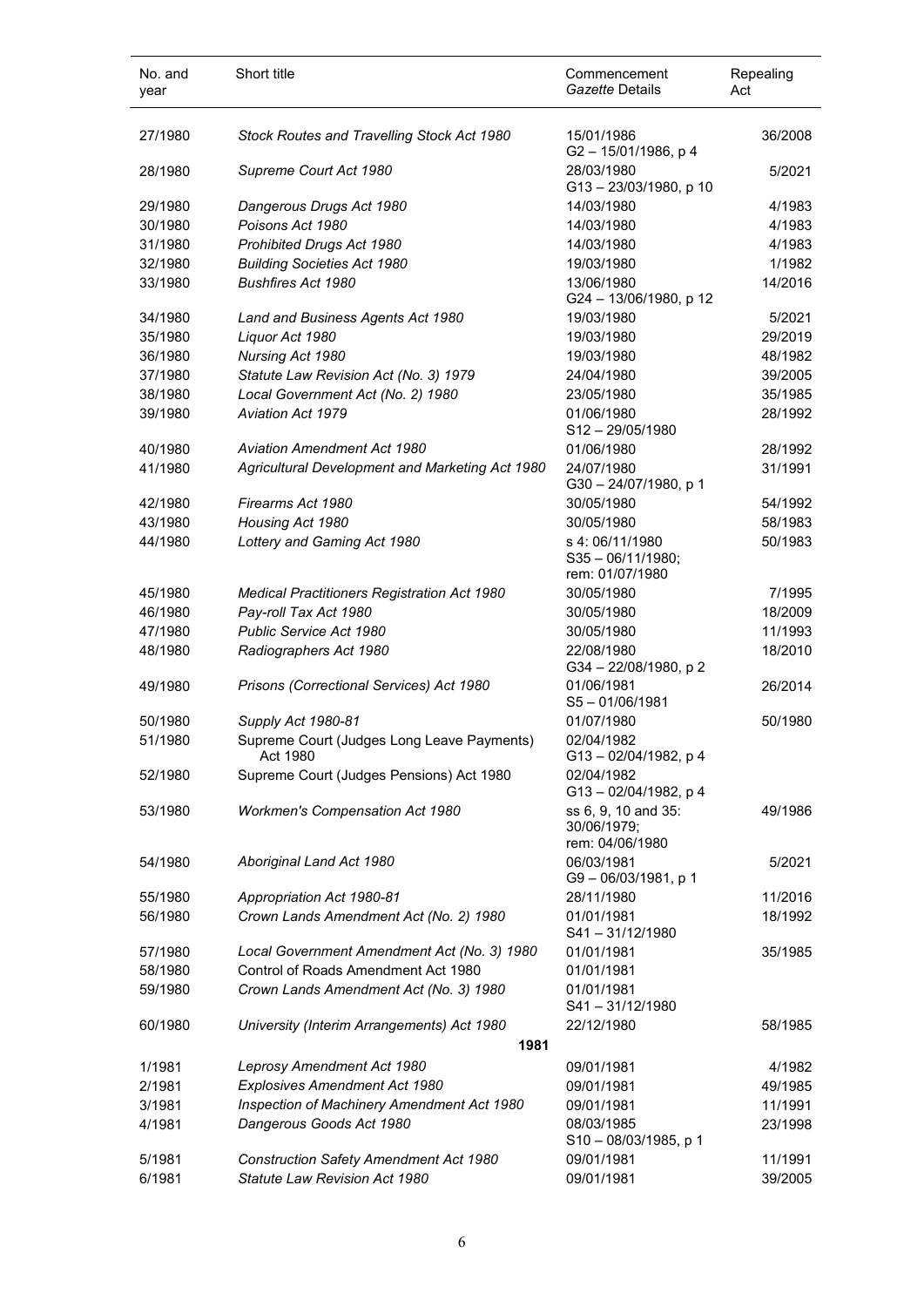| No. and<br>year | Short title                                                          | Commencement<br>Gazette Details                       | Repealing<br>Act |
|-----------------|----------------------------------------------------------------------|-------------------------------------------------------|------------------|
| 7/1981          | <b>Criminal Law Consolidation Amendment Act 1980</b>                 | 09/01/1981                                            | 47/1983          |
| 8/1981          | Housing Amendment Act (No. 2) 1980                                   | 09/01/1981                                            | 58/1983          |
| 9/1981          | Holidays Amendment Act 1980                                          | 09/01/1981                                            | 71/1981          |
| 10/1981         | Family Provision Amendment Act 1980                                  | 20/02/1981<br>G7-20/02/1981, p7                       | 5/2021           |
| 11/1981         | Powers of Attorney Amendment Act 1980                                | 09/01/1981                                            | 5/2021           |
| 12/1981         | Magistrates Amendment Act 1980                                       | 06/02/1981<br>G5-06/02/1981, p 1                      | 15/2015          |
| 13/1981         | Electricity Commission Amendment Act 1980                            | 26/06/1981                                            | 10/2000          |
| 14/1981         | Pay-roll Tax Amendment Act (No. 2) 1980                              | 09/01/1981                                            | 18/2009          |
| 15/1981         | Public Service Amendment Act (No. 2) 1980                            | 09/01/1981                                            | 11/1993          |
| 16/1981         | Child Welfare Amendment Act 1980                                     | 09/01/1981                                            | 76/1983          |
| 17/1981         | Jabiru Town Development Amendment Act 1980                           | 09/01/1981                                            | 5/2021           |
| 18/1981         | Prohibited Drugs Amendment Act (No. 2) 1980                          | 13/03/1981<br>$G10 - 13/03/1981$ , p 4                | 4/1983           |
| 19/1981         | Local Government Amendment Act (No. 4) 1980                          | 09/01/1981                                            | 35/1985          |
| 20/1981         | <b>Traffic Amendment Act 1981</b>                                    | 01/03/1981                                            | 44/1987          |
| 21/1981         | <b>Commercial and Private Agents Licensing</b><br>Amendment Act 1981 | 25/03/1981                                            | 5/2021           |
| 22/1981         | Foreign Judgments (Reciprocal Enforcement)<br>Amendment Act 1981     | 01/07/1982<br>G25-25/06/1982, p 6                     | 17/1997          |
| 23/1981         | Industries Training Amendment Act 1981                               | 25/03/1981                                            | 74/1985          |
| 24/1981         | <b>Law Officers Amendment Act 1981</b>                               | 25/03/1981                                            | 5/2021           |
| 25/1981         | Local Courts Act (No. 2) 1979 Amendment<br>Act 1981                  | 25/03/1981                                            | 31/1989          |
| 26/1981         | <b>Nursing Amendment Act 1981</b>                                    | 25/03/1981                                            | 48/1982          |
| 27/1981         | <b>Police Administration Amendment Act 1981</b>                      | 25/03/1981                                            | 5/2021           |
| 28/1981         | <b>Remuneration Tribunal Act 1981</b>                                | 01/06/1981<br>$S6 - 01/06/1981$                       | 7/2006           |
| 29/1981         | Statute Law Revision Act 1981                                        | 25/03/1981                                            | 76/1983          |
| 30/1981         | Summary Offences Act (No. 4) 1979 Amendment<br>Act 1981              | 25/03/1981                                            | 30/1981          |
| 31/1981         | Appropriation Act (No. 2) 1980-81                                    | 30/03/1981                                            | 11/2016          |
| 32/1981         | <b>Education Amendment Act 1981</b>                                  | 21/09/1981                                            | 28/2015          |
| 33/1981         | Liquor Amendment Act 1981                                            | 30/03/1981                                            | 29/2019          |
| 34/1981         | Notifiable Diseases Act 1981                                         | 01/07/1981<br>S7-26/06/1981                           |                  |
| 35/1981         | Oaths Amendment Act 1981                                             | 27/11/1981<br>G47-27/11/1981, p2                      | 40/2010          |
| 36/1981         | Ports Amendment Act 1981                                             | 18/05/1981<br>G19-15/05/1981, p7                      | 71/1983          |
| 37/1981         | <b>Companies (Trustees and Personal</b><br>Representatives) Act 1981 | 28/09/1981<br>S19-28/09/1981                          |                  |
| 38/1981         | Fish and Fisheries Amendment Act 1981                                | 14/02/1983                                            | 58/1988          |
| 39/1981         | Local Government Amendment Act 1981                                  | 01/07/1981<br>S9-01/01/1981                           | 35/1985          |
| 40/1981         | Private Hospitals and Nursing Homes Act 1981                         | 01/07/1981<br>S7-26/06/1981                           |                  |
| 41/1981         | Teaching Service Act 1981                                            | 27/05/1981<br>S4-27/05/1981                           | 11/1993          |
| 42/1981         | Palmerston Development Authority Act 1981                            | 23/06/1981                                            | 33/1985          |
| 43/1981         | Supply Act 1981-82                                                   | 01/07/1981                                            | 43/1981          |
| 44/1981         | Loans Redemption Fund Act 1981                                       | 01/07/1981                                            | 70/1993          |
| 45/1981         | Jabiru Town Development Amendment Act 1981                           | ss $5$ and $6(a)$ :<br>12/01/1979;<br>rem: 29/06/1981 | 5/2021           |
| 46/1981         | Control of Roads Amendment Act 1981                                  | 29/06/1981                                            | 5/2021           |
| 47/1981         | <b>Housing Amendment Act 1981</b>                                    | 01/01/1981                                            | 58/1983          |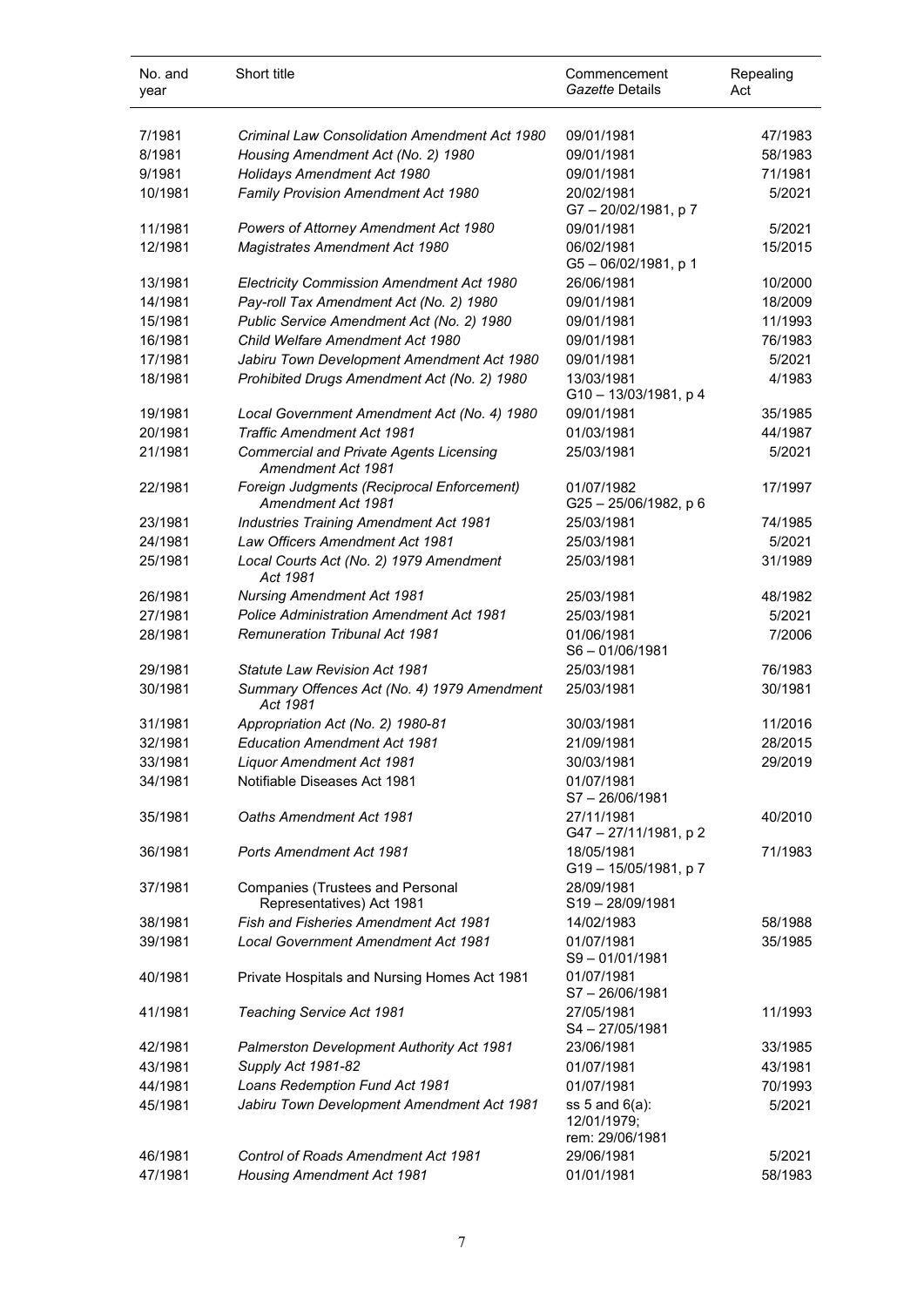| No. and<br>year | Short title                                                              | Commencement<br>Gazette Details                           | Repealing<br>Act |
|-----------------|--------------------------------------------------------------------------|-----------------------------------------------------------|------------------|
| 48/1981         | Real Property Amendment Act 1981                                         | 01/01/1981                                                | 2/2000           |
| 49/1981         | <b>Stock Routes and Travelling Stock Amendment</b><br>Act 1981           | 01/01/1981                                                |                  |
| 50/1981         | Unit Titles Amendment Act 1981                                           | 01/01/1981                                                | 5/2021           |
| 51/1981         | <b>Stock Diseases Amendment Act 1981</b>                                 | 01/07/1981                                                | 36/2008          |
| 52/1981         | <b>Public Trustee Amendment Act 1981</b>                                 | 23/07/1981<br>G29-23/07/1981, p 1                         | 5/2021           |
| 53/1981         | Lottery and Gaming Amendment Act 1981                                    | 01/07/1981                                                | 50/1983          |
| 54/1981         | Ombudsman (Northern Territory) Amendment<br>Act 1981                     | 01/07/1981                                                | 5/2009           |
| 55/1981         | Road Safety Council Amendment Act 1981                                   | 12/02/1982<br>G6-12/02/1982, p 22                         | 10/2007          |
| 56/1981         | Legal Practitioners Amendment Act 1981                                   | 28/01/1983<br>S5-28/01/1983, p 1                          | 38/2006          |
| 57/1981         | Trustee Amendment Act 1981                                               | s 5: 01/01/1981;<br>rem: 28/08/1981<br>G34-28/08/1981, p9 |                  |
| 58/1981         | Hotel-keepers Act 1981                                                   | 11/12/1981<br>G49-11/12/1981, p2                          |                  |
| 59/1981         | <b>Mines Safety Control Amendment Act 1981</b>                           | 01/07/1982                                                | 37/1990          |
| 60/1981         | Mining Assistance Amendment Act 1981                                     | 01/07/1982                                                | 26/1995          |
| 61/1981         | <b>Uranium Mining (Environment Control)</b><br><b>Amendment Act 1981</b> | 01/07/1982                                                | 43/2001          |
| 62/1981         | Petroleum (Prospecting and Mining) Amendment<br>Act 1981                 | ss 4, 5 and 9:<br>01/07/1982;<br>rem: 14/07/1981          | 50/1994          |
| 63/1981         | Statute Law Revision Act (No. 2) 1981                                    | 20/07/1981                                                | 39/2005          |
| 64/1981         | Cobourg Peninsula Aboriginal Land and<br>Sanctuary Act 1981              | 03/09/1981<br>S17-03/09/1981                              |                  |
| 65/1981         | <b>Hospitals and Medical Services Amendment</b><br>Act 1981              | 27/08/1981                                                | 75/1982          |
| 66/1981         | Stamp Duty Amendment Act 1981                                            | 01/09/1981                                                | 27/2007          |
| 67/1981         | Business Franchise (Tobacco) Act 1981                                    | 01/09/1981                                                | 39/2005          |
| 68/1981         | Taxation (Administration) Amendment Act 1981                             | 01/09/1981                                                |                  |
| 69/1981         | Control of Waters Amendment Act 1981                                     | 03/09/1981                                                | 6/1993           |
| 70/1981         | Annual Leave Act 1981                                                    | 11/12/1981<br>G49-11/12/1981, p2                          |                  |
| 71/1981         | Public Holidays Act 1981                                                 | 11/12/1981<br>G49-11/12/1981, p2                          |                  |
| 72/1981         | Long Service Leave Act 1981                                              | 10/11/1981<br>S22-10/11/1981                              |                  |
| 73/1981         | Stock Diseases Amendment Act (No. 3) 1981                                | 18/09/1981                                                | 36/2008          |
| 74/1981         | Northern Territory Disasters Amendment Act 1981                          | 18/09/1981                                                | 96/1982          |
| 75/1981         | Associations Incorporation Amendment Act 1981                            | 21/09/1981                                                | 56/2003          |
| 76/1981         | <b>Criminal Law and Procedure Amendment</b><br>Act 1981                  | 21/09/1981                                                | 47/1983          |
| 77/1981         | Electricity Commission Amendment Act 1981                                | 21/09/1981                                                | 10/2000          |
| 78/1981         | Liquefied Petroleum Gas (Subsidy) Act 1981                               | 18/12/1981<br>G50 - 18/12/1981, p 2                       | 27/1995          |
| 79/1981         | Parole Orders (Transfer) Act 1981                                        | 01/05/1984<br>S22-30/04/1984                              |                  |
| 80/1981         | Pay-roll Tax Amendment Act 1981                                          | 21/09/1981                                                | 18/2009          |
| 81/1981         | Ports Amendment Act (No. 2) 1981                                         | 21/09/1981                                                | 71/1983          |
| 82/1981         | Teaching Service Amendment Act 1981                                      | 21/09/1981                                                | 11/1993          |
| 83/1981         | Traffic Amendment Act (No. 2) 1981                                       | 21/09/1981                                                | 44/1987          |
| 84/1981         | Treason and Felony Forfeiture Amendment<br>Act 1981                      | 30/04/1982<br>G17-30/04/1982, p 7                         | 35/1991          |
| 85/1981         | Weights and Measures (Packaged Goods)<br>Amendment Act 1981              | 21/09/1981                                                | 41/1990          |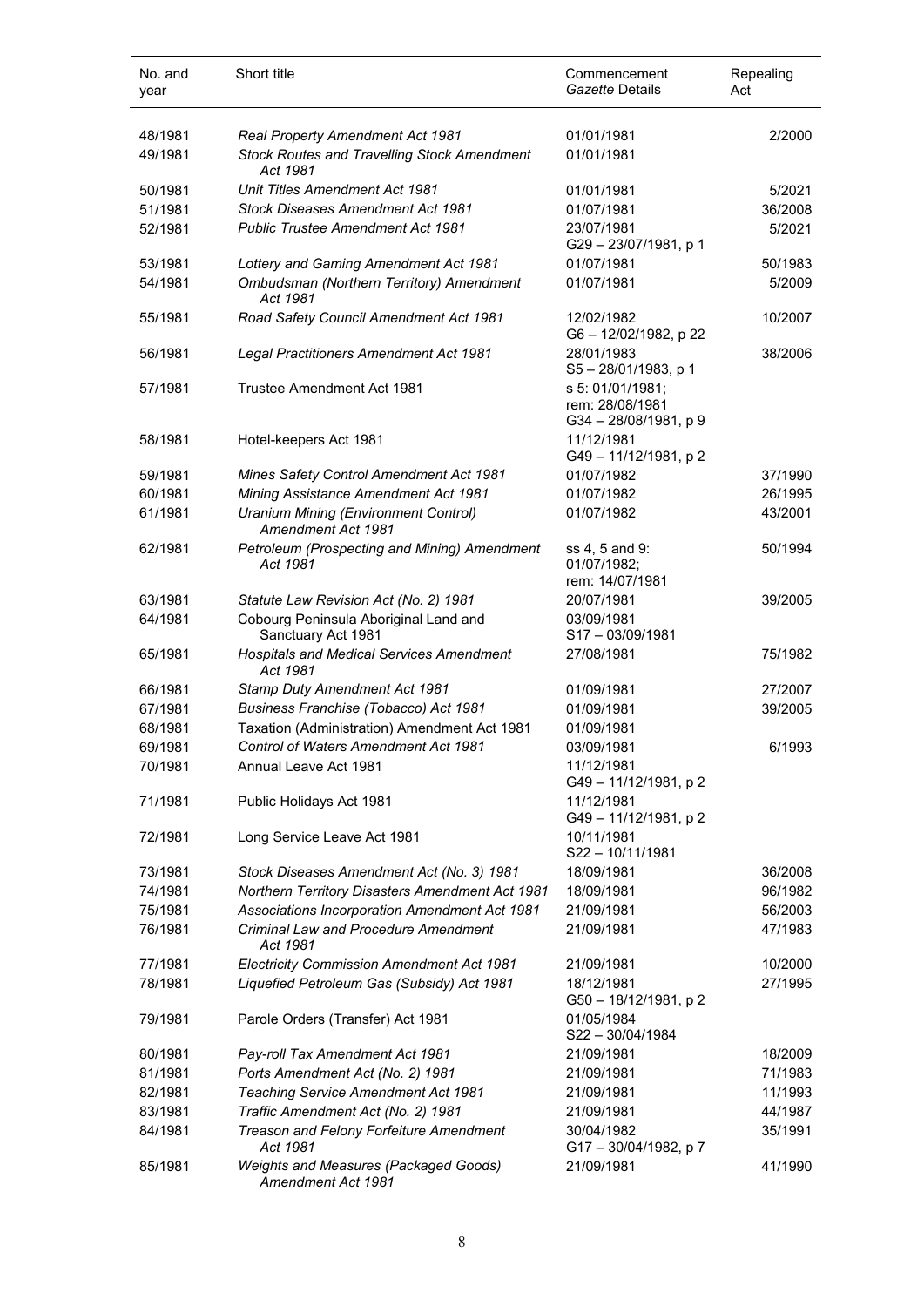| No. and<br>year | Short title                                                            | Commencement<br>Gazette Details     | Repealing<br>Act |
|-----------------|------------------------------------------------------------------------|-------------------------------------|------------------|
| 86/1981         | Exotic Diseases (Animals) Compensation<br>Act 1981                     | 21/09/1981                          | 36/2008          |
| 87/1981         | Limitation Act 1981                                                    | 26/02/1982<br>G8-26/02/1982, p2     |                  |
| 88/1981         | Liquor Amendment Act (No. 2) 1981                                      | 21/09/1981                          | 29/2019          |
| 89/1981         | <b>Motor Vehicles Amendment Act 1981</b>                               | 20/11/1981<br>G46 - 20/11/1981, p 2 | 5/2021           |
| 90/1981         | Stock Diseases Amendment Act (No. 2) 1981                              | 21/09/1981                          | 36/2008          |
| 91/1981         | Statute Law Revision Act (No. 3) 1981                                  | 21/09/1981                          | 39/2005          |
| 92/1981         | Stock Foods Act 1981                                                   | nc                                  | 77/1991          |
| 93/1981         | Marine Act 1981                                                        | 31/03/1982<br>G12-26/03/1982, p 6   |                  |
| 94/1981         | Appropriation Act 1981-82                                              | 27/11/1981                          | 11/2016          |
| 95/1981         | Land and Business Agents Amendment Act 1981                            | 09/12/1981<br>$S25 - 09/12/1981$    | 5/2021           |
| 96/1981         | <b>Administrators Pensions Act 1981</b>                                | 01/01/1981                          |                  |
| 97/1981         | Petroleum (Prospecting and Mining) Amendment<br>Act (No. 2) 1981       | 21/12/1981                          | 50/1984          |
| 98/1981         | Petroleum (Prospecting and Mining) Amendment<br>Act (No. 3) 1981       | 11/08/1982                          | 50/1984          |
| 99/1981         | <b>Essential Goods and Services Act 1981</b>                           | 21/12/1981                          |                  |
| 100/1981        | Motor Vehicles Amendment Act (No. 2) 1981                              | 19/02/1982<br>G7-19/02/1982, p 19   | 5/2021           |
| 101/1981        | Territory Parks and Wildlife Conservation<br><b>Amendment Act 1981</b> | 21/12/1981                          | 5/2021           |
| 102/1981        | Territory Insurance Office Amendment Act 1981                          | 21/12/1981                          | 41/2014          |
| 103/1981        | <b>Public Health Amendment Act 1981</b>                                | 01/05/1982<br>G17-30/04/1982, p 10  | 7/2011           |
| 104/1981        | Abattoirs and Slaughtering Amendment Act 1981                          | 01/05/1982                          | 54/1996          |
| 105/1981        | Caravan Parks Amendment Act 1981                                       | 01/05/1982                          | 65/2000          |
| 106/1981        | Food and Drugs Amendment Act 1981                                      | 01/05/1982                          | 45/1986          |
| 107/1981        | Food Standards Amendment Act 1981                                      | 01/05/1982                          | 45/1986          |
| 108/1981        | <b>Local Courts Amendment Act 1981</b>                                 | 21/12/1981                          | 31/1989          |
| 109/1981        | Justices Amendment Act 1981                                            | 21/12/1981                          | 5/2021           |
| 110/1981        | Liquor Amendment Act (No. 3) 1981                                      | 01/01/1982                          | 29/2019          |
| 111/1981        | Motor Accidents (Compensation) Amendment<br>Act 1981                   | 01/07/1981                          | 5/2021           |
| 112/1981        | Traffic Amendment Act (No. 3) 1981                                     | 19/02/1982                          | 44/1987          |
| 113/1981        | Traffic Amendment Act (No. 4) 1981                                     | 24/12/1981                          | 44/1987          |
| 114/1981        | Fish and Fisheries Amendment Act (No. 2) 1981<br>1982                  | 24/12/1981                          | 58/1988          |
| 1/1982          | <b>Building Societies Act 1981</b>                                     | 07/05/1982<br>G18-07/05/1982, p 3   | 41/1998          |
| 2/1982          | Energy Pipelines Act 1981                                              | 11/08/1982<br>S23-11/08/1982        |                  |
| 3/1982          | Local Government Amendment Act (No. 2) 1981                            | 12/02/1982                          | 35/1985          |
| 4/1982          | Statute Law Revision Act (No. 4) 1981                                  | 12/02/1982                          | 39/2005          |
| 5/1982          | Food and Drugs Amendment Act (No. 2) 1981                              | 23/02/1982                          | 45/1986          |
| 6/1982          | Electricity Commission Amendment Act 1982                              | 29/03/1982                          | 10/2000          |
| 7/1982          | Territory Development Amendment Act 1982                               | 08/04/1982                          | 52/1986          |
| 8/1982          | Northern Territory Disasters Amendment Act 1982                        | 08/04/1982                          | 5/2021           |
| 9/1982          | Parole of Prisoners Amendment Act 1982                                 | 08/04/1982                          | 5/2021           |
| 10/1982         | <b>Small Claims Amendment Act 1982</b>                                 | 26/11/1982<br>$S31 - 26/11/1982$    | 4/2016           |
| 11/1982         | Pet Meat Act 1982                                                      | 15/04/1983<br>G15-15/04/1983, p 3   | 54/1996          |
| 12/1982         | Liquor Amendment Act 1982                                              | 08/04/1982                          | 29/2019          |
| 13/1982         | Local Government Amendment Act 1982                                    | 08/04/1982                          | 35/1985          |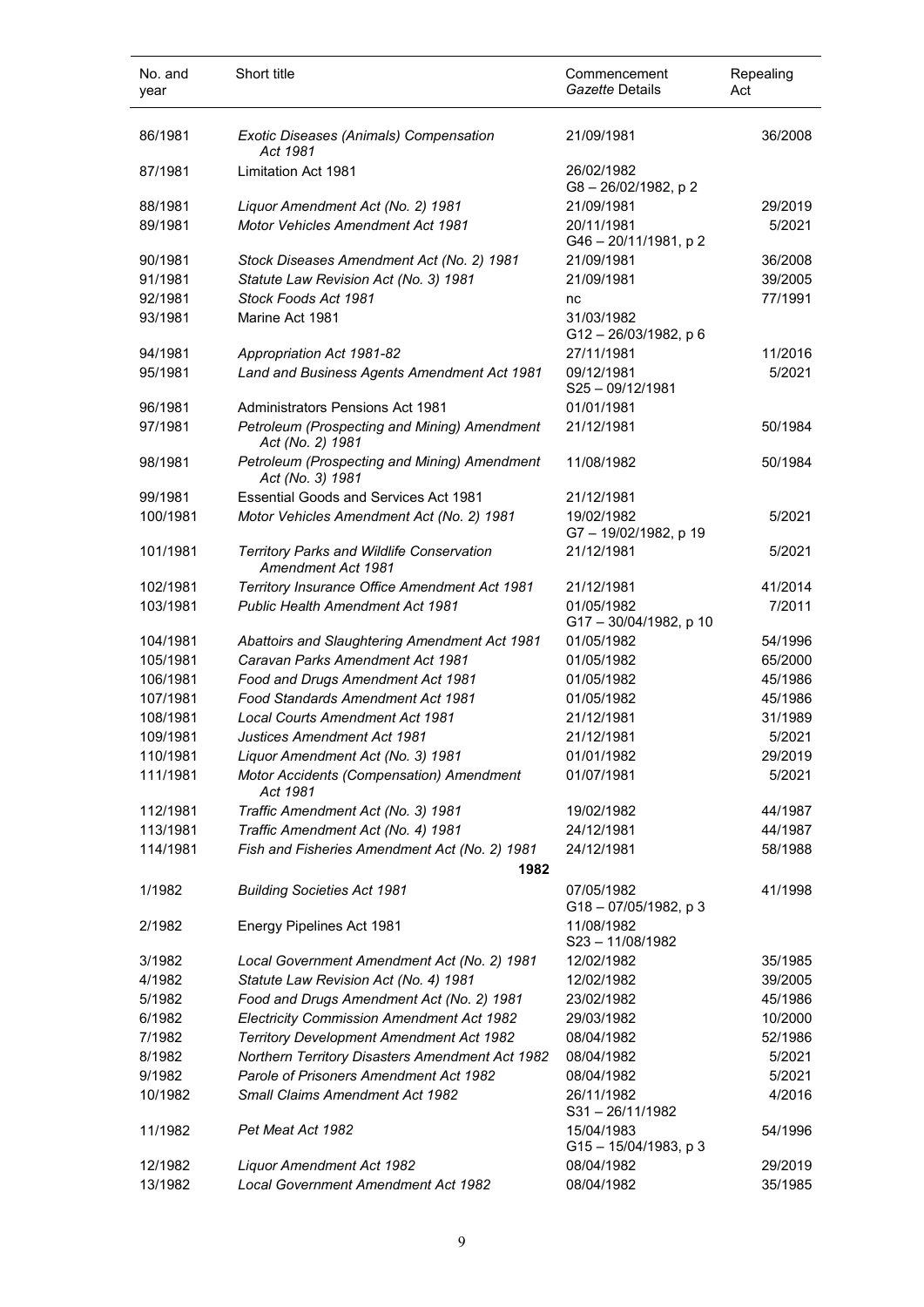| No. and<br>year | Short title                                                           | Commencement<br>Gazette Details                                         | Repealing<br>Act |
|-----------------|-----------------------------------------------------------------------|-------------------------------------------------------------------------|------------------|
| 14/1982         | Local Government Amendment Act (No. 2) 1982                           | 08/04/1982                                                              | 35/1985          |
| 15/1982         | Mining Act 1980                                                       | 01/07/1982<br>G25-25/06/1982, p 10                                      | 27/2010          |
| 16/1982         | Mining Act 1980 Amendment Act 1981                                    | nc                                                                      | 17/1982          |
| 17/1982         | Mining Act 1980 Amendment Act (No. 2) 1981                            | 15/04/1982                                                              | 27/2010          |
| 18/1982         | Mining Act 1980 Amendment Act 1982                                    | 15/04/1982                                                              | 27/2010          |
| 19/1982         | Tenancy Amendment Act 1982                                            | 27/04/1982                                                              | 55/2003          |
| 20/1982         | <b>Stock Routes and Travelling Stock Amendment</b><br>Act 1982        | 06/04/1983<br>$S11 - 06/04/1983$                                        | 36/2008          |
| 21/1982         | <b>Statute Law Revision Act 1982</b>                                  | 27/04/1982                                                              | 39/2005          |
| 22/1982         | Summary Offences Amendment Act 1982                                   | 01/01/1983<br>G51-23/12/1982, p 1                                       | 5/2021           |
| 23/1982         | Evidence Amendment Act 1982                                           | 27/04/1982                                                              | 5/2021           |
| 24/1982         | Jabiru Town Development Amendment Act 1982                            | 16/06/1982                                                              | 5/2021           |
| 25/1982         | Public Holidays Amendment Act 1982                                    | 16/06/1982                                                              | 5/2021           |
| 26/1982         | <b>Bushfires Amendment Act 1982</b>                                   | 16/06/1982                                                              | 14/2016          |
| 27/1982         | <b>Planning Amendment Act 1982</b>                                    | 16/06/1982                                                              | 85/1993          |
| 28/1982         | <b>Classification of Publications Amendment</b><br>Act 1982           | 16/06/1982                                                              | 7/1985           |
| 29/1982         | Teaching Service Amendment Act 1982                                   | 16/06/1982                                                              | 11/1993          |
| 30/1982         | Supply Act 1982-83                                                    | 01/07/1982                                                              | 30/1982          |
| 31/1982         | Mineral Royalty Act 1982                                              | 01/07/1982                                                              |                  |
| 32/1982         | Lotteries and Gaming Act 1982                                         | 30/06/1982<br>$S14 - 30/06/1982$                                        | 56/1993          |
| 33/1982         | Racing and Betting Act 1982                                           | 30/06/1982                                                              | 50/1983          |
| 34/1982         | Northern Territory Products Symbol Act 1982                           | 01/10/1982<br>G36 - 10/09/1982, p 9                                     | 33/2019          |
| 35/1982         | <b>Public Service Amendment Act 1982</b>                              | 23/06/1982                                                              | 11/1993          |
| 36/1982         | Northern Territory Tourist Commission<br>Amendment Act 1982           | 28/06/1982                                                              | 22/2012          |
| 37/1982         | Tenancy Amendment Act (No. 2) 1982                                    | 28/06/1982                                                              | 55/2003          |
| 38/1982         | <b>Child Welfare Amendment Act 1982</b>                               | 28/06/1982                                                              | 76/1983          |
| 39/1982         | <b>Financial Administration and Audit Amendment</b><br>Act 1982       | 28/06/1982                                                              | 4/1995           |
| 40/1982         | <b>Criminal Law Consolidation Amendment Act 1982</b>                  | 28/06/1982                                                              | 47/1983          |
| 41/1982         | The Commercial Bank of Australia Limited<br>(Merger) Act 1982         | 01/10/1982<br>G38-24/09/1982, p 5                                       |                  |
| 42/1982         | The Commercial Banking Company of Sydney<br>Limited (Merger) Act 1982 | 01/01/1983<br>G48-03/12/1982, p 5                                       |                  |
| 43/1982         | <b>Construction Safety Amendment Act 1982</b>                         | 20/08/1982<br>G33-20/08/1982, p 4                                       | 11/1991          |
| 44/1982         | Inspection of Machinery Amendment Act 1982                            | 24/09/1982<br>G38-24/09/1982, p 5                                       | 11/1991          |
| 45/1982         | Lands Acquisition Amendment Act 1982                                  | 29/06/1982                                                              | 5/2021           |
| 46/1982         | <b>Crimes Compensation Act 1982</b>                                   | 28/01/1983<br>$S5 - 28/01/1983$ , p 1                                   | 15/2006          |
| 47/1982         | Motor Accidents (Compensation) Amendment<br>Act 1982                  | ss 4 and 10:<br>01/07/1979;<br>ss 7 - 9: 01/02/1982;<br>rem: 20/07/1982 |                  |
| 48/1982         | Nursing Act 1982                                                      | 22/02/1984<br>G7-22/02/1984, p 3                                        | 10/1999          |
| 49/1982         | Legislative Assembly (Register of Members'<br>Interests) Act 1982     | 29/10/1982<br>G43-29/10/1982, p2                                        | 34/2008          |
| 50/1982         | Petroleum (Submerged Lands) Act 1981                                  | 20/08/1982                                                              |                  |
| 51/1982         | Juries Amendment Act 1982                                             | 10/12/1982<br>G49-10/12/1982, p 4                                       |                  |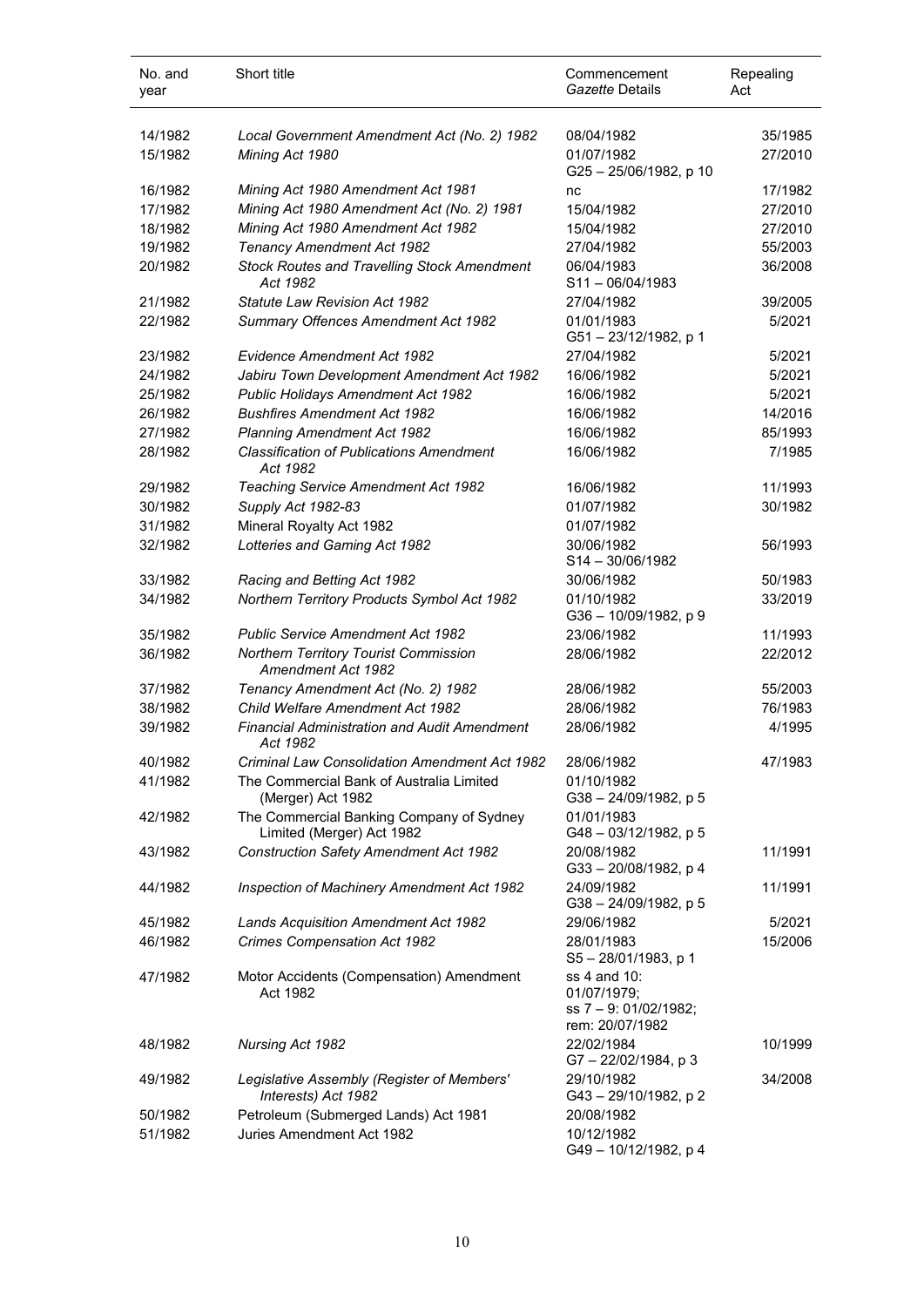| No. and<br>year | Short title                                                                  | Commencement<br>Gazette Details                                                  | Repealing<br>Act |
|-----------------|------------------------------------------------------------------------------|----------------------------------------------------------------------------------|------------------|
| 52/1982         | Legal Practitioners Amendment Act 1982                                       | s 15: 23/12/1982<br>G51-23/12/1982, p 2;<br>rem: 22/09/1982                      | 38/2006          |
| 53/1982         | Lands Acquisition (Pastoral Leases) Act 1982                                 | 01/10/1982                                                                       |                  |
| 54/1982         | Statute Law Revision Act (No. 2) 1982                                        | 08/10/1982                                                                       | 39/2005          |
| 55/1982         | Radiographers Amendment Act 1982                                             | 08/10/1982                                                                       | 18/2010          |
| 56/1982         | <b>Fish and Fisheries Amendment Act 1982</b>                                 | 08/10/1982                                                                       | 58/1988          |
| 57/1982         | Bail Act 1982                                                                | 29/06/1983<br>$S19 - 29/06/1983$                                                 |                  |
| 58/1982         | Child Welfare Amendment Act (No. 2) 1982                                     | 29/06/1983                                                                       | 76/1983          |
| 59/1982         | Claims by and against the Government<br><b>Amendment Act 1982</b>            | 29/06/1983                                                                       | 51/1993          |
| 60/1982         | <b>Coroners Amendment Act 1982</b>                                           | 29/06/1983                                                                       | 30/1993          |
| 61/1982         | Criminal Law (Conditional Release of Offenders)<br><b>Amendment Act 1982</b> | 29/06/1983                                                                       | 39/1995          |
| 62/1982         | <b>Justices Amendment Act 1982</b>                                           | 29/06/1983                                                                       | 5/2021           |
| 63/1982         | Parole of Prisoners Amendment Act (No. 2) 1982                               | 29/06/1983                                                                       | 5/2021           |
| 64/1982         | <b>Police Administration Amendment Act 1982</b>                              | 29/06/1983                                                                       | 5/2021           |
| 65/1982         | <b>Environmental Assessment Act 1982</b>                                     | 04/07/1984<br>G26-04/07/1984, p 3                                                | 31/2019          |
| 66/1982         | Encroachment of Buildings Act 1982                                           | 10/12/1982<br>G49 - 10/12/1982, p 5                                              |                  |
| 67/1982         | Real Property Amendment Act 1982                                             | 10/12/1982                                                                       | 2/2000           |
| 68/1982         | Control of Roads Amendment Act 1982                                          | 01/01/1983                                                                       |                  |
| 69/1982         | <b>Motor Vehicles Amendment Act 1982</b>                                     | 01/01/1983                                                                       | 5/2021           |
| 70/1982         | Local Government Amendment Act (No. 3) 1982                                  | 17/12/1982<br>G50 - 17/12/1982, p 3                                              | 35/1985          |
| 71/1982         | Appropriation Act 1982-83                                                    | 27/10/1982                                                                       | 11/2016          |
| 72/1982         | Credit Unions Act 1982                                                       | 01/08/1983<br>G30 - 29/07/1983, p 2                                              | 21/1992          |
| 73/1982         | Electoral Amendment Act 1982                                                 | s 17: 26/01/1984<br>$S2 - 25/01/1984$ ;<br>rem: 26/11/1982<br>$S32 - 26/11/1982$ | 37/1995          |
| 74/1982         | Fish and Fisheries Amendment Act (No. 2) 1982                                | 08/12/1982                                                                       | 58/1988          |
| 75/1982         | <b>Medical Services Act 1982</b>                                             | 04/02/1983<br>G5-04/02/1983, p 1                                                 |                  |
| 76/1982         | Housing Act 1982                                                             | 15/04/1983<br>G15-15/04/1983, p 3                                                |                  |
| 77/1982         | Stamp Duty Amendment Act 1982                                                | 08/12/1982                                                                       | 27/2007          |
| 78/1982         | Taxation (Administration) Amendment Act 1982                                 | 08/12/1982                                                                       | 5/2021           |
| 79/1982         | <b>Workmen's Compensation Amendment Act 1982</b>                             | 14/12/1982                                                                       | 49/1986          |
| 80/1982         | <b>Workmen's Compensation Amendment Act</b><br>(No. 2) 1982                  | 14/12/1982                                                                       | 49/1986          |
| 81/1982         | <b>Traffic Amendment Act 1982</b>                                            | 14/12/1982                                                                       | 44/1987          |
| 82/1982         | Traffic Amendment Act (No. 2) 1982                                           | 14/12/1982                                                                       | 44/1987          |
| 83/1982         | Real Property Amendment Act (No. 2) 1982                                     | 14/12/1982                                                                       | 2/2000           |
| 84/1982         | <b>Annual Leave Amendment Act 1982</b>                                       | 14/12/1982                                                                       | 5/2021           |
| 85/1982         | Racing and Betting Amendment Act 1982                                        | 14/12/1982                                                                       | 50/1983          |
| 86/1982         | Summary Offences Amendment Act 1982<br>Amendment Act 1982                    | 14/12/1982                                                                       | 5/2021           |
| 87/1982         | Land and Business Agents Amendment Act 1982                                  | 14/12/1982                                                                       | 5/2021           |
| 88/1982         | Pay-roll Tax Amendment Act 1982                                              | 14/12/1982                                                                       | 18/2009          |
| 89/1982         | Compensation (Fatal Injuries) Amendment<br>Act 1982                          | 20/05/1983<br>G20 - 20/05/1983, p 4                                              | 5/2021           |
| 90/1982         | <b>Places of Public Entertainment Amendment</b><br>Act 1982                  | 26/08/1983<br>G34 - 26/08/1983, p 7                                              | 8/2013           |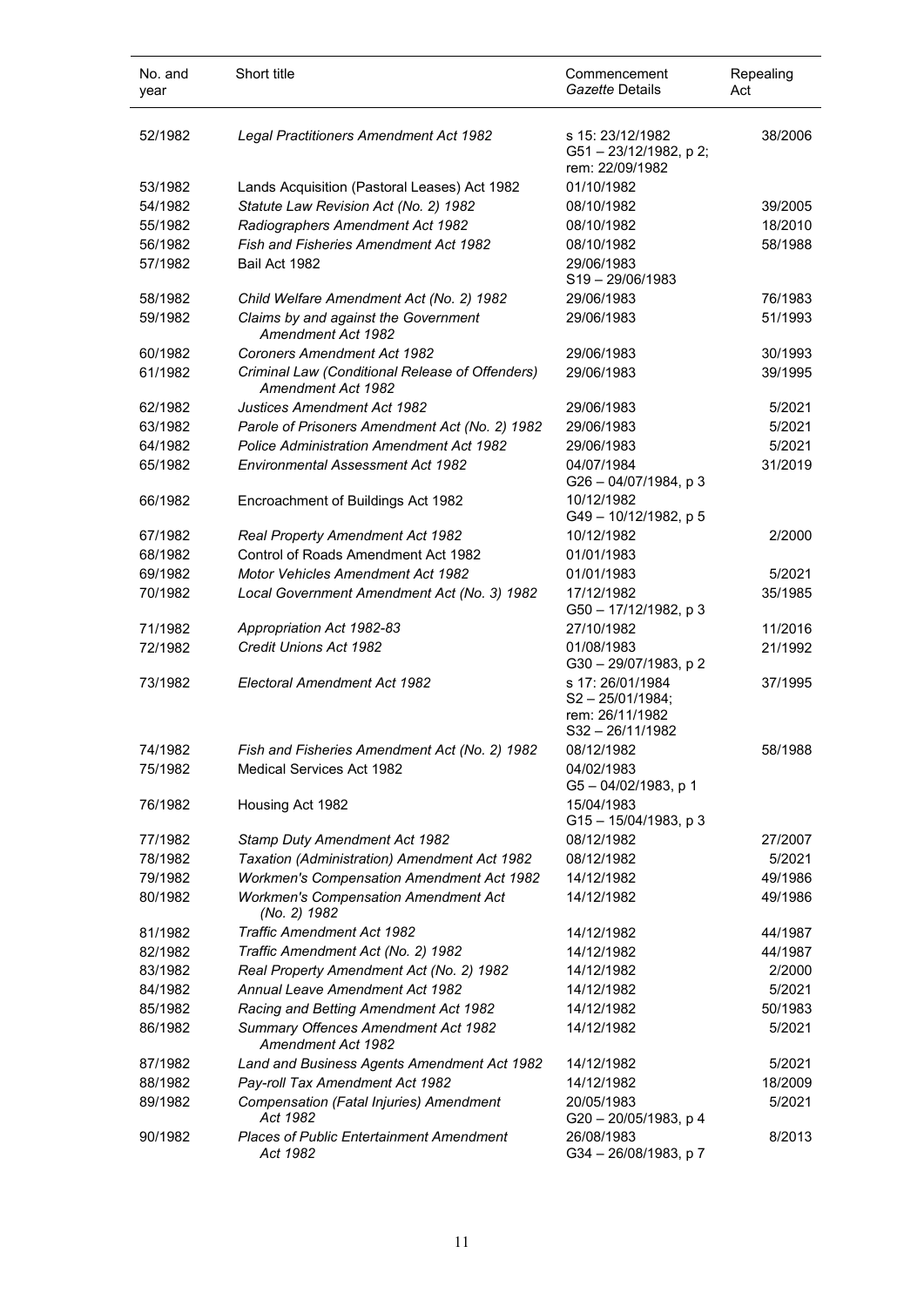| No. and<br>year | Short title                                                             | Commencement<br>Gazette Details        | Repealing<br>Act |
|-----------------|-------------------------------------------------------------------------|----------------------------------------|------------------|
| 91/1982         | Legal Practitioners Amendment Act (No. 2) 1982                          | 23/12/1982<br>G51-23/12/1982, p7       | 38/2006          |
| 92/1982         | Pharmacy Amendment Act 1982                                             | 04/02/1983<br>$G5 - 04/02/1983$ , p 1  | 21/2004          |
| 93/1982         | Liquor Amendment Act (No. 2) 1982                                       | 17/12/1982<br>$S35 - 17/12/1982$       | 29/2019          |
| 94/1982         | Crown Lands Amendment Act 1982                                          | 01/01/1983<br>G51-23/12/1982, p 8      | 18/1992          |
| 95/1982         | <b>Education Amendment Act 1982</b>                                     | 11/02/1983<br>G6-11/02/1983, p8        | 28/2015          |
| 96/1982         | Disasters Act 1982                                                      | 21/12/1982<br>$S36 - 21/12/1982$       | 27/2013          |
| 97/1982         | Industries Training Amendment Act 1982                                  | 04/02/1983<br>$G5 - 04/02/1983$ , p 5  | 74/1985          |
|                 | 1983                                                                    |                                        |                  |
| 1/1983          | Dangerous Goods Amendment Act 1983                                      | 27/04/1983                             | 23/1998          |
| 2/1983          | Justices Amendment Act 1983                                             | 10/06/1983<br>G23-10/06/1983, p 8      |                  |
| 3/1983          | Local Government Amendment Act 1983                                     | 27/04/1983                             | 35/1985          |
| 4/1983          | Poisons and Dangerous Drugs Act 1983                                    | 01/10/1983<br>G38-23/09/1983, p 3      | 13/2013          |
| 5/1983          | <b>Police Administration Amendment Act 1983</b>                         | 27/04/1983                             | 5/2021           |
| 6/1983          | <b>Pounds Amendment Act 1983</b>                                        | 01/09/1983<br>G34-26/08/1983, p7       | 5/2021           |
| 7/1983          | Prisoners (Interstate Transfer) Act 1983                                | 21/09/1984<br>S50 - 21/09/1984, p 1    |                  |
| 8/1983          | Real Property Amendment Act 1983                                        | 14/03/1984<br>$G10 - 14/03/1984$ , p 5 | 2/2000           |
| 9/1983          | Soccer Football Pools Amendment Act 1983                                | 27/04/1983                             | 5/2021           |
| 10/1983         | Territory Parks and Wildlife Conservation<br>Amendment Act 1983         | 27/04/1983                             | 5/2021           |
| 11/1983         | Plumbers and Drainers Licensing Act 1983                                | 01/07/1983                             |                  |
| 12/1983         | Water Supply and Sewerage Act 1983                                      | 01/07/1983<br>$S21 - 01/07/1983$ , p 1 | 75/2000          |
| 13/1983         | Control of Roads Amendment Act 1983                                     | 17/06/1983                             | 5/2021           |
| 14/1983         | Supply Act 1983-84                                                      | 01/07/1983                             | 14/1983          |
| 15/1983         | Museums and Art Galleries Amendment Act 1983                            | 24/06/1983                             | 18/1999          |
| 16/1983         | <b>Traffic Amendment Act 1983</b>                                       | 24/06/1983                             | 44/1987          |
| 17/1983         | <b>Consumer Protection Amendment Act 1983</b>                           | 24/06/1983                             | 49/1990          |
| 18/1983         | Police Administration Amendment (No. 2)<br>Act 1983                     | 24/06/1983                             |                  |
| 19/1983         | <b>Dentists Registration Amendment Act 1983</b>                         | 24/06/1983                             | 64/1986          |
| 20/1983         | Optometrists Amendment Act 1983                                         | 24/06/1983                             | 21/2004          |
| 21/1983         | Radiographers Amendment Act 1983                                        | 24/06/1983                             | 18/2010          |
| 22/1983         | Absconding Debtors Amendment Act 1983                                   | 24/06/1983                             | 5/2021           |
| 23/1983         | Territory Parks and Wildlife Conservation<br>Amendment Act (No. 2) 1983 | 24/06/1983                             | 5/2021           |
| 24/1983         | Administration and Probate Amendment Act 1983                           | 28/10/1983<br>G43-28/10/1983, p2       | 5/2021           |
| 25/1983         | Prisons (Arbitral Tribunal) Amendment Act 1983                          | 21/10/1983<br>G42-21/10/1983, p2       | 5/2021           |
| 26/1983         | <b>Medical Practitioners Registration Amendment</b><br>Act 1983         | 11/11/1983<br>G45-11/11/1983, p 2      | 7/1995           |
| 27/1983         | <b>Pharmacy Amendment Act 1983</b>                                      | 11/11/1983<br>G45-11/11/1983, p 1      | 21/2004          |
| 28/1983         | <b>Mining Amendment Act 1983</b>                                        | 01/07/1983                             | 27/2010          |
| 29/1983         | Fire Service Act 1983                                                   | 28/10/1983<br>G43-28/10/1983, p2       | 14/1996          |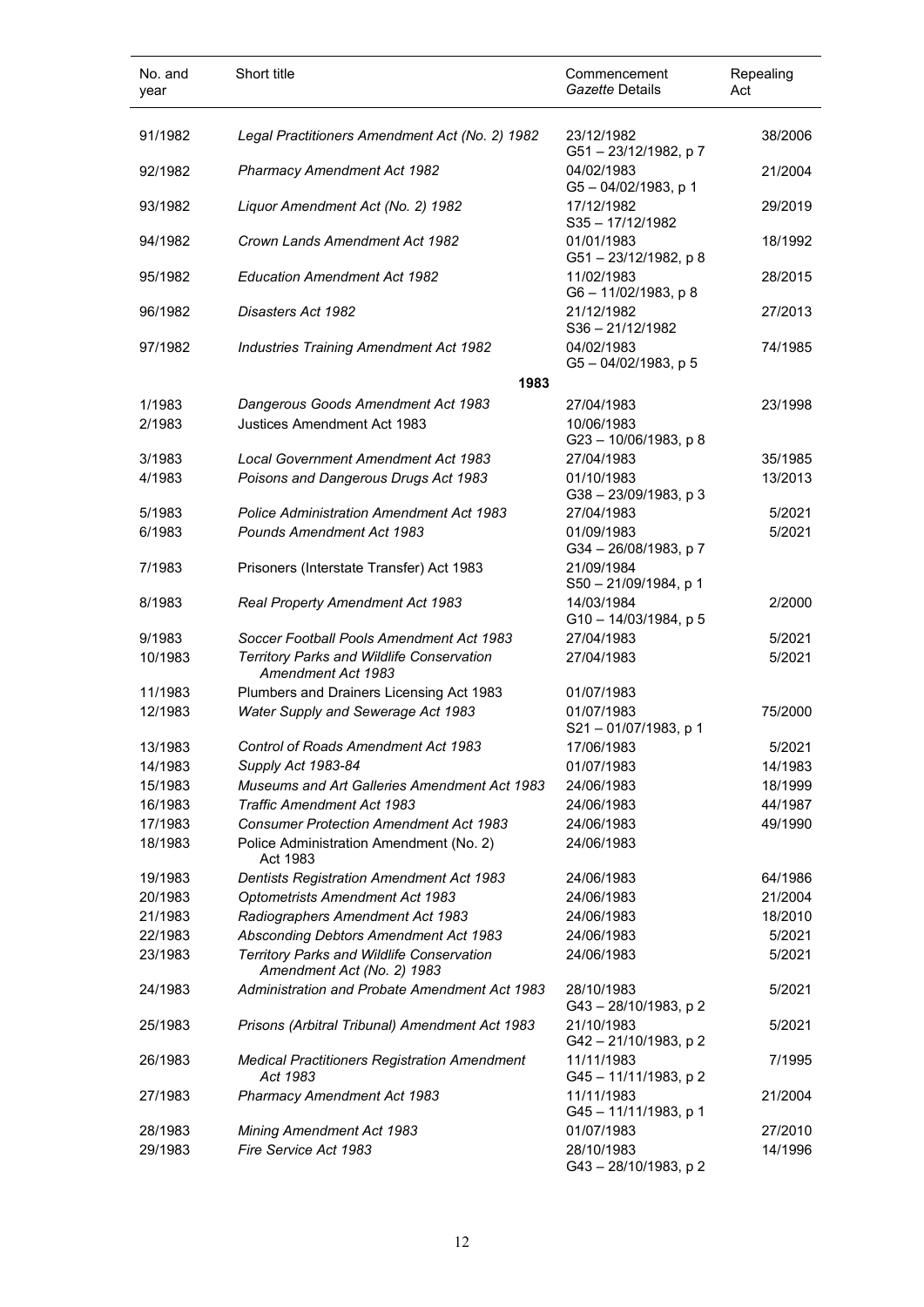| No. and<br>year | Short title                                                           | Commencement<br>Gazette Details                                                                 | Repealing<br>Act |
|-----------------|-----------------------------------------------------------------------|-------------------------------------------------------------------------------------------------|------------------|
| 30/1983         | Fire Brigades Arbitral Tribunal Amendment<br>Act 1983                 | 28/10/1983                                                                                      | 77/1985          |
| 31/1983         | <b>Building Act 1983</b>                                              | 01/06/1984<br>$G21 - 60/05/1984$ , p 8                                                          | 29/1993          |
| 32/1983         | Legal Practitioners Amendment Act 1983                                | 16/09/1983                                                                                      | 38/2006          |
| 33/1983         | Stamp Duty Amendment Act 1983                                         | 30/08/1983                                                                                      | 27/2007          |
| 34/1983         | Taxation (Administration) Amendment Act 1983                          | 03/10/1983                                                                                      | 5/2021           |
| 35/1983         | Police Administration Act (No. 3) 1983                                | 03/10/1983                                                                                      |                  |
| 36/1983         | Electoral Amendment Act 1983                                          | 03/10/1983                                                                                      | 37/1995          |
| 37/1983         | <b>Tenancy Amendment Act 1983</b>                                     | 03/10/1983                                                                                      | 55/2003          |
| 38/1983         | Public Holidays Amendment Act 1983                                    | 03/10/1983                                                                                      | 5/2021           |
| 39/1983         | <b>Financial Administration and Audit Amendment</b><br>Act 1983       | 03/10/1983                                                                                      | 4/1995           |
| 40/1983         | Ombudsman (Northern Territory) Amendment<br>Act 1983                  | 03/10/1983                                                                                      | 5/2009           |
| 41/1983         | <b>Public Service Amendment Act 1983</b>                              | 03/10/1983                                                                                      | 11/1993          |
| 42/1983         | <b>Motor Vehicles Amendment Act 1983</b>                              | 01/02/1984<br>$G3 - 24/01/1984$ , p 8                                                           | 5/2021           |
| 43/1983         | <b>Instruments Amendment Act 1983</b>                                 | 09/05/1984<br>$G18 - 09/05/1984$ , p 5                                                          | 30/2010          |
| 44/1983         | Records of Depositions Amendment Act 1983                             | 09/05/1984<br>$G18 - 09/05/1984$ , p 6                                                          | 16/2016          |
| 45/1983         | <b>Local Courts Amendment Act 1983</b>                                | nc                                                                                              | 31/1989          |
| 46/1983         | Grain Marketing Act 1983                                              | 17/09/1986<br>G37 - 17/09/1986, p 6                                                             | 34/1996          |
| 47/1983         | Criminal Code Act 1983                                                | ss 406 - 431:<br>01/03/1986<br>G8-26/02/1986, p 5;<br>rem: 01/01/1984<br>G46 - 18/11/1983, p 11 |                  |
| 48/1983         | Contracts Amendment Act 1983                                          | 12/10/1983                                                                                      |                  |
| 49/1983         | Licensed Surveyors Act 1983                                           | 01/01/1984<br>S41-22/12/1983                                                                    |                  |
| 50/1983         | Racing and Betting Act 1983                                           | 26/10/1983<br>$S34 - 26/10/1983$                                                                |                  |
| 51/1983         | Lotteries and Gaming Amendment Act 1983                               | 26/10/1983                                                                                      | 56/1993          |
| 52/1983         | Appropriation Act 1983-84                                             | 27/10/1983                                                                                      | 11/2016          |
| 53/1983         | Architects Amendment Act 1983                                         | 11/04/1984<br>G14 - 11/04/1984, p 7                                                             |                  |
| 54/1983         | <b>Education Amendment Act 1983</b>                                   | 08/11/1983                                                                                      | 28/2015          |
| 55/1983         | Place Names Amendment Act 1983                                        | 08/11/1983                                                                                      | 5/2021           |
| 56/1983         | Stock Diseases Amendment Act 1983                                     | 22/08/1984<br>G33-22/08/1984, p3                                                                | 36/2008          |
| 57/1983         | Aboriginal Sacred Sites Amendment Act 1983                            | 28/11/1983                                                                                      | 29/1989          |
| 58/1983         | <b>Statute Law Revision Act 1983</b>                                  | 28/11/1983                                                                                      | 39/2005          |
| 59/1983         | Bail (Criminal Code) Amendment Act 1983                               | 01/01/1984                                                                                      | 5/2021           |
| 60/1983         | Electoral (Criminal Code) Amendment Act 1983                          | 01/01/1984                                                                                      | 37/1995          |
| 61/1983         | Evidence (Criminal Code) Amendment Act 1983                           | 01/01/1984                                                                                      | 5/2021           |
| 62/1983         | Interpretation (Criminal Code) Amendment<br>Act 1983                  | 01/01/1984                                                                                      | 5/2021           |
| 63/1983         | Juries (Criminal Code) Amendment Act 1983                             | 01/01/1984                                                                                      | 5/2021           |
| 64/1983         | Prisons (Correctional Services) (Criminal Code)<br>Amendment Act 1983 | 01/01/1984                                                                                      |                  |
| 65/1983         | Summary Offences (Criminal Code) Amendment<br>Act 1983                | 01/01/1984                                                                                      | 5/2021           |
| 66/1983         | Justices (Criminal Code) Amendment Act 1983                           | 01/01/1984                                                                                      | 5/2021           |
| 67/1983         | Poisons and Dangerous Drugs (Criminal Code)<br>Amendment Act 1983     | 01/01/1984                                                                                      | 13/2013          |
| 68/1983         | Criminal Law (Regulatory Offences) Act 1983                           | 01/01/1984                                                                                      | 12/2003          |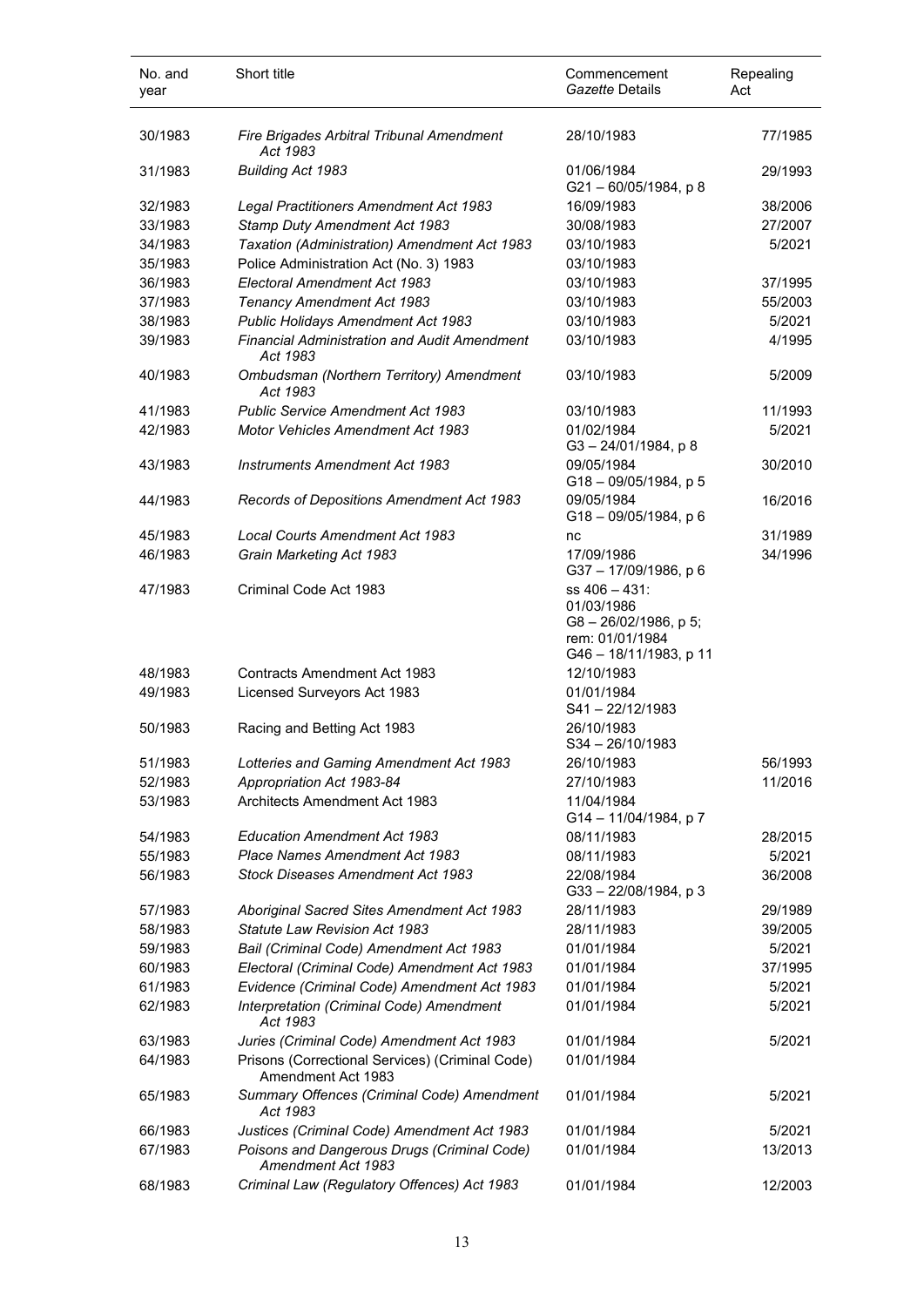| No. and<br>year | Short title                                                             | Commencement<br>Gazette Details                                                                                                                                      | Repealing<br>Act |
|-----------------|-------------------------------------------------------------------------|----------------------------------------------------------------------------------------------------------------------------------------------------------------------|------------------|
| 69/1983         | Sexual Offences (Evidence and Procedure)<br>Act 1983                    | 01/01/1984                                                                                                                                                           |                  |
| 70/1983         | <b>Plumbers and Drainers Licensing Amendment</b><br>Act 1983            | 22/12/1983<br>S41-22/12/1983, p2                                                                                                                                     | 5/2021           |
| 71/1983         | Darwin Port Authority Act 1983                                          | 01/01/1984<br>S44 - 30/12/1983                                                                                                                                       | 20/2020          |
| 72/1983         | Electrical Workers and Contractors Amendment<br>Act 1983                | 26/09/1984<br>$G38 - 26/09/1984$ , p 2                                                                                                                               |                  |
| 73/1983         | Food and Drugs Amendment Act 1983                                       | 01/06/1984<br>$S26 - 17/05/1984$                                                                                                                                     | 45/1986          |
| 74/1983         | Police Administration Amendment Act<br>(No. 4) 1983                     | 01/02/1984<br>G4-01/02/1984, p8                                                                                                                                      |                  |
| 75/1983         | <b>Planning Amendment Act 1983</b>                                      | s 10: 01/01/1985<br>$S64 - 27/12/1984$ ;<br>$ss$ 22 - 25, 28 - 31<br>and $33 - 39$ :<br>04/07/1984<br>G26 - 04/07/1984, p 3;<br>rem: 18/01/1984<br>G2-18/01/1984, p2 | 85/1993          |
| 76/1983         | Community Welfare Act 1983                                              | 20/04/1984<br>$S14 - 30/03/1984$                                                                                                                                     | 37/2007          |
| 77/1983         | Juvenile Justice Act 1983                                               | 20/04/1984<br>$S14 - 30/03/1984$                                                                                                                                     | 32/2005          |
| 78/1983         | Local Government Amendment Act (No. 2) 1983                             | ss 22 and 23:<br>28/11/1983;<br>rem: 01/07/1984                                                                                                                      | 35/1985          |
|                 | 1984                                                                    |                                                                                                                                                                      |                  |
| 1/1984          | Yulara Tourist Village Management Act 1984                              | 27/03/1984<br>S12-27/03/1984                                                                                                                                         | 3/2001           |
| 2/1984          | Justices Amendment Act 1984                                             | 03/04/1984                                                                                                                                                           | 5/2021           |
| 3/1984          | Motor Accidents (Compensation) Amendment<br>Act 1984                    | s 4: 01/01/1984;<br>ss 5 and 6: 01/07/1979;<br>rem: 01/08/1984<br>S40-01/08/1984                                                                                     |                  |
| 4/1984          | <b>Education Amendment Act 1984</b>                                     | 22/08/1984<br>G33-22/08/1984, p 9                                                                                                                                    | 28/2015          |
| 5/1984          | Companies (Trustees and Personal<br>Representatives) Amendment Act 1984 | 09/05/1984<br>G18-09/05/1984, p 5                                                                                                                                    | 5/2021           |
| 6/1984          | Jabiru Town Development Amendment Act 1984                              | 01/07/1984<br>S34-29/06/1984                                                                                                                                         | 29/2021          |
| 7/1984          | Supply Act 1984-85                                                      | 01/07/1984                                                                                                                                                           | 7/1984           |
| 8/1984          | Motor Accidents (Compensation) Amendment<br>Act (No. 2) 1984            | 01/07/1984<br>S34-29/06/1984                                                                                                                                         |                  |
| 9/1984          | Criminal Code Amendment Act 1984                                        | 29/06/1984                                                                                                                                                           | 5/2021           |
| 10/1984         | Justices Amendment Act (No. 2) 1984                                     | 29/06/1984                                                                                                                                                           | 5/2021           |
| 11/1984         | Sexual Offences (Evidence and Procedure)<br>Amendment Act 1984          | 29/06/1984                                                                                                                                                           | 5/2021           |
| 12/1984         | Supreme Court Amendment Act 1984                                        | 12/07/1984                                                                                                                                                           | 5/2021           |
| 13/1984         | <b>Traffic Amendment Act 1984</b>                                       | 12/07/1984                                                                                                                                                           | 44/1987          |
| 14/1984         | <b>Motor Vehicles Amendment Act 1984</b>                                | 12/07/1984                                                                                                                                                           | 5/2021           |
| 15/1984         | Motor Vehicles Amendment Act (No. 2) 1984                               | 12/07/1984                                                                                                                                                           | 5/2021           |
| 16/1984         | Law Reform (Miscellaneous Provisions)<br>Amendment Act 1984             | 12/07/1984                                                                                                                                                           |                  |
| 17/1984         | Real Property Amendment Act 1984                                        | 12/07/1984                                                                                                                                                           | 2/2000           |
| 18/1984         | <b>Financial Administration and Audit Amendment</b><br>Act 1984         | 12/07/1984                                                                                                                                                           | 4/1995           |
| 19/1984         | Sheriff Amendment Act 1984                                              | 01/08/1984<br>S40-01/08/1984                                                                                                                                         |                  |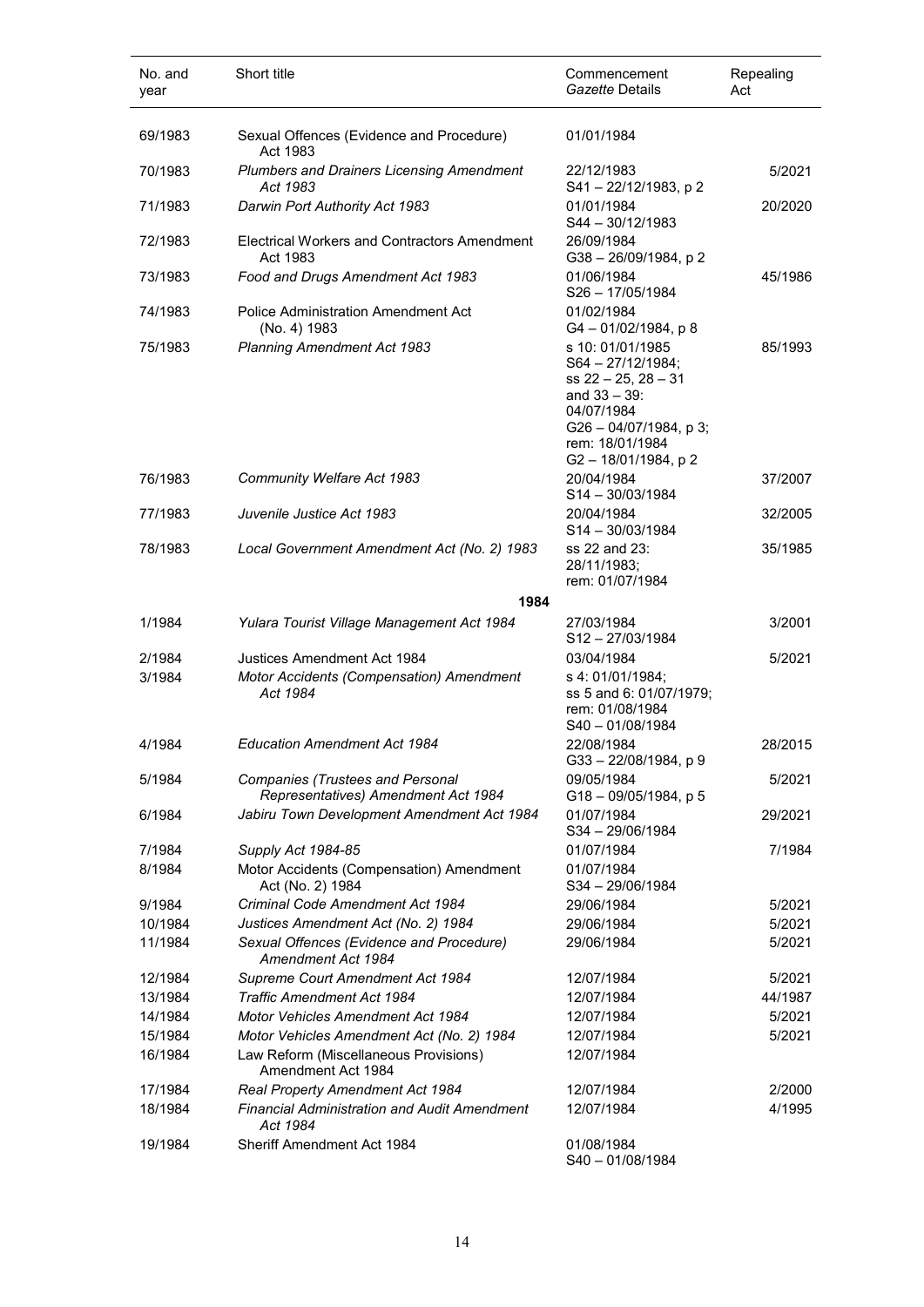| No. and<br>year | Short title                                                  | Commencement<br>Gazette Details                                                                                       | Repealing<br>Act              |
|-----------------|--------------------------------------------------------------|-----------------------------------------------------------------------------------------------------------------------|-------------------------------|
| 20/1984         | Evidence Amendment Act 1984                                  | 01/08/1984<br>S40-01/08/1984                                                                                          | 5/2021                        |
| 21/1984         | Oil Refinery Agreement Ratification Act 1984                 | 20/07/1984                                                                                                            | 29/2002                       |
| 22/1984         | Casino Licensing and Control Act 1984                        | 20/07/1984                                                                                                            | 56/1993                       |
| 23/1984         | Casino Licence and Control Amendment Act 1984                | 20/07/1984                                                                                                            | $S51 -$<br>27/09/1984         |
| 24/1984         | Casino Development Amendment Act 1984                        | 20/07/1984                                                                                                            | $G43 -$<br>31/10/1984,<br>p 4 |
| 25/1984         | Lotteries and Gaming Amendment Act 1984                      | 20/07/1984                                                                                                            | 56/1993                       |
| 26/1984         | Adoption of Children Amendment Act 1984                      | 20/07/1984                                                                                                            | 17/1994                       |
| 27/1984         | Darwin Port Authority Amendment Act 1984                     | 20/07/1984                                                                                                            | 33/2019                       |
| 28/1984         | Statute Law Revision Act 1984                                | 20/07/1984                                                                                                            | 39/2005                       |
| 29/1984         | <b>Medical Practitioners Registration Amendment</b>          | 19/09/1984                                                                                                            | 7/1995                        |
|                 | Act 1984                                                     | G37 - 19/09/1984, p 5                                                                                                 |                               |
| 30/1984         | Meat Industry Act 1984                                       | nc                                                                                                                    | 54/1996                       |
| 31/1984         | Fish and Fisheries Amendment Act 1984                        | 01/09/1984<br>$S48 - 27/08/1984$                                                                                      | 58/1988                       |
| 32/1984         | <b>Bushfires Amendment Act 1984</b>                          | 10/10/1984<br>G40 - 10/10/1984, p 4                                                                                   | 14/2016                       |
| 33/1984         | Long Service Leave Amendment Act 1984                        | 01/02/1989<br>G4 - 01/02/1989, p 2                                                                                    | 5/2021                        |
| 34/1984         | Crown Lands Amendment Act 1984                               | 26/09/1984<br>$G38 - 26/09/1984$ , p 3                                                                                | 18/1992                       |
| 35/1984         | <b>Territory Development Amendment Act 1984</b>              | 02/08/1984<br>S42 - 02/08/1984, p 1                                                                                   | 52/1986                       |
| 36/1984         | Education Amendment Act (No. 2) 1984                         | 19/09/1984<br>G37-19/09/1984, p 6                                                                                     | 28/2015                       |
| 37/1984         | Federal Hotels Casinos (Compensation) Act 1984               | ss $1 - 3$ , 5 and $32(3)$ :<br>07/09/1984;<br>$s$ 32(1) and (2):<br>22/08/1984:<br>rem: 01/10/1984<br>S51-27/09/1984 | 17/1997                       |
| 38/1984         | Planning (Validation) Act 1984                               | 21/09/1984                                                                                                            | 85/1993                       |
| 39/1984         | Liquor Amendment Act 1984                                    | 08/05/1985<br>G18-08/05/1985, p 7                                                                                     | 29/2019                       |
| 40/1984         | Companies Amendment Act 1984                                 | 24/10/1984<br>G42-24/10/1984, p 10                                                                                    | 19/2001                       |
| 41/1984         | Printers and Newspapers Act 1984                             | 25/09/1984                                                                                                            |                               |
| 42/1984         | Credit Unions Amendment Act 1984                             | 24/10/1984<br>G42-24/10/1984, p 9                                                                                     | 21/1992                       |
| 43/1984         | <b>Wills Amendment Act 1984</b>                              | 24/10/1984<br>G42-24/10/1984, p 10                                                                                    | 59/2000                       |
| 44/1984         | Evidence (Business Records) Interim<br>Arrangements Act 1984 | 19/12/1984<br>G50 - 19/12/1984, p 10                                                                                  | 23/2012                       |
| 45/1984         | Mining Amendment Act 1984                                    | s 4: 01/07/1982;<br>rem: 16/01/1985<br>G2-16/01/1985, p2                                                              | 27/2010                       |
| 46/1984         | <b>Energy Pipelines Amendment Act 1984</b>                   | 28/11/1984<br>G47-28/11/1984, p 9                                                                                     | 5/2021                        |
| 47/1984         | <b>Workmen's Compensation Amendment Act 1984</b>             | 11/09/1985<br>G36 - 11/09/1985, p 12                                                                                  | 49/1986                       |
| 48/1984         | <b>Housing Amendment Act 1984</b>                            | 15/01/1986<br>G2-15/01/1986, p8                                                                                       | 5/2021                        |
| 49/1984         | <b>Business Franchise (Tobacco) Amendment</b><br>Act 1984    | 28/08/1984                                                                                                            | 39/2005                       |
| 50/1984         | Petroleum Act 1984                                           | 15/10/1984<br>G40 - 10/10/1984, p 10                                                                                  |                               |
| 51/1984         | Appropriation Act 1984-85                                    | 26/10/1984                                                                                                            | 11/2016                       |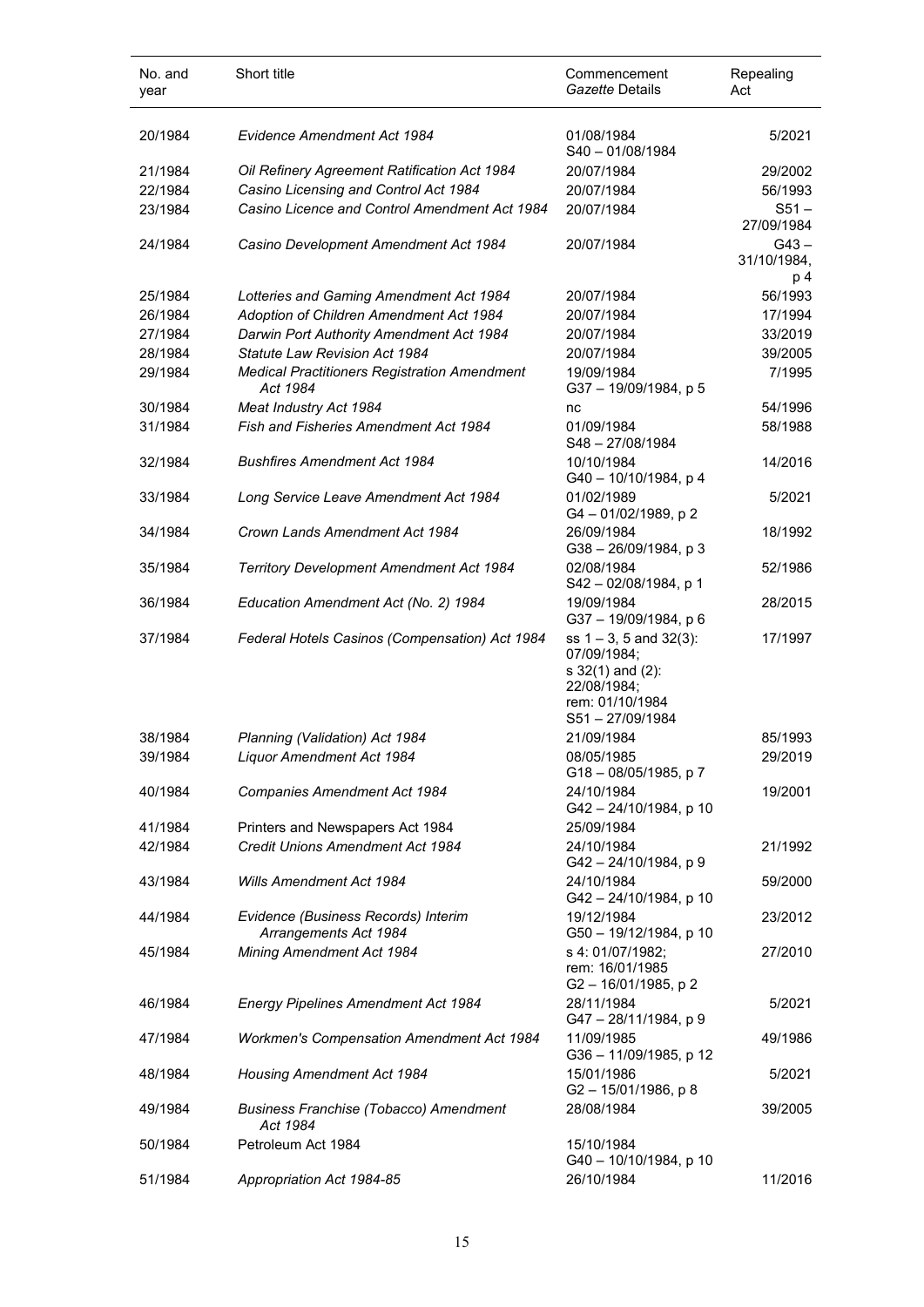| No. and<br>year | Short title                                                           | Commencement<br>Gazette Details                                            | Repealing<br>Act |
|-----------------|-----------------------------------------------------------------------|----------------------------------------------------------------------------|------------------|
|                 | 1985                                                                  |                                                                            |                  |
| 1/1985          | <b>Education Amendment Act 1985</b>                                   | 11/03/1985                                                                 | 28/2015          |
| 2/1985          | Sources of the Law Act 1985                                           | 01/04/1985                                                                 |                  |
| 3/1985          | <b>Agricultural Development and Marketing</b><br>Amendment Act 1985   | 01/04/1985                                                                 | 31/1991          |
| 4/1985          | Lotteries and Gaming Amendment Act 1985                               | 01/04/1985                                                                 | 56/1993          |
| 5/1985          | Crown Lands Amendment Act 1985                                        | 01/04/1985                                                                 | 18/1992          |
| 6/1985          | <b>Public Health Amendment Act 1985</b>                               | 01/04/1985                                                                 | 7/2011           |
| 7/1985          | <b>Classification of Publications Act 1985</b>                        | ss 5, 6, 25 and 26:                                                        |                  |
|                 |                                                                       | 01/05/1985<br>G17-01/05/1985, p7;<br>rem: 01/06/1986<br>$S26 - 28/05/1986$ |                  |
| 8/1985          | <b>Film Classification Amendment Act 1985</b>                         | 01/06/1986<br>$S26 - 28/05/1986$                                           | 65/1991          |
| 9/1985          | Administration and Probate Amendment Act 1985                         | 01/05/1985<br>G17-01/05/1985, p 8                                          |                  |
| 10/1985         | Justices Amendment Act 1985                                           | 01/05/1985<br>G17-01/05/1985, p7                                           |                  |
| 11/1985         | <b>Control of Waters Amendment Act 1985</b>                           | nc                                                                         | 6/1993           |
| 12/1985         | <b>Police Administration Amendment Act 1985</b>                       | 19/06/1985<br>G24 - 19/06/1985, p 2                                        | 5/2021           |
| 13/1985         | Co-operative Societies Amendment Act 1985                             | 08/05/1985<br>$S19 - 08/05/1985$                                           | 14/1997          |
| 14/1985         | Pay-roll Tax Amendment Act 1985                                       | 28/02/1985                                                                 |                  |
| 15/1985         | <b>Remuneration Tribunal Amendment Act 1985</b>                       | 23/05/1985                                                                 | 7/2006           |
| 16/1985         | <b>Wills Amendment Act 1985</b>                                       | 19/06/1985<br>G24 - 19/06/1985, p 2                                        | 59/2000          |
| 17/1985         | <b>Electricity Commission Amendment Act 1985</b>                      | 04/07/1985<br>$S33 - 04/07/1985$                                           | 10/2000          |
| 18/1985         | Hospital Management Boards Amendment<br>Act 1985                      | 30/10/1985<br>G43-30/10/1985, p 10                                         | 30/2009          |
| 19/1985         | Supreme Court (Judges Pensions) Amendment<br>Act 1985                 | 03/07/1985<br>G26 - 03/07/1985, p 5                                        |                  |
| 20/1985         | <b>National Crime Authority (Territory Provisions)</b><br>Act 1985    | 03/07/1985<br>G26 - 03/07/1985, p 5                                        | 6/2005           |
| 21/1985         | <b>Totalizator Administration and Betting Act 1985</b>                | 05/06/1985<br>$S24 - 05/06/1985$                                           | 14/2000          |
| 22/1985         | Racing and Betting Amendment Act 1985                                 | 05/06/1985<br>$S24 - 05/06/1985$                                           |                  |
| 23/1985         | Petroleum (Submerged Lands) Amendment<br>Act 1985                     | 01/07/1985                                                                 | 5/2021           |
| 24/1985         | Flag and Emblem Act 1985                                              | 18/09/1985<br>G37-18/09/1985, p 9                                          |                  |
| 25/1985         | <b>Business Franchise (Tobacco) Amendment</b><br>Act 1985             | 04/06/1985                                                                 | 39/2005          |
| 26/1985         | Taxation (Administration) Amendment Act 1985                          | 04/06/1985                                                                 | 5/2021           |
| 27/1985         | Stamp Duty Amendment Act 1985                                         | 04/06/1985                                                                 | 27/2007          |
| 28/1985         | <b>Public Service and Statutory Authorities</b><br>Amendment Act 1985 | 26/06/1985                                                                 | 11/1993          |
| 29/1985         | Pay-roll Tax Amendment Act (No. 2) 1985                               | 01/07/1985                                                                 | 18/2009          |
| 30/1985         | <b>Local Government Amendment Act 1985</b>                            | 01/07/1985                                                                 | 35/1985          |
| 31/1985         | <b>Fish and Fisheries Amendment Act 1985</b>                          | 09/10/1985<br>G40 - 09/10/1985, p 7                                        | 58/1988          |
| 32/1985         | Trade Development Zone Act 1985                                       | 25/09/1985<br>G38-25/09/1985, p 9                                          | 32/2003          |
| 33/1985         | Palmerston Development Authority Act Repeal<br>Act 1985               | 01/07/1985<br>S31-01/07/1985                                               | 33/2019          |
| 34/1985         | Supply Act 1985-86                                                    | 01/07/1985                                                                 | 34/1985          |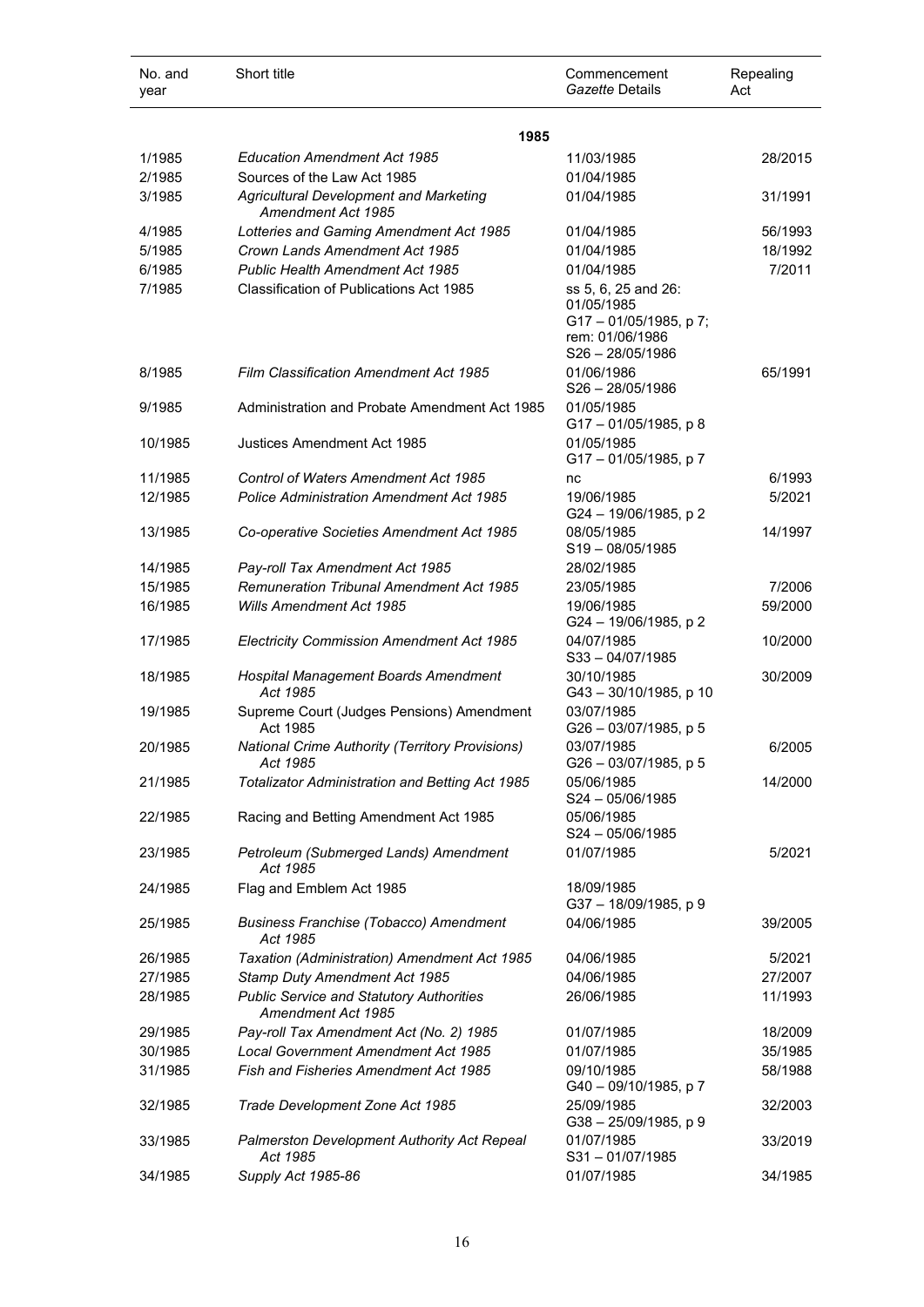| No. and<br>year    | Short title                                                                                             | Commencement<br>Gazette Details                  | Repealing<br>Act   |
|--------------------|---------------------------------------------------------------------------------------------------------|--------------------------------------------------|--------------------|
| 35/1985<br>36/1985 | <b>Local Government Act 1985</b><br>Motor Accidents (Compensation) Amendment<br>Act 1985                | 01/07/1986<br>18/09/1985                         | 83/1993<br>5/2021  |
| 37/1985<br>38/1985 | Energy Pipelines Amendment Act 1985<br><b>Motor Vehicles Amendment Act 1985</b>                         | 18/09/1985<br>06/05/1986<br>G16-23/04/1986, p 11 | 5/2021             |
| 39/1985            | Prisons (Correctional Services) Amendment<br>Act 1985                                                   | 18/09/1985                                       |                    |
| 40/1985            | <b>Status of Children Amendment Act 1985</b>                                                            | 01/11/1985<br>G43-30/10/1985, p2                 | 5/2021             |
| 41/1985            | <b>Petroleum Products Subsidy Amendment</b><br>Act 1985                                                 | 06/11/1985<br>G44 - 06/11/1985, p 12             | 38/2014            |
| 42/1985            | <b>Electricity Commission Amendment Act</b><br>(No. 2) 1985                                             | 18/09/1985                                       | 10/2000            |
| 43/1985            | <b>Public Service Amendment Act 1985</b>                                                                | 16/10/1985<br>G41-16/10/1985, p 6                | 11/1993            |
| 44/1985<br>45/1985 | Interpretation Amendment Act 1985<br>Off-shore Waters (Application of Territory Laws)<br>Act 1985       | 18/09/1985<br>18/09/1985                         | 5/2021             |
| 46/1985            | Notifiable Diseases Amendment Act 1985                                                                  | 30/10/1985<br>G43-30/10/1985, p 10               | 5/2021             |
| 47/1985            | <b>Police Administration Amendment Act</b><br>(No. 2) 1985                                              | 26/09/1985                                       | 5/2021             |
| 48/1985            | <b>Health Practitioners and Allied Professionals</b><br><b>Registration Act 1985</b>                    | 17/03/1986<br>G9-05/03/1986, p4                  | 21/2004            |
| 49/1985<br>50/1985 | <b>Statute Law Revision Act 1985</b><br><b>Commercial Arbitration Act 1985</b>                          | 01/10/1985<br>01/11/1985<br>G43-30/10/1985, p 2  | 39/2005<br>23/2011 |
| 51/1985            | Motor Accidents (Compensation) (Costs in<br>Proceedings before the Appeal Tribunal)<br>Act 1985         | 01/10/1985                                       |                    |
| 52/1985            | Appropriation Act 1985-86                                                                               | 02/11/1985                                       | 11/2016            |
| 53/1985            | Energy Resource Consumption Levy Act 1985                                                               | 01/12/1985                                       | 21/2011            |
| 54/1985            | Taxation (Administration) Amendment Act<br>(No. 2) 1985                                                 | 01/12/1985                                       |                    |
| 55/1985            | Stamp Duty Amendment Act (No. 2) 1985                                                                   | 01/12/1985                                       | 27/2007            |
| 56/1985            | Criminal Investigation (Extra-Territorial Offences)<br>Act 1985                                         | 01/01/1986<br>S77 - 16/12/1985                   |                    |
| 57/1985            | Supreme Court Amendment Act 1985                                                                        | 01/03/1986<br>G7-19/02/1986, p6                  | 5/2021             |
| 58/1985            | University College of the Northern Territory<br>Act 1985                                                | 16/12/1985<br>S77-16/12/1985                     | 49/1988            |
| 59/1985            | Advanced Education and Darwin Institute of<br>Technology Act 1985                                       | 16/12/1985<br>S77-16/12/1985                     | 49/1988            |
| 60/1985            | Menzies School of Health Research Act 1985                                                              | 16/12/1985<br>$S77 - 16/12/1985$                 |                    |
| 61/1985<br>62/1985 | Education Amendment Act (No. 2) 1985<br>Territory Parks and Wildlife Conservation<br>Amendment Act 1985 | 16/12/1985<br>28/01/1986                         | 28/2015<br>5/2021  |
| 63/1985            | <b>Mining Amendment Act 1985</b>                                                                        | 28/01/1986<br>$S3 - 28/01/1986$                  | 27/2010            |
| 64/1985            | Coal Amendment Act 1985                                                                                 | 28/01/1986                                       | 27/1991            |
| 65/1985            | <b>Petroleum Amendment Act 1985</b>                                                                     | 28/01/1986                                       | 5/2021             |
| 66/1985            | Land and Business Agents Amendment Act 1985                                                             | 01/02/1986<br>$G3 - 22/01/1986$ , p 8            |                    |
| 67/1985            | <b>Planning Amendment Act 1985</b>                                                                      | 24/12/1985                                       | 85/1993            |
| 68/1985            | Lands Acquisition Amendment Act 1985                                                                    | 24/12/1985                                       | 5/2021             |
| 69/1985            | <b>Conservation Commission Amendment Act 1985</b>                                                       | 24/02/1988<br>G8-24/02/1988, p 5                 | 5/2021             |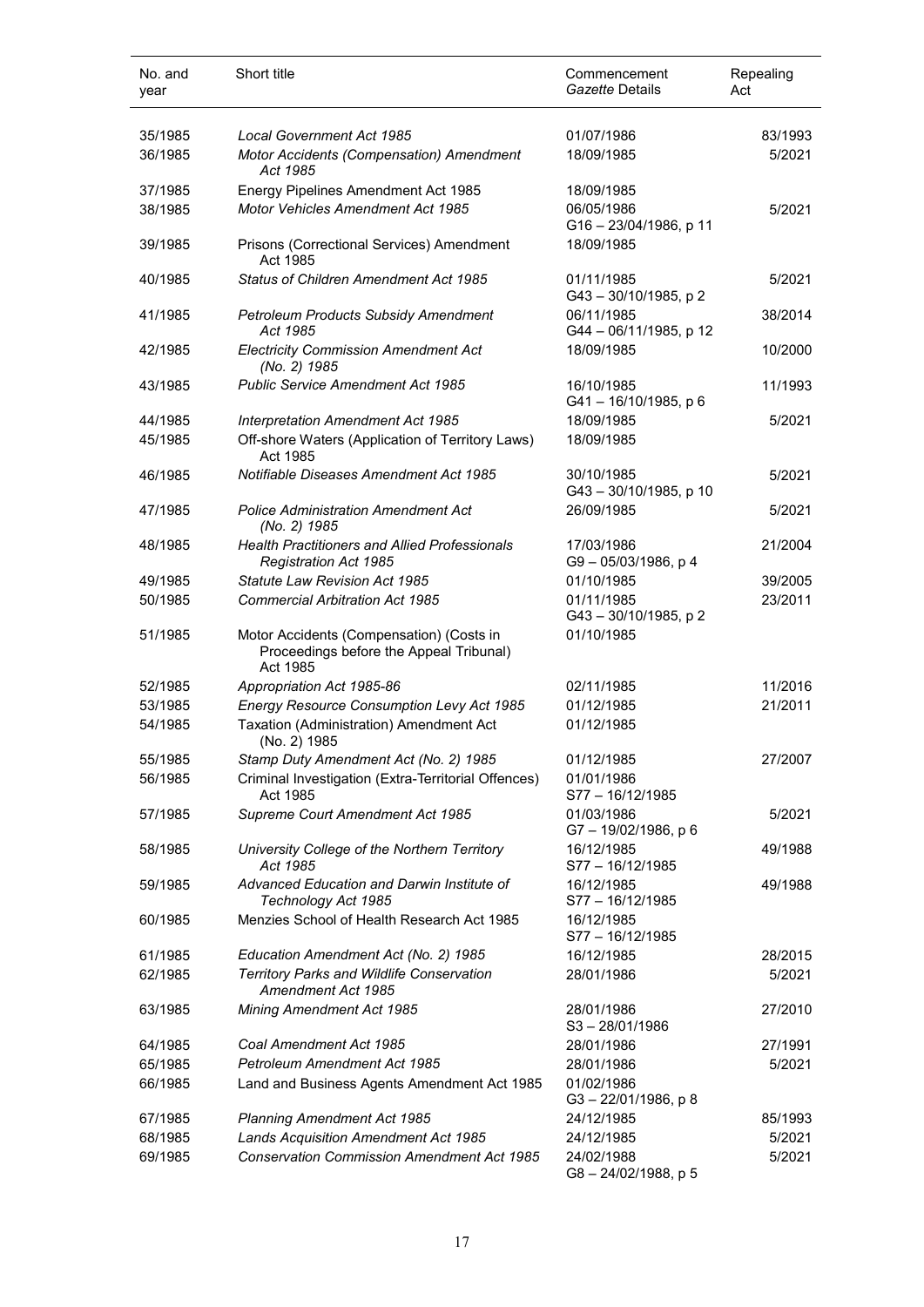| No. and<br>year    | Short title                                                                                                                                 | Commencement<br>Gazette Details                                                                                                               | Repealing<br>Act |
|--------------------|---------------------------------------------------------------------------------------------------------------------------------------------|-----------------------------------------------------------------------------------------------------------------------------------------------|------------------|
| 70/1985            | <b>Bushfires Amendment Act 1985</b>                                                                                                         | 24/12/1985                                                                                                                                    | 14/2016          |
| 71/1985            | Territory Parks and Wildlife Conservation<br>Amendment Act (No. 2) 1985                                                                     | 24/12/1985                                                                                                                                    | 5/2021           |
| 72/1985            | Soil Conservation and Land Utilization<br>Amendment Act 1985                                                                                | 24/12/1985                                                                                                                                    |                  |
| 73/1985            | Crown Lands Amendment Act (No. 2) 1985                                                                                                      | 05/02/1986<br>G5-05/02/1986, p 16                                                                                                             | 18/1992          |
| 74/1985            | Industry and Employment Training Act 1985                                                                                                   | 30/04/1986<br>G17-30/04/1986, p 4                                                                                                             | 62/1991          |
| 75/1985            | Poisons and Dangerous Drugs Amendment<br>Act 1985                                                                                           | ss 4, 5, 15 and 19:<br>04/06/1986<br>G22-04/06/1986, p4;<br>s 16: 01/01/1988<br>G41-14/10/1987, p4;<br>rem: 02/04/1986<br>G13-02/04/1986, p 4 | 13/2013          |
| 76/1985            | <b>Buildings Societies Amendment Act 1985</b>                                                                                               | 25/06/1986<br>G25-25/06/1986, p7                                                                                                              | 41/1998          |
| 77/1985            | Fire Service Arbitral Tribunal Act Repeal Act 1985                                                                                          | 01/10/1986<br>S70-01/10/1986                                                                                                                  | 77/1985          |
|                    | 1986                                                                                                                                        |                                                                                                                                               |                  |
| 1/1986             | Commission of Inquiry (Chamberlain Conviction)<br>Act 1986                                                                                  | 01/04/1986                                                                                                                                    | 12/2003          |
| 2/1986<br>3/1986   | Land and Business Agents Amendment Act 1986<br>Presbyterian Church (Northern Territory) Property<br>Trust Act 1986                          | 15/07/1985<br>18/04/1986                                                                                                                      | 5/2021           |
| 4/1986             | Hospital Management Boards Amendment<br>Act 1986                                                                                            | 30/04/1986<br>$S20 - 30/04/1986$                                                                                                              | 30/2009          |
| 5/1986             | Law Officers Amendment Act 1986                                                                                                             | 03/05/1986<br>$S20 - 30/04/1986$                                                                                                              |                  |
| 6/1986             | Petroleum (Submerged Lands) Amendment<br>Act 1986                                                                                           | 03/09/1986<br>G35-03/09/1986, p 6                                                                                                             | 5/2021           |
| 7/1986             | Cigarette Containers (Labelling) Amendment<br>Act 1986                                                                                      | 15/06/1987<br>S42-15/06/1987                                                                                                                  | 47/1992          |
| 8/1986             | Dental Act 1986                                                                                                                             | 20/06/1986<br>$S34 - 19/06/1986$                                                                                                              | 21/2004          |
| 9/1986             | Law Reform (Miscellaneous Provisions)<br>Amendment Act 1986                                                                                 | 01/07/1986<br>G24 - 18/06/1986, p 8                                                                                                           |                  |
| 10/1986            | Adoption of Children Amendment Act 1986                                                                                                     | 03/08/1987<br>G30-28/07/1987, p 3                                                                                                             | 17/1994          |
| 11/1986<br>12/1986 | Police Administration Amendment Act 1986<br><b>National Companies and Securities Commission</b><br>(Northern Territory Provisions) Act 1986 | 19/05/1986<br>01/07/1986                                                                                                                      | 81/1991          |
| 13/1986            | Companies (Application of Laws) Act 1986                                                                                                    | 01/07/1986                                                                                                                                    | 19/2001          |
| 14/1986            | Securities Industry (Application of Laws) Act 1986                                                                                          | 01/07/1986                                                                                                                                    | 19/2001          |
| 15/1986            | Companies (Acquisition of Shares) (Application of<br>Laws) Act 1986                                                                         | 01/07/1986                                                                                                                                    | 19/2001          |
| 16/1986            | Companies and Securities (Interpretation and<br>Miscellaneous Provisions) (Application of<br>Laws) Act 1986                                 | 01/07/1986                                                                                                                                    | 19/2001          |
| 17/1986            | Companies (Administration) Act 1986                                                                                                         | 01/07/1986                                                                                                                                    | 19/2001          |
| 18/1986            | Companies and Securities (Consequential<br>Amendments) Act 1986                                                                             | 01/07/1986                                                                                                                                    | 19/2001          |
| 19/1986            | Supreme Court Amendment Act 1986                                                                                                            | 30/06/1986                                                                                                                                    |                  |
| 20/1986            | Supply Act 1986-87                                                                                                                          | 01/07/1986                                                                                                                                    | 20/1986          |
| 21/1986            | <b>Local Government Amendment Act 1986</b>                                                                                                  | s 14: 15/05/1987<br>S39-15/05/1987;<br>rem: 01/07/1986                                                                                        | 83/1993          |
| 22/1986            | Local Government Grants Commission Act 1986                                                                                                 | 01/07/1986<br>S37-01/07/1986                                                                                                                  |                  |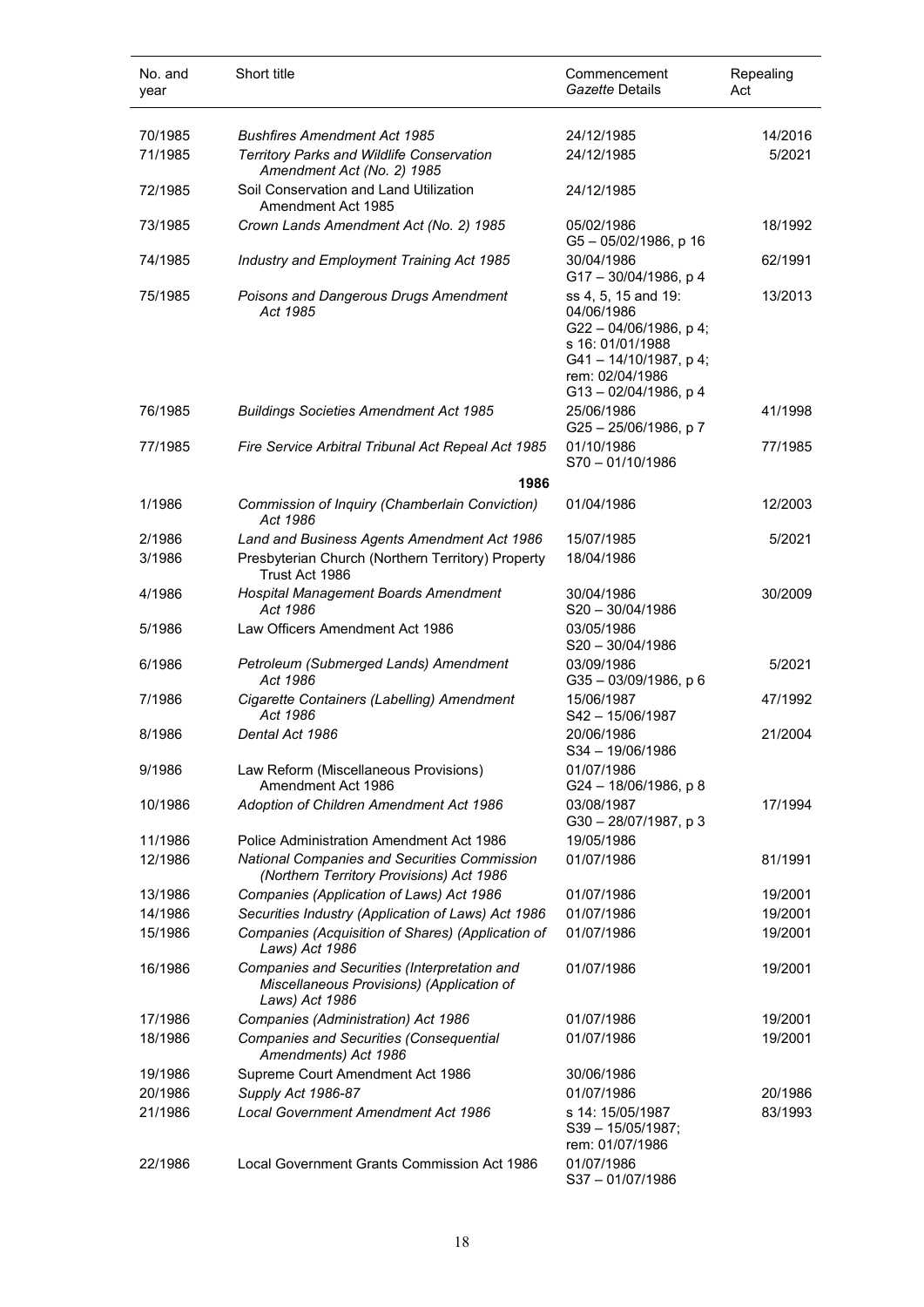| No. and<br>year | Short title                                                         | Commencement<br>Gazette Details                                              | Repealing<br>Act   |
|-----------------|---------------------------------------------------------------------|------------------------------------------------------------------------------|--------------------|
| 23/1986         | Traffic Amendment Act 1986                                          | 30/06/1986                                                                   | 44/1987            |
| 24/1986         | Unit Titles Amendment Act 1986                                      | s 46: 01/07/1986;<br>rem: 23/12/1987<br>S82-23/12/1987                       |                    |
| 25/1986         | Real Property (Unit Titles) Amendment Act 1986                      | 23/12/1987                                                                   | 5/2021             |
| 26/1986         | <b>Essential Goods and Services Amendment</b><br>Act 1986           | 06/08/1986<br>G31-06/08/1986, p4                                             | 5/2021             |
| 27/1986         | Real Property Amendment Act 1986                                    | s 7: 14/07/1986;<br>rem: 18/08/1986<br>G32-13/08/1986, p3                    | 2/2000             |
| 28/1986         | <b>Motor Vehicles Amendment Act 1986</b>                            | 01/02/1987<br>$S8 - 30/01/1987$                                              | 5/2021             |
| 29/1986         | Liquor Amendment Act 1986                                           | 01/10/1986<br>G39-01/10/1986, p 4                                            | 29/2019            |
| 30/1986         | Electricity Commission Amendment Act 1986                           | 19/09/1986                                                                   | 10/2000            |
| 31/1986         | Northern Territory Tourist Commission<br>Amendment Act 1986         | 19/09/1986                                                                   | 22/2012            |
| 32/1986         | Motor Accidents (Compensation) Amendment<br>Act 1986                | 01/10/1986<br>$S70 - 01/10/1986$ , p 2                                       | 5/2021             |
| 33/1986         | <b>Credit Unions Amendment Act 1986</b>                             | 17/12/1986<br>G50 - 17/12/1986, p 2                                          | 21/1992            |
| 34/1986         | Motor Vehicles Amendment Act (No. 2) 1986                           | 05/11/1986<br>G44 - 05/11/1986, p 6                                          | 5/2021             |
| 35/1986         | Criminal Law (Regulatory Offences) Act 1986                         | 19/09/1986                                                                   | 6/2008             |
| 36/1986         | <b>Coroners Amendment Act 1986</b>                                  | 01/12/1987<br>G47-25/11/1987, p7                                             | 30/1993            |
| 37/1986         | Territory Parks and Wildlife Conservation<br>Amendment Act 1986     | 19/09/1986                                                                   | 5/2021             |
| 38/1986         | Superannuation Act 1986                                             | 01/10/1986<br>$S70 - 01/10/1986$ , p 2                                       |                    |
| 39/1986         | Racing, Gaming and Liquor Commission Act 1986                       | 01/10/1986<br>S70 - 01/10/1986, p 2                                          | 17/1991            |
| 40/1986         | Liquor Amendment Act (No. 2) 1986                                   | 01/10/1986                                                                   | 29/2019            |
| 41/1986         | Lotteries and Gaming Amendment Act 1986                             | 01/10/1986                                                                   | 56/1993            |
| 42/1986         | <b>Totalizator Administration and Betting Amendment</b><br>Act 1986 | 01/10/1986                                                                   | 14/2000            |
| 43/1986         | Racing and Betting Amendment Act 1986                               | 01/10/1986                                                                   | 5/2021             |
| 44/1986         | Biological Control Act 1986                                         | 17/12/1986<br>G50 - 17/12/1986, p 6                                          |                    |
| 45/1986         | Food Act 1986                                                       | 01/06/1988<br>G22-01/06/1988, p 4                                            | 20/2004            |
| 46/1986         | Therapeutic Goods and Cosmetics Act 1986                            | 28/09/1988<br>G39-28/09/1988, p 8                                            | 13/2013            |
| 47/1986         | Appropriation Act 1986-87                                           | 21/11/1986                                                                   | 11/2016            |
| 48/1986         | Law Officers Amendment Act (No. 2) 1986                             | 19/12/1986<br>S87-17/12/1986                                                 | 5/2021             |
| 49/1986         | Work Health Act 1986                                                | ss 1, 2, 6 - 18 and 194:<br>16/12/1986;<br>rem: 01/07/1987<br>S90-24/12/1986 |                    |
| 50/1986         | Territory Insurance Office Amendment Act 1986                       | 24/12/1986<br>$S90 - 24/12/1986$                                             | 41/2014            |
| 51/1986         | Motor Accidents (Compensation) Amendment Act<br>(No. 2) 1986        | 01/01/1987<br>S90-24/12/1986                                                 | 5/2021             |
| 52/1986         | <b>Territory Loans Management Corporation</b><br>Act 1986           | 24/12/1986                                                                   | S7 –<br>01/02/1994 |
| 53/1986         | Northern Territory Land Corporation Act 1986                        | 24/12/1986<br>$S90 - 24/12/1986$                                             |                    |
| 54/1986         | <b>Conservation Commission Amendment Act 1986</b>                   | 24/12/1986                                                                   | 5/2021             |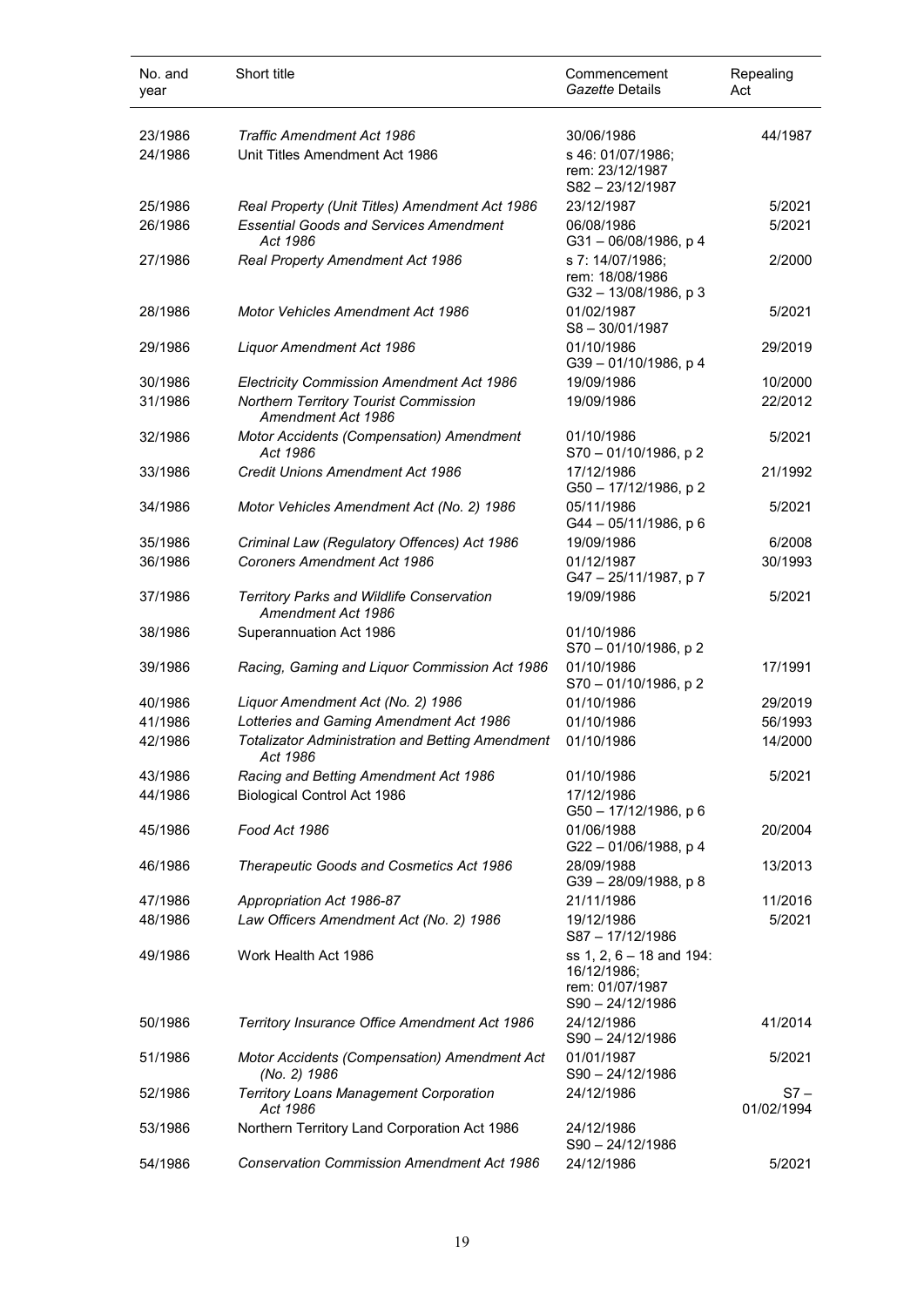| No. and<br>year | Short title                                                                    | Commencement<br>Gazette Details                                                            | Repealing<br>Act |
|-----------------|--------------------------------------------------------------------------------|--------------------------------------------------------------------------------------------|------------------|
| 55/1986         | <b>Territory Parks and Wildlife Conservation</b><br>Amendment Act (No. 2) 1986 | 24/12/1986                                                                                 | 5/2021           |
| 56/1986         | Agricultural Development and Marketing<br>Amendment Act 1986                   | 24/12/1986                                                                                 | 31/1991          |
| 57/1986         | Criminal Law (Conditional Release of Offenders)<br>Amendment Act 1986          | 19/01/1987<br>$S3 - 15/01/1987$                                                            | 39/1995          |
| 58/1986         | Araluen Arts and Cultural Trust Act Repeal<br>Act 1986                         | 01/01/1987                                                                                 | 39/2005          |
| 59/1986         | Shire of Litchfield (Transitional Rating) Act 1986                             | 19/12/1986                                                                                 | 59/1986          |
| 60/1986         | Futures Industry (Application of Laws) Act 1986                                | 01/03/1987<br>G6-11/02/1987, p2                                                            | 19/2001          |
| 61/1986         | Taxation (Administration) Amendment Act 1986                                   | 19/12/1986                                                                                 | 5/2021           |
| 62/1986         | Pay-roll Tax Amendment Act 1986                                                | 19/12/1986                                                                                 | 18/2009          |
| 63/1986         | Coal Amendment Act 1986                                                        | 19/12/1986                                                                                 | 27/1991          |
| 64/1986         | Statute Law Revision Act 1986                                                  | 19/12/1986                                                                                 | 39/2005          |
| 65/1986         | Registration of Births, Deaths and Marriages<br>Amendment Act 1986             | 01/09/1988<br>G35-31/08/1988, p7                                                           | 26/1996          |
| 66/1986         | National Trust (Northern Territory) Amendment<br>Act 1986                      | ss $1 - 3$ , $4(c)$ and $8 -$<br>11: 19/12/1986;<br>rem: 30/09/1987<br>G39-30/09/1987, p 6 |                  |
| 67/1986         | Silicosis and Tuberculosis (Mine-Workers and<br>Prospector) Amendment Act 1986 | 16/03/1987<br>S20 - 16/03/1987, p 2                                                        | 43/2001          |
| 68/1986         | Companies (Application of Laws) Amendment<br>Act 1986                          | 01/07/1986                                                                                 | 19/2001          |
| 69/1986         | <b>Water Supply and Sewerage Amendment</b><br>Act 1986                         | 01/07/1986                                                                                 | 75/2000          |
| 70/1986         | <b>Housing Amendment Act 1986</b>                                              | 01/07/1986                                                                                 | 5/2021           |
| 71/1986         | Water Supply and Sewerage Amendment Act<br>(No. 2) 1986                        | 19/12/1986                                                                                 | 75/2000          |
| 72/1986         | <b>Totalizator Administration and Betting Amendment</b><br>Act (No. 2) 1986    | 24/12/1986<br>S90-24/12/1986                                                               | 14/2000          |
| 73/1986         | <b>Electricity Commission Amendment Act</b><br>(No. 2) 1986                    | 30/12/1986                                                                                 | 10/2000          |
| 74/1986         | Darwin Port Authority Amendment Act 1986<br>1987                               | 30/12/1986                                                                                 | 33/2019          |
| 1/1987          | <b>Building Amendment Act 1987</b>                                             | 27/05/1987                                                                                 | 29/1993          |
| 2/1987          | Crown Lands Amendment Act 1987                                                 | 17/06/1987<br>G24 - 17/06/1987, p 5                                                        | 18/1992          |
| 3/1987          | Pay-roll Tax Amendment Act 1987                                                | 26/11/1986                                                                                 | 18/2009          |
| 4/1987          | Credit Unions Amendment Act 1987                                               | 27/05/1987                                                                                 | 21/1992          |
| 5/1987          | Summary Offences Amendment Act 1987                                            | 27/05/1987                                                                                 | 5/2021           |
| 6/1987          | <b>Firearms Amendment Act 1987</b>                                             | 27/05/1987                                                                                 | 54/1992          |
| 7/1987          | Trespass Act 1987                                                              | 01/07/1987<br>G25-24/06/1987, p 4                                                          |                  |
| 8/1987          | Companies (Trustees and Personal<br>Representatives) Amendment Act 1987        | 27/05/1987                                                                                 | 5/2021           |
| 9/1987          | <b>Statute Law Revision Act 1987</b>                                           | 27/05/1987                                                                                 | 39/2005          |
| 10/1987         | Legislative Assembly (Register of Members'<br>Interests) Amendment Act 1987    | 25/06/1987                                                                                 | 34/2008          |
| 11/1987         | Housing Amendment Act 1987                                                     | 01/07/1987<br>S48-29/06/1987                                                               |                  |
| 12/1987         | Sale of Goods (Vienna Convention) Act 1987                                     | 01/04/1989<br>G41-12/10/1988, p 4                                                          |                  |
| 13/1987         | <b>Wills Amendment Act 1987</b>                                                | 25/06/1987                                                                                 | 59/2000          |
| 14/1987         | <b>Public Trustee Amendment Act 1987</b>                                       | 25/06/1987                                                                                 | 5/2021           |
| 15/1987         | <b>Valuation of Land Amendment Act 1987</b>                                    | 28/07/1987<br>G30-28/07/1987, p 5                                                          | 5/2021           |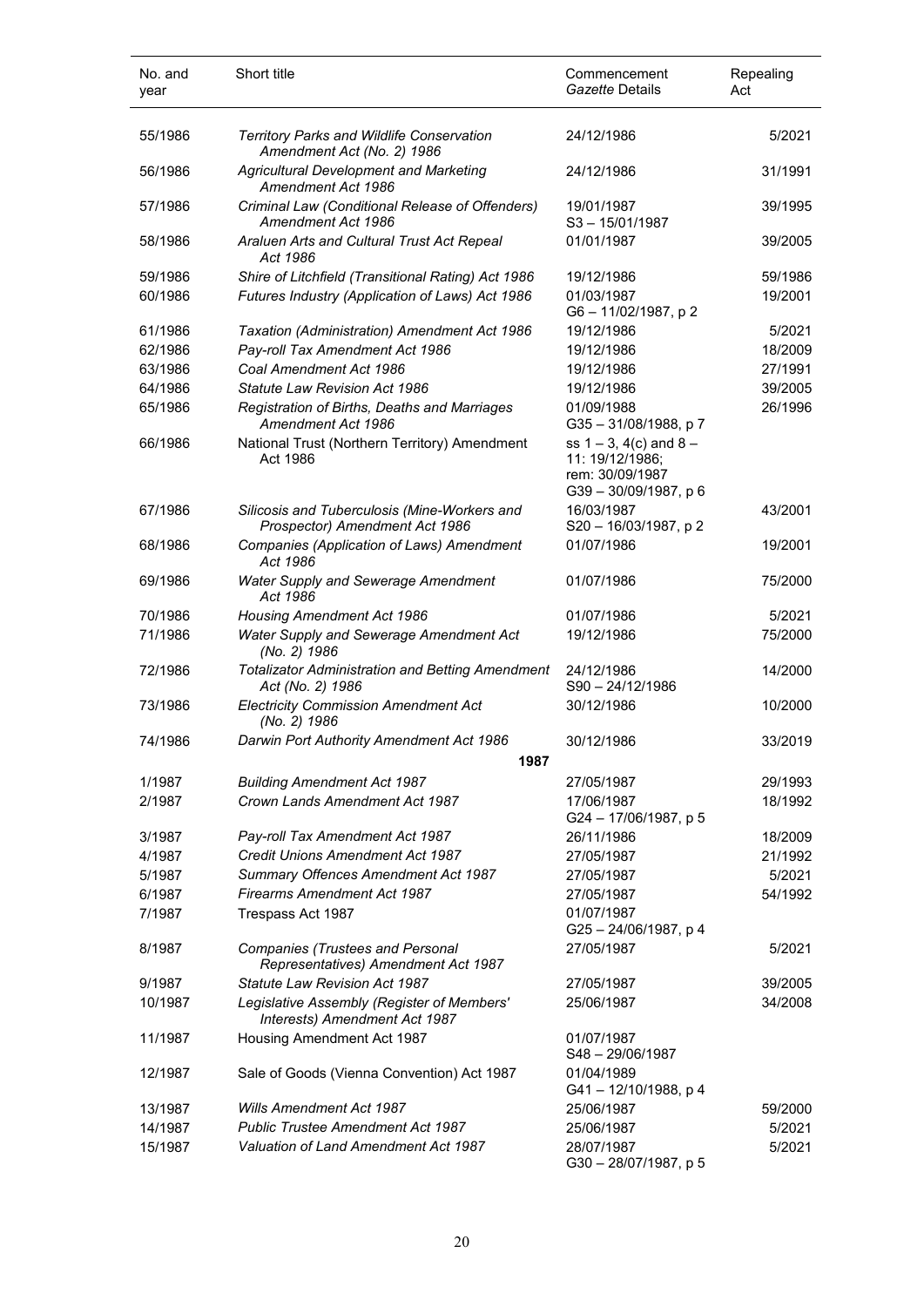| No. and<br>year | Short title                                                                                                  | Commencement<br>Gazette Details                                                         | Repealing<br>Act |
|-----------------|--------------------------------------------------------------------------------------------------------------|-----------------------------------------------------------------------------------------|------------------|
| 16/1987         | <b>Traffic Amendment Act 1987</b>                                                                            | 01/10/1987<br>G38-23/09/1987, p 4                                                       | 44/1987          |
| 17/1987         | Supply Act 1987-88                                                                                           | 01/07/1987                                                                              | 17/1987          |
| 18/1987         | Mineral Royalty Amendment Act 1987                                                                           | 01/07/1987                                                                              | 5/2021           |
| 19/1987         | <b>Planning Amendment Act 1987</b>                                                                           | 25/06/1987                                                                              | 85/1993          |
| 20/1987         | Power and Water Authority Act 1987                                                                           | 01/07/1987<br>$S48 - 29/06/1987$                                                        |                  |
| 21/1987         | <b>Electricity Commission Amendment Act 1987</b>                                                             | 01/07/1987                                                                              | 10/2000          |
| 22/1987         | Water Supply and Sewerage Amendment<br>Act 1987                                                              | 01/07/1987                                                                              | 75/2000          |
| 23/1987         | <b>Public Service Amendment Act 1987</b>                                                                     | 01/07/1987                                                                              | 11/1993          |
| 24/1987         | Stamp Duty Amendment Act 1987                                                                                | s 4: 01/05/1987;<br>s 5(2): 01/03/1986;<br>rem: 25/06/1987                              | 27/2007          |
| 25/1987         | Companies (Application of Laws) Amendment<br>Act 1987                                                        | 01/07/1986                                                                              | 19/2001          |
| 26/1987         | <b>National Companies and Securities Commission</b><br>(Northern Territory Provisions) Amendment<br>Act 1987 | s 5: 01/07/1986;<br>s 6: 09/12/1988;<br>rem: 29/06/1987                                 | 81/1991          |
| 27/1987         | <b>Business Franchise (Tobacco) Amendment</b><br>Act 1987                                                    | 01/07/1987                                                                              | 39/2005          |
| 28/1987         | Legislative Assembly Members' Remuneration<br>Act 1987                                                       | 01/07/1987                                                                              | 31/1991          |
| 29/1987         | Poisons and Dangerous Drugs Amendment<br>Act 1987                                                            | 21/07/1987                                                                              | 13/2014          |
| 30/1987         | Stamp Duty Amendment Act (No. 2) 1987                                                                        | 01/08/1987                                                                              | 27/2007          |
| 31/1987         | Taxation (Administration) Amendment Act 1987                                                                 | 01/08/1987                                                                              |                  |
| 32/1987         | Public Employment (Modification of Terms and<br>Conditions of Employment) Act 1987                           | 31/07/1987<br>S55-31/07/1987                                                            | 11/1993          |
| 33/1987         | Stamp Duty Amendment Act (No. 3) 1987                                                                        | 01/08/1987                                                                              | 27/2007          |
| 34/1987         | Taxation (Administration) Amendment Act<br>(No. 2) 1987                                                      | 01/08/1987                                                                              | 5/2021           |
| 35/1987         | Validation (Mining Tenements) Act 1987                                                                       | 28/08/1987                                                                              |                  |
| 36/1987         | Legal Practitioners Amendment Act 1987                                                                       | 01/10/1987                                                                              | 38/2006          |
| 37/1987         | Supreme Court (Rules of Procedure) Act 1987                                                                  | 01/11/1987<br>$G43 - 28/10/1987$ ,<br>p 7                                               |                  |
| 38/1987         | <b>Motor Vehicles Amendment Act 1987</b>                                                                     | ss 12, 13 and 18:<br>07/03/1988<br>S12-07/03/1988;<br>rem: 02/11/1987<br>S71-29/10/1987 | 5/2021           |
| 39/1987         | Stock Diseases Amendment Act 1987                                                                            | 15/10/1987                                                                              | 36/2008          |
| 40/1987         | <b>Stock Routes and Travelling Stock Amendment</b><br>Act 1987                                               | 15/10/1987                                                                              | 36/2008          |
| 41/1987         | Jurisdiction of Courts (Cross-Vesting) Act 1987                                                              | 01/07/1988<br>$S32 - 01/07/1988$                                                        |                  |
| 42/1987         | Criminal Code Amendment Act 1987                                                                             | 15/10/1987                                                                              | 5/2021           |
| 43/1987         | Legislative Assembly Member (Miscellaneous<br>Provisions) Act 1987                                           | 21/10/1987                                                                              |                  |
| 44/1987         | **Traffic Act 1987                                                                                           | 20/06/1988<br>$S30 - 15/06/1988$                                                        |                  |
| 45/1987         | Firearms Amendment Act (No. 2) 1987                                                                          | 16/11/1987                                                                              | 54/1992          |
| 46/1987         | <b>Financial Administration and Audit Amendment</b><br>Act 1987                                              | 16/11/1987                                                                              | 4/1995           |
| 47/1987         | Jabiru Town Development Amendment Act 1987                                                                   | 27/01/1988<br>G4-27/01/1988, p2                                                         | 5/2021           |
| 48/1987         | Appropriation Act 1987-88                                                                                    | 16/11/1987                                                                              | 11/2016          |
| 49/1987         | Juries Amendment Act 1987                                                                                    | 16/11/1987                                                                              | 5/2021           |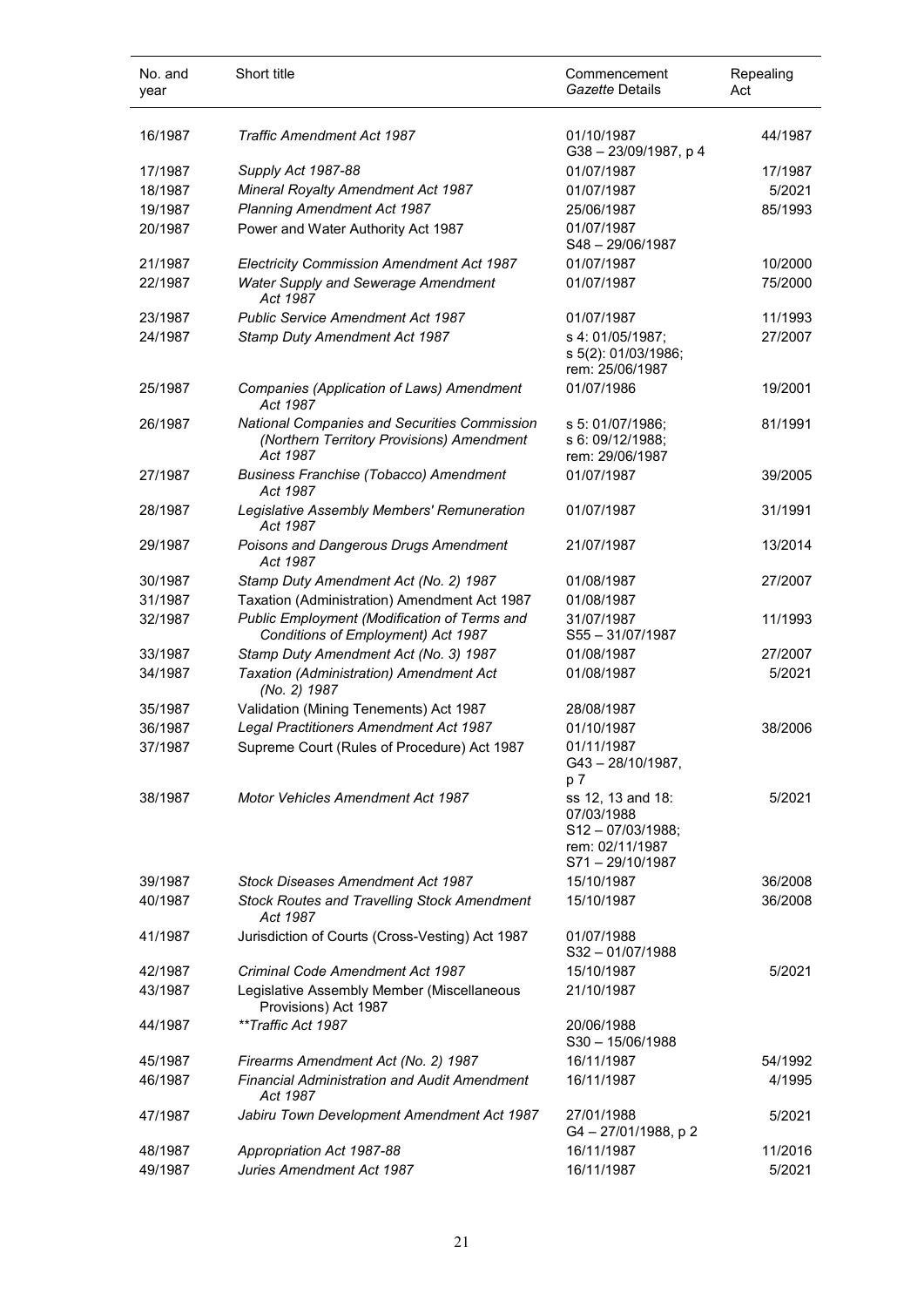| No. and<br>year    | Short title                                                               | Commencement<br>Gazette Details                                                                | Repealing<br>Act |
|--------------------|---------------------------------------------------------------------------|------------------------------------------------------------------------------------------------|------------------|
| 50/1987            | Uranium Mining (Environment Control)<br>Amendment Act 1987                | 16/11/1987                                                                                     | 43/2001          |
| 51/1987            | Registration of Births, Deaths and Marriages<br>Amendment Act 1987        | 01/09/1988                                                                                     | 26/1996          |
| 52/1987            | Parole of Prisoners Amendment Act 1987                                    | 03/02/1988                                                                                     | 5/2021           |
| 53/1987            | Criminal Law (Conditional Release of Offenders)<br>Amendment Act 1987     | 03/02/1988<br>$S2 - 01/02/1988$                                                                | 39/1996          |
| 54/1987            | Shire of Litchfield (Validation of Rates) Act 1987                        | 16/11/1987                                                                                     | 92/1998          |
| 55/1987            | Motor Vehicles Amendment Act (No. 2) 1987                                 | 04/12/1987                                                                                     | 5/2021           |
| 56/1987            | <b>Superannuation Amendment Act 1987</b>                                  | s 14: 01/10/1986;<br>rem: 01/01/1988<br>$S80 - 17/12/1987$                                     | 5/2021           |
| 57/1987            | Commission of Inquiry (Deaths in Custody)<br>Act 1987                     | 21/12/1987<br>S79-15/12/1987                                                                   | 33/2019          |
| 58/1987            | Juvenile Justice Amendment Act 1987                                       | s 16: 20/06/1988;<br>20/06/1988<br>$S30 - 15/06/1988;$<br>rem: 08/03/1989<br>G9-08/03/1989, p2 | 32/2005          |
| 59/1987            | Statute Law Revision Act (No. 2) 1987                                     | s 2(1): 01/07/1986;<br>rem: 31/12/1987                                                         | 39/2005          |
|                    | 1988                                                                      |                                                                                                |                  |
| 1/1988             | Interpretation Amendment Act 1988                                         | 21/03/1988                                                                                     | 5/2021           |
| 2/1988             | Foreign Judgments (Reciprocal Enforcement)<br>Amendment Act 1988          | 01/05/1988<br>S24-29/04/1988                                                                   | 17/1997          |
| 3/1988             | Stamp Duty Amendment Act 1988                                             | 24/08/1988<br>S44 - 24/08/1988                                                                 | 27/2007          |
| 4/1988             | Taxation (Administration) Amendment Act 1988                              | 24/08/1988<br>S44 - 24/08/1988                                                                 | 5/2021           |
| 5/1988             | Radiographers Amendment Act 1988                                          | 21/03/1988                                                                                     | 18/2010          |
| 6/1988             | Law Officers Amendment Act 1988                                           | 21/03/1988                                                                                     | 5/2021           |
| 7/1988             | <b>Territory Parks and Wildlife Conservation</b><br>Amendment Act 1988    | 01/11/1988<br>$S62 - 26/10/1988$                                                               | 5/2021           |
| 8/1988             | Grain Marketing Amendment Act 1988                                        | 21/03/1988                                                                                     | 34/1996          |
| 9/1988             | <b>Stock Diseases Amendment Act 1988</b>                                  | 21/03/1988                                                                                     | 36/2008          |
| 10/1988            | <b>Police Administration Amendment Act 1988</b>                           | 30/03/1988                                                                                     |                  |
| 11/1988            | Bail Amendment Act 1988                                                   | 30/03/1988                                                                                     | 5/2021           |
| 12/1988            | Criminal Code Amendment Act 1988                                          | 30/03/1988                                                                                     | 5/2021           |
| 13/1988            | <b>Traffic Amendment Act 1988</b>                                         | 20/06/1988                                                                                     | 5/2021           |
| 14/1988            | Fire Service Amendment Act 1988                                           | 19/10/1988<br>G42 - 19/10/1988, p 4                                                            | 14/1996          |
| 15/1988            | Mining Amendment Act 1988                                                 | 15/06/1988                                                                                     | 27/2010          |
| 16/1988            | <b>Public Trustee Amendment Act 1988</b>                                  | 15/06/1988                                                                                     | 5/2021           |
| 17/1988            | Administration and Probate Amendment Act 1988                             | 15/06/1988                                                                                     | 5/2021           |
| 18/1988            | Meteorites Act 1988                                                       | 15/06/1988                                                                                     |                  |
| 19/1988            | Supply Act 1988-89                                                        | 01/07/1988                                                                                     | 19/1988          |
| 20/1988            | Law Society Public Purposes Trust Act 1988                                | 15/06/1988                                                                                     |                  |
| 21/1988            | Commission of Inquiry (Deaths in Custody)<br>Amendment Act 1988           | 15/06/1988                                                                                     | 33/2019          |
| 22/1988            | Aboriginal Land Amendment Act 1988                                        | 01/09/1988                                                                                     | 5/2021           |
| 23/1988            | Summary Offences Amendment Act 1988                                       | 01/09/1988                                                                                     | 5/2021           |
| 24/1988            | Stock Diseases Amendment Act (No. 2) 1988                                 | 01/09/1988                                                                                     | 36/2008          |
| 25/1988            | <b>Bushfires Amendment Act 1988</b>                                       | 01/09/1988                                                                                     | 14/2016          |
| 26/1988            | <b>Fences Amendment Act 1988</b>                                          | 01/09/1988                                                                                     | 5/2021           |
| 27/1988            | Interpretation Amendment Act (No. 2) 1988                                 | 01/09/1988                                                                                     | 5/2021           |
| 28/1988<br>29/1988 | Interpretation Amendment Act (No. 3) 1988<br>Electoral Amendment Act 1988 | 01/09/1988<br>14/09/1988                                                                       | 37/1995          |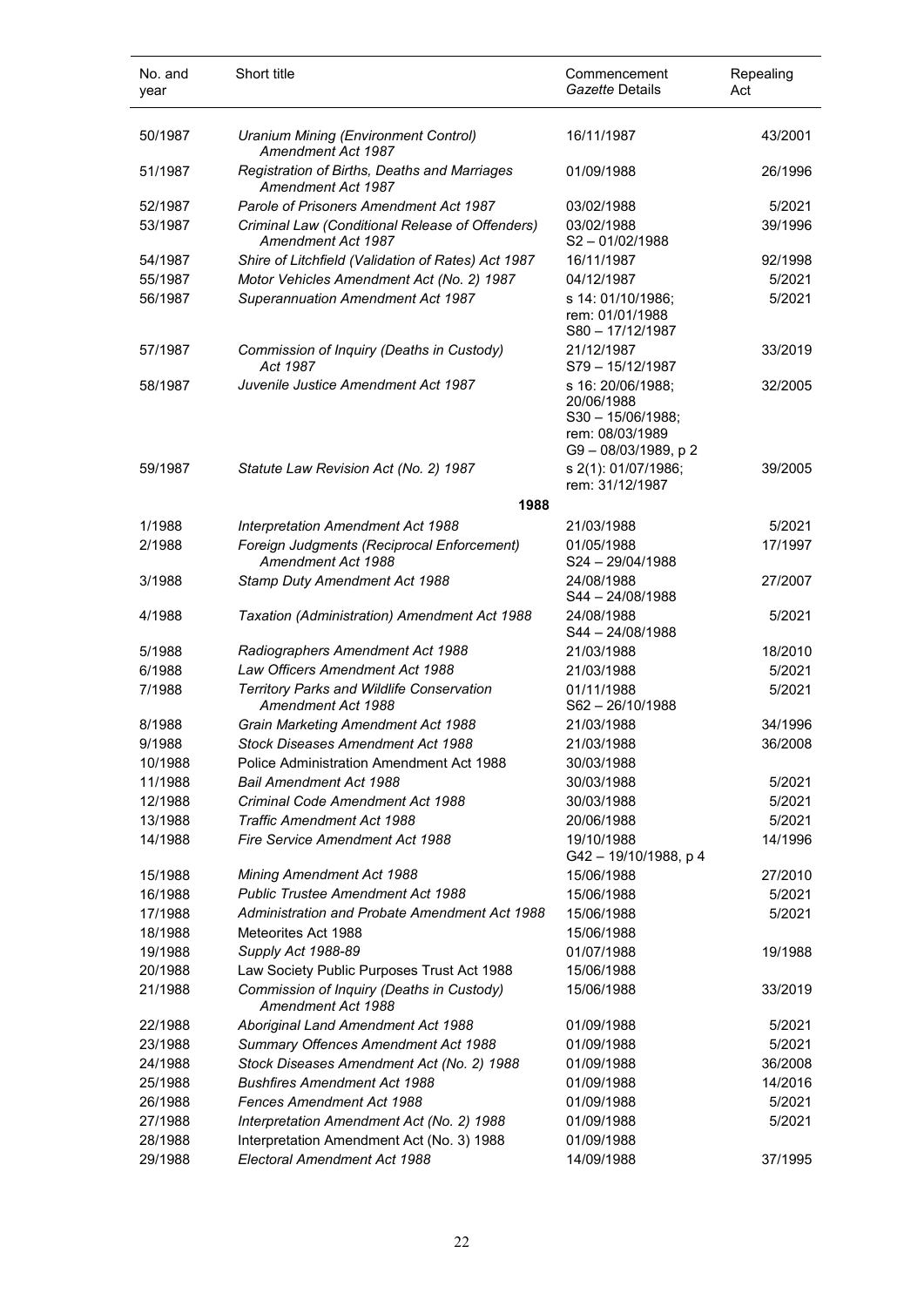| No. and<br>year | Short title                                                     | Commencement<br>Gazette Details                                          | Repealing<br>Act |
|-----------------|-----------------------------------------------------------------|--------------------------------------------------------------------------|------------------|
| 30/1988         | Dairies Supervision Repeal Act 1988                             | 02/11/1988<br>G44-02/11/1988, p 5                                        | 30/1988          |
| 31/1988         | Soccer Football Pools Amendment Act 1988                        | s 4: 20/04/1986;<br>rem: 19/04/1989<br>S19-19/04/1989                    | 5/2021           |
| 32/1988         | Supreme Court Amendment Act 1988                                | 14/09/1988                                                               | 5/2021           |
| 33/1988         | <b>Justices Amendment Act 1988</b>                              | 14/09/1988                                                               | 5/2021           |
| 34/1988         | <b>Financial Administration and Audit Amendment</b><br>Act 1988 | 14/09/1988                                                               | 4/1995           |
| 35/1988         | <b>Magistrates Amendment Act 1988</b>                           | 14/09/1988                                                               | 15/2015          |
| 36/1988         | Power and Water Authority Amendment Act 1988                    | 14/09/1988                                                               | 5/2021           |
| 37/1988         | <b>Electricity Amendment Act 1988</b>                           | 14/09/1988                                                               | 10/2000          |
| 38/1988         | Real Property Amendment Act 1988                                | 01/02/1990<br>$S8 - 31/01/1990$                                          | 2/2000           |
| 39/1988         | Oaths Amendment Act 1988                                        | 01/11/1988<br>G42 - 19/10/1988, p 2                                      | 40/2010          |
| 40/1988         | Stamp Duty Amendment Act (No. 2) 1988                           | 17/08/1988                                                               | 27/2007          |
| 41/1988         | Pay-roll Tax Amendment Act 1988                                 | s 4: 01/10/1988;<br>rem: 01/07/1988                                      | 18/2009          |
| 42/1988         | Powers of Attorney Amendment Act 1988                           | 30/06/1989                                                               | 5/2021           |
| 43/1988         | Small Claims Amendment Act 1988                                 | 05/06/1989<br>G17-03/05/1989, p2                                         | 4/2016           |
| 44/1988         | <b>Business Franchise Amendment Act 1988</b>                    | 15/09/1988                                                               | 39/2005          |
| 45/1988         | Adult Guardianship Act 1988                                     | 30/06/1989<br>G25-28/06/1989, p 5                                        | 15/2016          |
| 46/1988         | Appropriation Act 1988-89                                       | 20/10/1988                                                               | 11/2016          |
| 47/1988         | Liquor Amendment Act 1988                                       | 20/10/1988                                                               | 29/2019          |
| 48/1988         | Summary Offences Amendment Act (No. 2) 1988                     | 20/10/1988                                                               | 5/2021           |
| 49/1988         | Northern Territory University Act 1988                          | 26/10/1988<br>S62-26/10/1988                                             | 45/2003          |
| 50/1988         | Work Health Amendment Act 1988                                  | 02/11/1988                                                               | 5/2021           |
| 51/1988         | Natural Death Act 1988                                          | 17/07/1989<br>S35-17/07/1989                                             | 35/2013          |
| 52/1988         | <b>Disasters Amendment Act 1988</b>                             | 17/11/1988                                                               | 27/2013          |
| 53/1988         | Taxation (Administration) Amendment Act<br>(No. 2) 1988         | ss 1-5: 17/11/1988;<br>ss 6 and 9: 17/08/1988;<br>ss 7 and 8: 01/09/1988 | 5/2021           |
| 54/1988         | Local Government Amendment Act 1988                             | 19/12/1988<br>S74 - 19/12/1988                                           | 83/1993          |
| 55/1988         | Justices Amendment Act (No. 3) 1988                             | 01/08/1990<br>S47-01/08/1990                                             | 5/2021           |
| 56/1988         | <b>Local Government Grants Commission</b><br>Amendment Act 1988 | 01/12/1988                                                               | 5/2021           |
| 57/1988         | <b>Housing Amendment Act 1988</b>                               | 01/12/1988                                                               | 5/2021           |
| 58/1988         | Fisheries Act 1988                                              | 14/12/1988                                                               |                  |
| 59/1988         | Trustee Amendment Act 1988                                      | 01/01/1989<br>S79-30/12/1988                                             | 5/2021           |
| 60/1988         | Ombudsman (Northern Territory) Amendment<br>Act 1988            | 15/12/1988                                                               | 5/2009           |
| 61/1988         | <b>Education Amendment Act 1988</b>                             | 01/01/1989                                                               | 28/2015          |
| 62/1988         | Liquor Amendment Act (No. 2) 1988                               | 18/01/1989<br>G2-18/01/1989, p 5                                         | 29/2019          |
| 63/1988         | Strehlow Research Centre Act 1988                               | 30/12/1988<br>S79-30/12/1988                                             | 45/2005          |
| 64/1988         | Cancer (Registration) Act 1988                                  | 01/03/1991<br>$G8 - 27/02/1991$ , p 6                                    |                  |
| 65/1988         | Crimes (Forfeiture of Proceeds) Act 1988                        | 16/01/1989<br>S2-13/01/1989                                              | 35/2002          |
| 66/1988         | <b>Statute Law Revision Act 1988</b>                            | 22/12/1988                                                               | 39/2005          |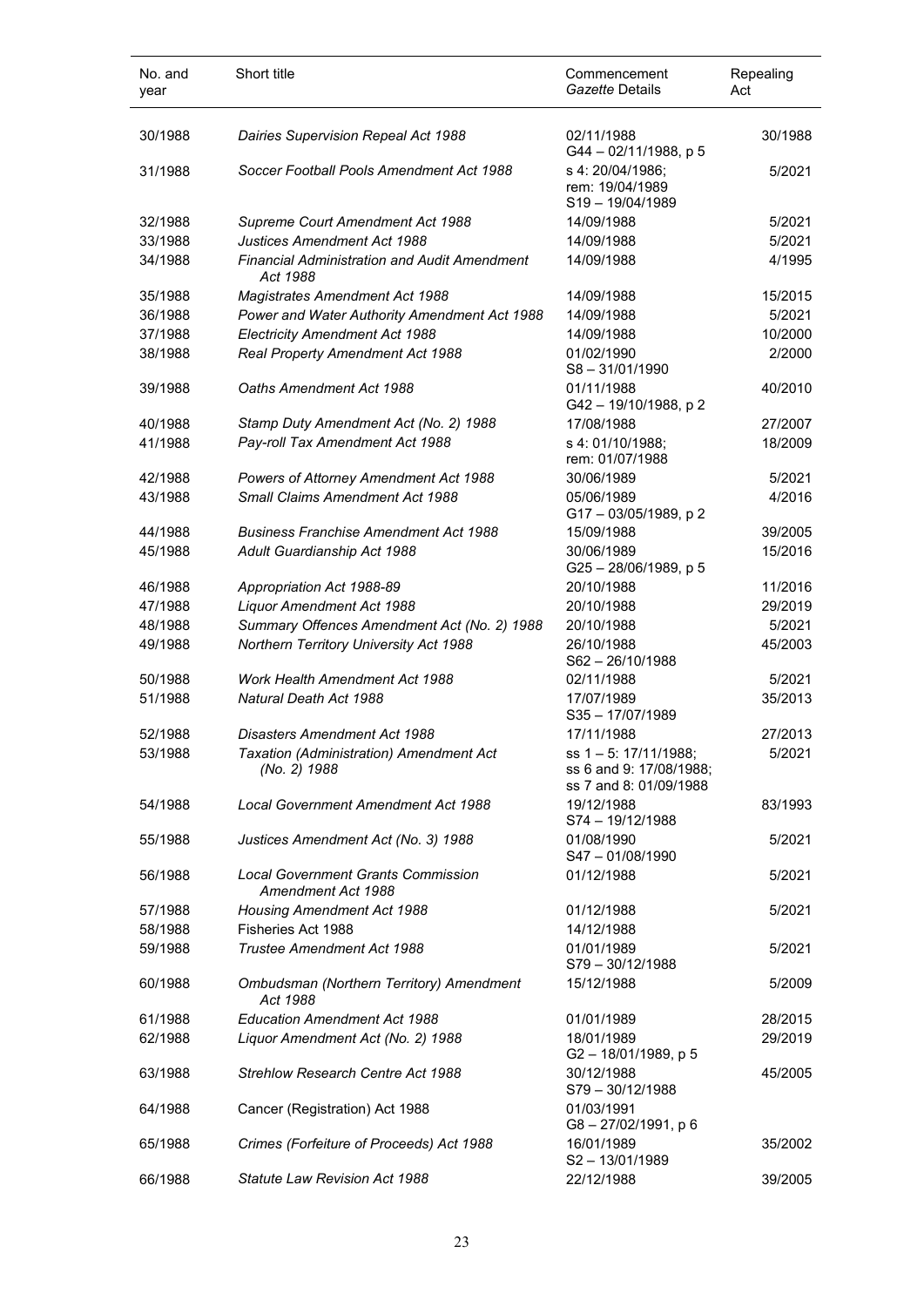| No. and<br>year | Short title                                                                                    | Commencement<br>Gazette Details                                                                                      | Repealing<br>Act |
|-----------------|------------------------------------------------------------------------------------------------|----------------------------------------------------------------------------------------------------------------------|------------------|
|                 | 1989                                                                                           |                                                                                                                      |                  |
| 1/1989          | Oaths Amendment Act 1989                                                                       | 13/03/1989                                                                                                           | 40/2010          |
| 2/1989          | Plant Diseases Control Amendment Act 1989                                                      | 15/03/1989                                                                                                           | 37/2008          |
| 3/1989          | <b>Health Practitioners and Allied Professionals</b><br><b>Registration Amendment Act 1989</b> | 07/04/1989<br>S17-07/04/1989                                                                                         | 21/2004          |
| 4/1989          | <b>Education Amendment Act 1989</b>                                                            | 01/07/1989                                                                                                           | 28/2015          |
| 5/1989          | <b>Business Franchise Amendment Act 1989</b>                                                   | 26/07/1989<br>G29-26/07/1989, p 6                                                                                    | 39/2005          |
| 6/1989          | <b>Police Administration Amendment Act 1989</b>                                                | 30/10/1989                                                                                                           | 5/2021           |
| 7/1989          | <b>Justices Amendment Act 1989</b>                                                             | 30/10/1989<br>S61-27/10/1989                                                                                         | 5/2021           |
| 8/1989          | <b>Bail Amendment Act 1989</b>                                                                 | 30/10/1989                                                                                                           | 5/2021           |
| 9/1989          | Prisoners (Interstate Transfer) Amendment<br>Act 1989                                          | 12/02/1992<br>G6-12/02/1992, p 3                                                                                     | 5/2021           |
| 10/1989         | Mining Amendment Act 1989                                                                      | 13/04/1989<br>S19-13/04/1989                                                                                         | 27/2010          |
| 11/1989         | <b>Petroleum Products Subsidy Amendment</b><br>Act 1989                                        | 01/07/1989<br>S31-27/06/1989                                                                                         | 38/2014          |
| 12/1989         | Racing and Betting Amendment Act 1989                                                          | 03/05/1989                                                                                                           | 5/2021           |
| 13/1989         | Unlawful Betting Act 1989                                                                      | 03/05/1989<br>G17-03/05/1989, p2                                                                                     |                  |
| 14/1989         | Local Court (Consequential Amendments)<br>Act 1989                                             | s 6: 05/06/1989;<br>rem: 01/01/1991                                                                                  | 39/2005          |
| 15/1989         | <b>Financial Administration and Audit Amendment</b><br>Act 1989                                | 01/08/1989<br>$S38 - 01/08/1989$                                                                                     | 4/1995           |
| 16/1989         | <b>Marine Amendment Act 1989</b>                                                               | 01/07/1992<br>G26-01/07/1992, p 5                                                                                    | 5/2021           |
| 17/1989         | Commission of Inquiry (Deaths in Custody)<br>Amendment Act 1989                                | 15/06/1989                                                                                                           | 33/2019          |
| 18/1989         | Territory Parks and Wildlife Conservation<br>Amendment Act 1989                                | 22/11/1989<br>G46 - 22/11/1989, p 5                                                                                  | 5/2021           |
| 19/1989         | Petroleum (Submerged Lands) Amendment<br>Act 1989                                              | 02/08/1989<br>G30-02/08/1989, p 5                                                                                    |                  |
| 20/1989         | Supply Act 1989-90                                                                             | 01/07/1989                                                                                                           | 20/1989          |
| 21/1989         | Racing and Betting Amendment Act (No. 2) 1989                                                  | 29/11/1989<br>G47-29/11/1989, p7                                                                                     |                  |
| 22/1989         | <b>National Crime Authority (Territory Provisions)</b><br>Amendment Act 1989                   | 15/06/1989                                                                                                           | 6/2005           |
| 23/1989         | Taxation (Administration) Amendment Act 1989                                                   | 29/11/1989                                                                                                           | 5/2021           |
| 24/1989         | Criminal Law (Conditional Release of Offenders)<br>Amendment Act 1989                          | 15/06/1989                                                                                                           | 39/1995          |
| 25/1989         | <b>Traffic Amendment Act 1989</b>                                                              | 15/06/1989                                                                                                           | 5/2021           |
| 26/1989         | Stamp Duty Amendment Act 1989                                                                  | 29/11/1989                                                                                                           | 27/2007          |
| 27/1989         | <b>Police Administration Amendment Act</b><br>(No. 2) 1989                                     | 15/06/1989                                                                                                           | 5/2021           |
| 28/1989         | Poisons and Dangerous Drugs Amendment<br>Act 1989                                              | 21/06/1989                                                                                                           | 13/2013          |
| 29/1989         | Northern Territory Aboriginal Sacred Sites<br>Act 1989                                         | 15/08/1989<br>$S$ 45 - 15/08/1989                                                                                    |                  |
| 30/1989         | Motor Vehicles Amendment Act 1989                                                              | s 14: nc (rep by Act<br>No. 39/2005);<br>ss 6, 8, 13 and 20:<br>01/08/1990<br>$S47 - 01/08/1990;$<br>rem: 01/08/1989 |                  |
| 31/1989         | Local Court Act 1989                                                                           | $S38 - 01/08/1989$<br>01/01/1991<br>G49-12/12/1990, p2                                                               |                  |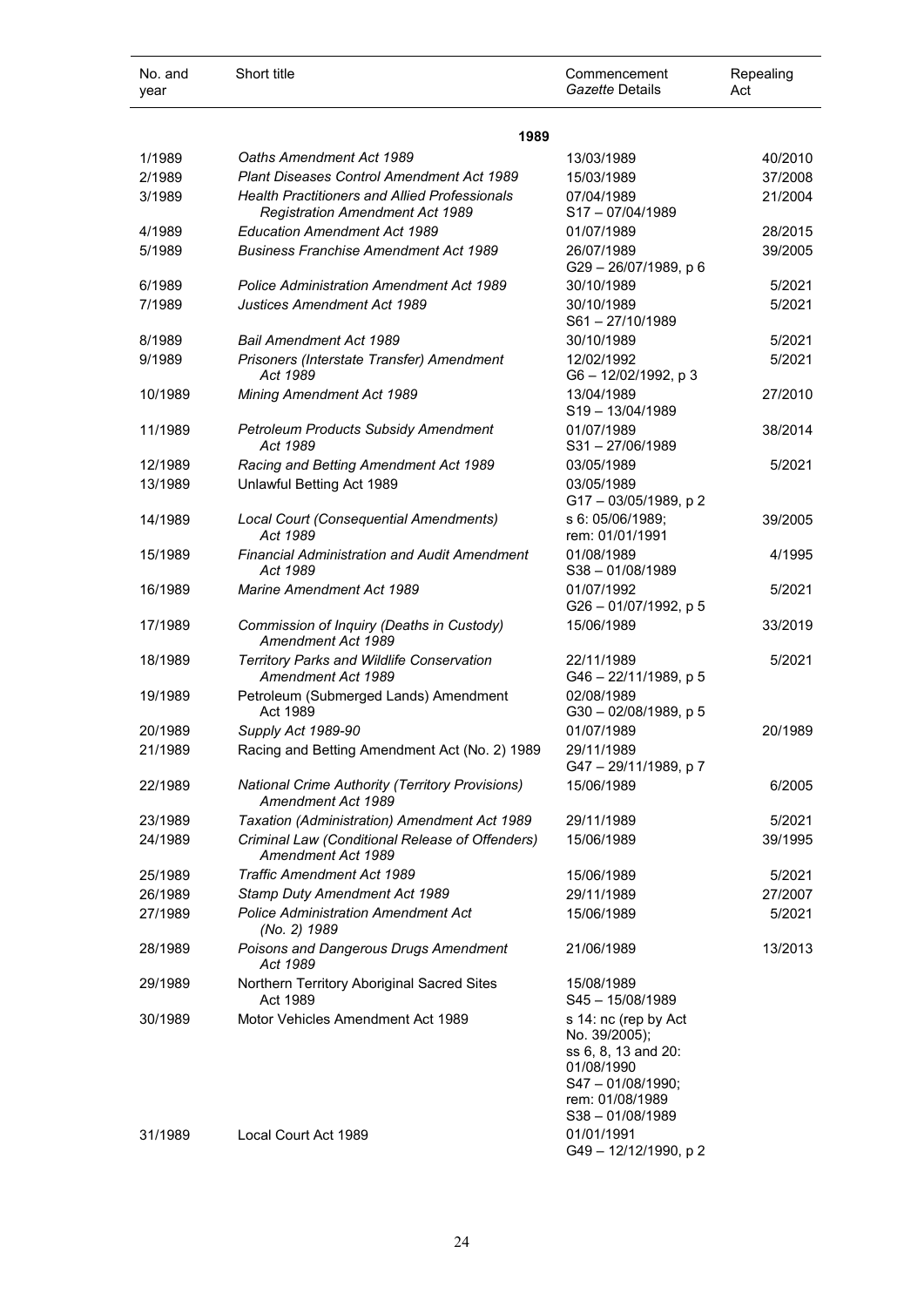| No. and<br>year | Short title                                                        | Commencement<br>Gazette Details                                 | Repealing<br>Act |
|-----------------|--------------------------------------------------------------------|-----------------------------------------------------------------|------------------|
| 32/1989         | <b>Energy Pipelines Amendment Act 1989</b>                         | 02/08/1989<br>G30-02/08/1989, p 5                               | 5/2021           |
| 33/1989         | Nitmiluk (Katherine Gorge) National Park<br>Act 1989               | 01/08/1989<br>$S38 - 01/08/1989$                                |                  |
| 34/1989         | Legislative Assembly Members' Superannuation<br>Amendment Act 1989 | 01/07/1989                                                      | 5/2021           |
| 35/1989         | Racing and Betting Amendment Act (No. 3) 1989                      | 08/11/1989                                                      | 5/2021           |
| 36/1989         | Territory Insurance Office Amendment Act 1989                      | 08/11/1989<br>G44 - 08/11/1989, p 3                             | 41/2014          |
| 37/1989         | Parole of Prisoners Amendment Act 1989                             | 01/11/1989<br>G43-01/11/1989, p7                                | 5/2021           |
| 38/1989         | Parole Orders (Transfer) Amendment Act 1989                        | 20/09/1989                                                      | 5/2021           |
| 39/1989         | <b>Registration Amendment Act 1989</b>                             | 20/09/1989                                                      | 5/2021           |
| 40/1989         | <b>Police Administration Amendment Act</b><br>(No. 3) 1989         | 25/10/1989                                                      | 5/2021           |
| 41/1989         | Stamp Duty Amendment Act (No. 2) 1989                              | ss $5, 6$ and $7(a)$ and<br>(c): 01/12/1989;<br>rem: 20/09/1989 | 27/2007          |
| 42/1989         | Taxation (Administration) Amendment Act<br>(No. 2) 1989            | s 7: 01/12/1989;<br>rem: 20/09/1989                             |                  |
| 43/1989         | Business Franchise Amendment Act (No. 2) 1989                      | ss 4 and 5: 26/07/1989;<br>rem: 22/08/1989                      | 39/2005          |
| 44/1989         | Criminal Code Amendment Act 1989                                   | 25/10/1989<br>G42-25/10/1989, p4                                | 5/2021           |
| 45/1989         | Legislative Assembly (Powers and Privileges)<br>Amendment Act 1989 | 20/09/1989                                                      | 62/1992          |
| 46/1989         | Associations Incorporation Amendment Act 1989                      | 15/11/1989<br>G45-15/11/1989, p 4                               | 56/2003          |
| 47/1989         | Public Employment (Mobility) Act 1989                              | 01/11/1989<br>G43-01/11/1989, p7                                |                  |
| 48/1989         | <b>Bushfires Amendment Act 1989</b>                                | 08/11/1989<br>G44 - 08/11/1989, p 3                             | 14/2016          |
| 49/1989         | Defamation Amendment Act 1989                                      | 01/01/1990<br>S73-21/12/1989                                    |                  |
| 50/1989         | Human Tissue Transplant Amendment Act 1989                         | 20/09/1989                                                      | 5/2021           |
| 51/1989         | Motor Accidents (Compensation) Amendment<br>Act 1989               | 08/11/1989                                                      |                  |
| 52/1989         | Police Administration (Subsequential Amendment)<br>Act 1989        | 20/09/1989                                                      | 5/2021           |
| 53/1989         | Justices Amendment Act (No. 2) 1989                                | 20/09/1989                                                      | 5/2021           |
| 54/1989         | Justices (Subsequential Amendment) Act 1989                        | 20/09/1989                                                      | 5/2021           |
| 55/1989         | Administration and Probate Amendment Act 1989                      | 02/10/1989                                                      |                  |
| 56/1989         | Casino Licensing and Control Amendment<br>Act 1989                 | 08/11/1989<br>G44 - 08/11/1989, p 3                             | 56/1993          |
| 57/1989         | <b>Juries Amendment Act 1989</b>                                   | 02/10/1989                                                      | 5/2021           |
| 58/1989         | Legal Practitioners (Incorporation) Act 1989                       | 02/10/1989                                                      | 51/2003          |
| 59/1989         | Real Property Amendment Act 1989                                   | 15/11/1989<br>G45-15/11/1989, p 4                               | 2/2000           |
| 60/1989         | <b>Statute Law Revision Act 1989</b>                               | 02/10/1989                                                      | 39/2005          |
| 61/1989         | Motor Accidents (Compensation) Amendment<br>Act (No. 2) 1989       | 08/11/1989<br>G44 - 08/11/1989, p 3                             |                  |
| 62/1989         | Appropriation Act 1989-90                                          | 07/11/1989                                                      | 11/2016          |
| 63/1989         | <b>Housing Amendment Act 1989</b>                                  | 07/11/1989                                                      | 5/2021           |
| 64/1989         | Traffic Amendment Act (No. 2) 1989                                 | 07/11/1989                                                      | 5/2021           |
| 65/1989         | Financial Institutions Duty Act 1989                               | 01/12/1989<br>S67-01/12/1989                                    | 21/2011          |
| 66/1989         | Real Property Amendment Act (No. 2) 1989                           | 01/02/1990<br>S8-31/01/1990                                     | 2/2000           |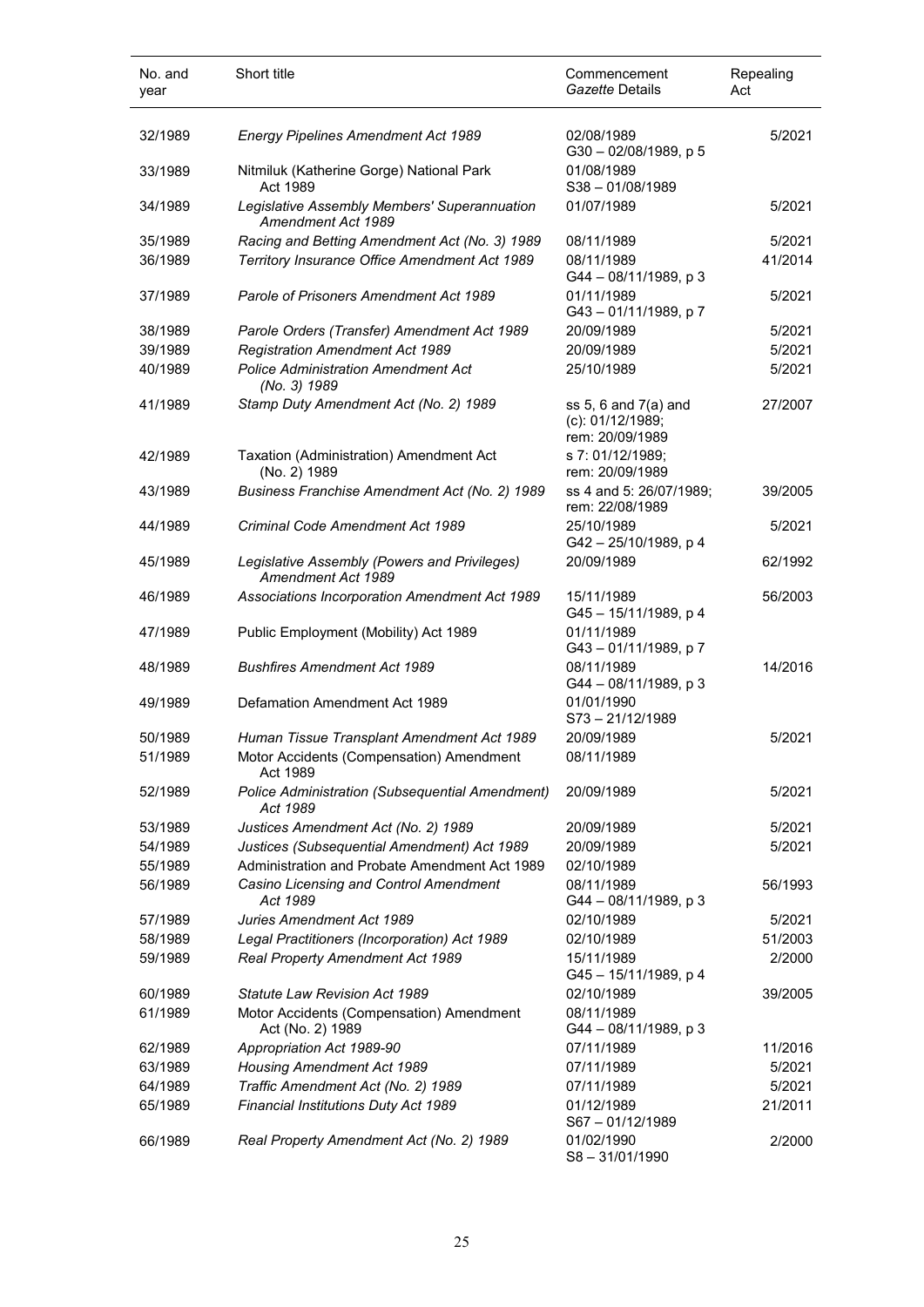| No. and<br>year | Short title                                                                   | Commencement<br>Gazette Details       | Repealing<br>Act |
|-----------------|-------------------------------------------------------------------------------|---------------------------------------|------------------|
| 67/1989         | Liquor Amendment Act 1989                                                     | 20/12/1989<br>G50-20/12/1989, p 8     | 29/2019          |
| 68/1989         | <b>Building Amendment Act 1989</b>                                            | 01/03/1991<br>S15-01/03/1991          | 29/1993          |
| 69/1989         | Sexual Offences (Evidence and Procedure)<br>Amendment Act 1989                | 12/12/1989                            | 5/2021           |
| 70/1989         | Community Welfare Amendment Act 1989                                          | 12/12/1989                            | 37/2007          |
| 71/1989         | Criminal Code Amendment Act (No. 2) 1989                                      | 12/12/1989                            | 5/2021           |
| 72/1989         | Water Supply and Sewerage Amendment<br>Act 1989                               | 02/01/1992<br>$S65 - 20/12/1991$      | 75/2000          |
| 73/1989         | <b>Instruments Amendment Act 1989</b>                                         | 01/02/1990<br>$G4 - 31/01/1990$ , p 3 | 30/2010          |
| 74/1989         | Land and Business Agents Amendment Act 1989                                   | 01/02/1990<br>$G4 - 31/01/1990$ , p 3 |                  |
| 75/1989         | Power and Water Authority Amendment Act 1989                                  | 02/01/1992<br>$S65 - 20/12/1991$      | 5/2021           |
| 76/1989         | Married Persons (Equality of Status) Act 1989                                 | 12/12/1989                            |                  |
| 77/1989         | <b>Planning Amendment Act 1989</b>                                            | 01/06/1990<br>S33-01/06/1990          | 85/1993          |
| 78/1989         | Miscellaneous Acts Amendment (Aboriginal<br>Community Living Areas) Act 1989  | 01/03/1990<br>S12-28/02/1990          |                  |
| 79/1989         | Crown Lands Amendment Act 1989                                                | 01/03/1990<br>S12-28/02/1990          | 18/1992          |
| 80/1989         | Stock Diseases Amendment Act 1989                                             | 01/01/1990                            | 36/2008          |
| 81/1989         | Legislative Assembly (Powers and Privileges)<br>Amendment Act (No. 2) 1989    | 22/12/1989                            | 62/1992          |
| 82/1989         | Hire-Purchase Amendment Act 1989                                              | 18/07/1990<br>G28-18/07/1990, p 2     | 9/1996           |
| 83/1989         | <b>Crimes Compensation Amendment Act 1989</b>                                 | 01/08/1990<br>S47-01/08/1990          | 15/2006          |
| 84/1989         | Criminal Law (Conditional Release of Offenders)<br>Amendment Act (No. 2) 1989 | 01/08/1990                            | 39/1995          |
| 85/1989         | Registration of Interests in Motor Vehicles and<br>Other Goods Act 1989       | 10/03/1990<br>S14-09/03/1990          | 30/2010          |
|                 | 1990                                                                          |                                       |                  |
| 1/1990          | <b>Brands Amendment Act 1990</b>                                              | 09/05/1990<br>G18-09/05/1990, p 5     | 36/2008          |
| 2/1990          | <b>Stock Diseases Amendment Act 1990</b>                                      | 09/05/1990<br>G18-09/05/1990, p 5     |                  |
| 3/1990          | Brands Amendment Act (No. 2) 1990                                             | 09/05/1990                            |                  |
| 4/1990          | Pet Meat Amendment Act 1990                                                   | 09/05/1990                            | 54/1996          |
| 5/1990          | Summary Offences Amendment Act 1990                                           | 02/04/1990                            |                  |
| 6/1990          | Exotic Diseases (Animals) Compensation<br>Amendment Act 1990                  | 09/05/1990                            | 36/2008          |
| 7/1990          | <b>Stock Routes and Travelling Stock Amendment</b><br>Act 1990                | 09/05/1990                            | 36/2008          |
| 8/1990          | Stock (Artificial Breeding) Amendment Act 1990                                | 09/05/1990                            | 100/1998         |
| 9/1990          | Supreme Court Amendment Act 1990                                              | 02/04/1990                            |                  |
| 10/1990         | Abattoirs and Slaughtering Amendment Act 1990                                 | 09/05/1990                            | 54/1996          |
| 11/1990         | Lotteries and Gaming Amendment Act 1990                                       | 30/05/1990<br>G21-30/05/1990, p 2     | 56/1993          |
| 12/1990         | Crime Victims Advisory Committee Act 1990                                     | 01/08/1990<br>S47-01/08/1990          | 16/20006         |
| 13/1990         | Plumbers and Drainers Licensing (Validation)<br>Act 1990                      | 12/04/1990                            |                  |
| 14/1990         | Criminal Law (Conditional Release of Offenders)<br>Amendment Act 1990         | 09/10/1991<br>G40 - 09/10/1991, p 4   | 39/1995          |
| 15/1990         | Misuse of Drugs Act 1990                                                      | 01/11/1990<br>G40 - 10/10/1990, p 3   |                  |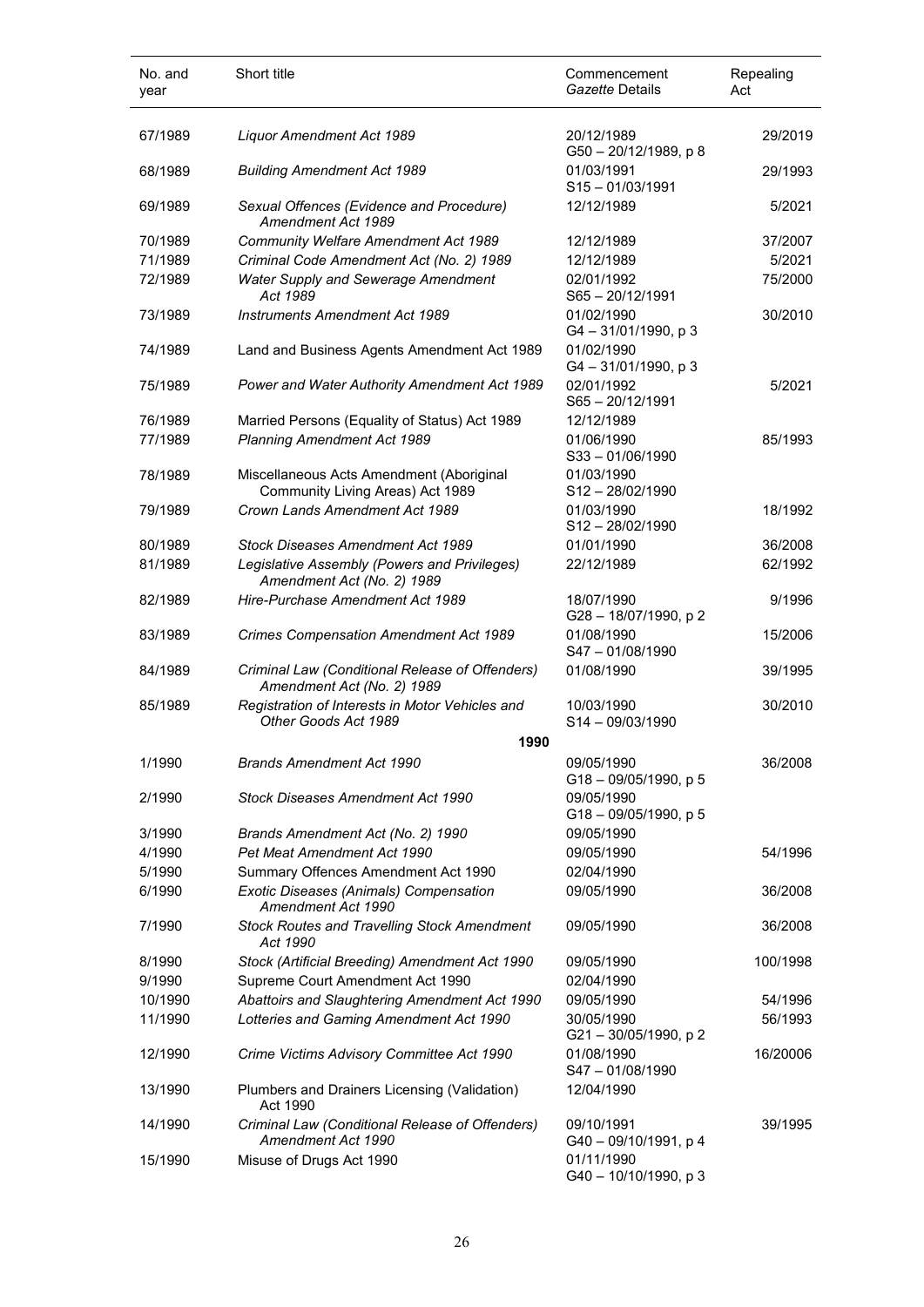| No. and<br>year | Short title                                                            | Commencement<br>Gazette Details                                                                       | Repealing<br>Act |
|-----------------|------------------------------------------------------------------------|-------------------------------------------------------------------------------------------------------|------------------|
| 16/1990         | Crimes (Forfeiture of Proceeds) Amendment<br>Act 1990                  | 01/11/1990                                                                                            | 35/2002          |
| 17/1990         | Criminal Code Amendment Act 1990                                       | 01/11/1990                                                                                            |                  |
| 18/1990         | Poisons and Dangerous Drugs Amendment<br>Act 1990                      | 01/11/1990                                                                                            | 13/2013          |
| 19/1990         | Police Administration Amendment Act 1990                               | 01/11/1990                                                                                            |                  |
| 20/1990         | Litter Amendment Act 1990                                              | 22/06/1990<br>$S37 - 22/06/1990$                                                                      |                  |
| 21/1990         | Stamp Duty Amendment Act 1990                                          | 01/01/1991<br>$S76 - 21/12/1990$                                                                      | 27/2007          |
| 22/1990         | Taxation (Administration) Amendment Act 1990                           | 01/01/1991                                                                                            |                  |
| 23/1990         | Energy Pipelines Amendment Act 1990                                    | 25/07/1990<br>G29-25/07/1990, p2                                                                      |                  |
| 24/1990         | Juvenile Justice Amendment Act 1990                                    | 07/06/1990                                                                                            | 32/2005          |
| 25/1990         | Listening Devices Act 1990                                             | 09/07/1990<br>$S42 - 06/07/1990$                                                                      | 56/2000          |
| 26/1990         | <b>Financial Administration and Audit Amendment</b><br>Act 1990        | 01/07/1990                                                                                            | 4/1995           |
| 27/1990         | Territory Parks and Wildlife Conservation<br>Amendment Act 1990        | 17/06/1992<br>G24 - 17/06/1992, p 5                                                                   |                  |
| 28/1990         | Grain Marketing Amendment Act 1990                                     | 01/07/1990                                                                                            | 34/1996          |
| 29/1990         | Director of Public Prosecutions (Consequential<br>Amendments) Act 1990 | 21/01/1991                                                                                            | 39/2005          |
| 30/1990         | Legal Aid Act 1990                                                     | 01/07/1990<br>$S40 - 29/06/1990$                                                                      |                  |
| 31/1990         | Local Court (Consequential Amendments)<br>Act 1990                     | s 5: 11/06/1990;<br>rem: 01/01/1991                                                                   | 39/2005          |
| 32/1990         | Ozone Protection Act 1990                                              | 01/01/1991<br>S76-21/12/1990                                                                          | 71/1998          |
| 33/1990         | <b>Statute Law Revision Act 1990</b>                                   | 11/06/1990                                                                                            | 39/2005          |
| 34/1990         | Supply Act 1990-91                                                     | 01/07/1990                                                                                            | 34/1990          |
| 35/1990         | Director of Public Prosecutions Act 1990                               | 21/01/1991<br>G2-16/01/1991, p9                                                                       |                  |
| 36/1990         | Evidence Amendment Act 1990                                            | 09/07/1990<br>$S42 - 06/07/1990$                                                                      |                  |
| 37/1990         | Mine Management Act 1990                                               | 24/12/1992<br>S66 - 24/12/1992                                                                        | 43/2001          |
| 38/1990         | Legal Practitioners Amendment Act 1990                                 | 22/06/1990                                                                                            | 38/2006          |
| 39/1990         | Racing and Betting Amendment Act 1990                                  | 26/09/1990<br>G38-26/09/1990, p3                                                                      |                  |
| 40/1990         | Trade Measurement Act 1990                                             | 31/05/1991<br>S27-31/05/1991                                                                          | 6/2010           |
| 41/1990         | Trade Measurement Administration Act 1990                              | 31/05/1991<br>S27-31/05/1991                                                                          | 6/2010           |
| 42/1990         | Electoral Amendment Act 1990                                           | 15/08/1990                                                                                            | 37/1995          |
| 43/1990         | Legal Practitioners Amendment Act (No. 2) 1990                         | 01/09/1990                                                                                            | 38/2006          |
| 44/1990         | Land and Business Agents Amendment Act 1990                            | ss 4 and 18 - 20:<br>01/01/1992<br>G44 - 06/11/1991, p 3;<br>rem: 21/11/1990<br>G46 - 21/11/1990, p 3 |                  |
| 45/1990         | Petroleum Amendment Act 1990                                           | 14/11/1990<br>G45-14/11/1990, p 4                                                                     |                  |
| 46/1990         | <b>Business Franchise Amendment Act 1990</b>                           | 21/08/1990                                                                                            | 39/2005          |
| 47/1990         | Taxation (Administration) Amendment Act<br>(No. 2) 1990                | 20/09/1990                                                                                            |                  |
| 48/1990         | Appropriation Act 1990-91                                              | 04/10/1990                                                                                            | 11/2016          |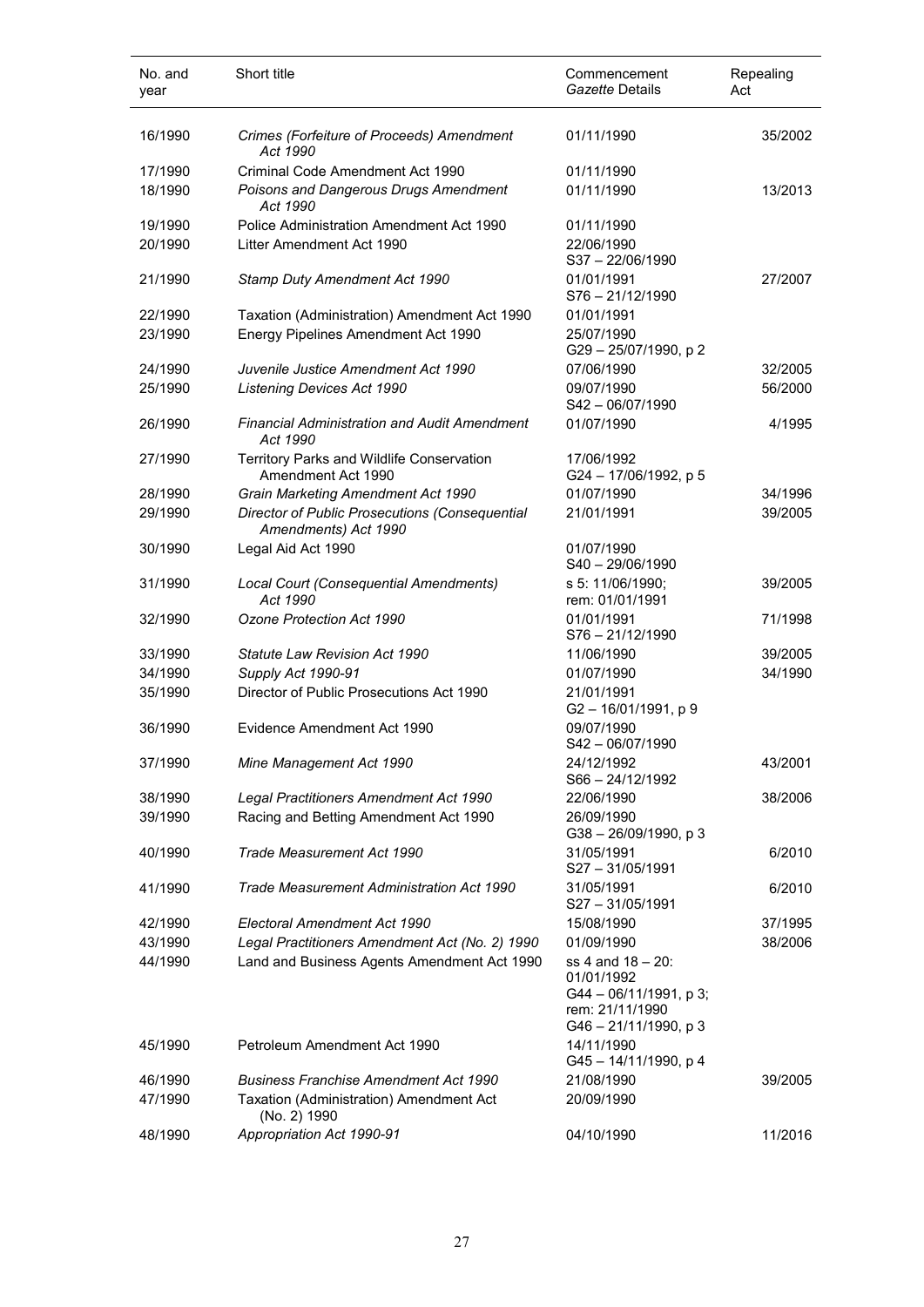| No. and<br>year | Short title                                                             | Commencement<br>Gazette Details                                                                                                                                                                                                                                                                                                                                                                                                                                                                                                  | Repealing<br>Act |
|-----------------|-------------------------------------------------------------------------|----------------------------------------------------------------------------------------------------------------------------------------------------------------------------------------------------------------------------------------------------------------------------------------------------------------------------------------------------------------------------------------------------------------------------------------------------------------------------------------------------------------------------------|------------------|
| 49/1990         | Consumer Affairs and Fair Trading Act 1990                              | ss 1 – 96, 123, 124,<br>239, Sch. 2, paras 1, 3,<br>5 and 6: 01/04/1991<br>$S20 - 28/03/1991;$<br>$ss 226 - 231$ :<br>01/04/1992<br>G12-25/03/1992, p 2;<br>ss 97 - 113:<br>01/07/1992<br>G23 - 10/06/1992, p 3;<br>Sch. 2, para 2:<br>09/09/1992<br>G36 - 09/09/1992, p 3;<br>ss 125 - 175, 177 -<br>184 and Sch. 2, para 4:<br>14/12/1992<br>G49-09/12/1992, p 6;<br>s 176: 26/02/1993<br>$S19 - 26/02/1993;$<br>ss 114 - 122:<br>01/05/1993<br>G17 - 28/04/1993, p 2;<br>ss 185 – 225:<br>01/07/1995<br>G26 - 28/06/1995, p 2 |                  |
| 50/1990         | Summary Offences Amendment Act (No. 2) 1990                             | 01/02/1991<br>$G3 - 23/01/1991$ , p 3                                                                                                                                                                                                                                                                                                                                                                                                                                                                                            |                  |
| 51/1990         | Territory Parks and Wildlife Conservation<br>Amendment Act (No. 2) 1990 | 15/01/1990                                                                                                                                                                                                                                                                                                                                                                                                                                                                                                                       |                  |
| 52/1990         | Supreme Court Amendment Act (No. 2) 1990                                | 01/02/1991<br>$S4 - 30/01/1991$                                                                                                                                                                                                                                                                                                                                                                                                                                                                                                  |                  |
| 53/1990         | Supreme Court (Judges Long Leave Payments)<br>Amendment Act 1990        | 15/10/1990                                                                                                                                                                                                                                                                                                                                                                                                                                                                                                                       |                  |
| 54/1990         | Mine Management Amendment Act 1990                                      | 24/12/1992                                                                                                                                                                                                                                                                                                                                                                                                                                                                                                                       | 43/2001          |
| 55/1990         | Debits Tax Act 1990                                                     | 01/01/1991                                                                                                                                                                                                                                                                                                                                                                                                                                                                                                                       | 21/2011          |
| 56/1990         | Corporations (Northern Territory) Act 1990                              | 01/01/1991<br>$S76 - 21/12/1990$                                                                                                                                                                                                                                                                                                                                                                                                                                                                                                 | 19/2001          |
| 57/1990         | Associations Incorporation Amendment Act 1990                           | 01/01/1991                                                                                                                                                                                                                                                                                                                                                                                                                                                                                                                       | 56/2003          |
| 58/1990         | <b>Business Names Amendment Act 1990</b>                                | 01/01/1991                                                                                                                                                                                                                                                                                                                                                                                                                                                                                                                       | 1/2007           |
| 59/1990         | Corporations (Consequential Amendments)<br>Act 1990                     | 01/01/1991                                                                                                                                                                                                                                                                                                                                                                                                                                                                                                                       | 19/2001          |
| 60/1990         | Food Amendment Act 1990                                                 | 31/05/1991                                                                                                                                                                                                                                                                                                                                                                                                                                                                                                                       | 20/2004          |
| 61/1990         | <b>Liquor Amendment Act 1990</b>                                        | 14/12/1990                                                                                                                                                                                                                                                                                                                                                                                                                                                                                                                       | 29/2019          |
| 62/1990         | Liquor Amendment Act (No. 2) 1990                                       | 20/02/1991<br>G7-20/02/1991, p2                                                                                                                                                                                                                                                                                                                                                                                                                                                                                                  | 29/2019          |
| 63/1990         | Juries Amendment Act 1990                                               | 14/12/1990                                                                                                                                                                                                                                                                                                                                                                                                                                                                                                                       |                  |
|                 | 1991                                                                    |                                                                                                                                                                                                                                                                                                                                                                                                                                                                                                                                  |                  |
| 1/1991          | Criminal Code Amendment Act 1991                                        | 22/02/1991                                                                                                                                                                                                                                                                                                                                                                                                                                                                                                                       |                  |
| 2/1991          | Housing Amendment Act 1991                                              | 22/02/1991                                                                                                                                                                                                                                                                                                                                                                                                                                                                                                                       |                  |
| 3/1991          | <b>Building Societies Amendment Act 1991</b>                            | 28/03/1991<br>S20-28/03/1991                                                                                                                                                                                                                                                                                                                                                                                                                                                                                                     | 41/1998          |
| 4/1991          | <b>Commercial Arbitration Amendment Act 1991</b>                        | 01/04/1991<br>S19-25/03/1991                                                                                                                                                                                                                                                                                                                                                                                                                                                                                                     | 23/2011          |
| 5/1991          | Dog Act Repeal Act 1991                                                 | 03/04/1992<br>S21-03/04/1992                                                                                                                                                                                                                                                                                                                                                                                                                                                                                                     | 57/1995          |
| 6/1991          | Law Reform (Miscellaneous Provisions)<br>Amendment Act 1991             | 03/04/1992                                                                                                                                                                                                                                                                                                                                                                                                                                                                                                                       |                  |
| 7/1991          | Lotteries and Gaming Amendment Act 1991                                 | 07/03/1991                                                                                                                                                                                                                                                                                                                                                                                                                                                                                                                       | 56/1993          |
| 8/1991          | Motor Accidents (Compensation) Amendment<br>Act 1991                    | 01/07/1990                                                                                                                                                                                                                                                                                                                                                                                                                                                                                                                       |                  |
| 9/1991          | Territory Insurance Office Amendment Act 1991                           | 01/07/1990                                                                                                                                                                                                                                                                                                                                                                                                                                                                                                                       | 41/2014          |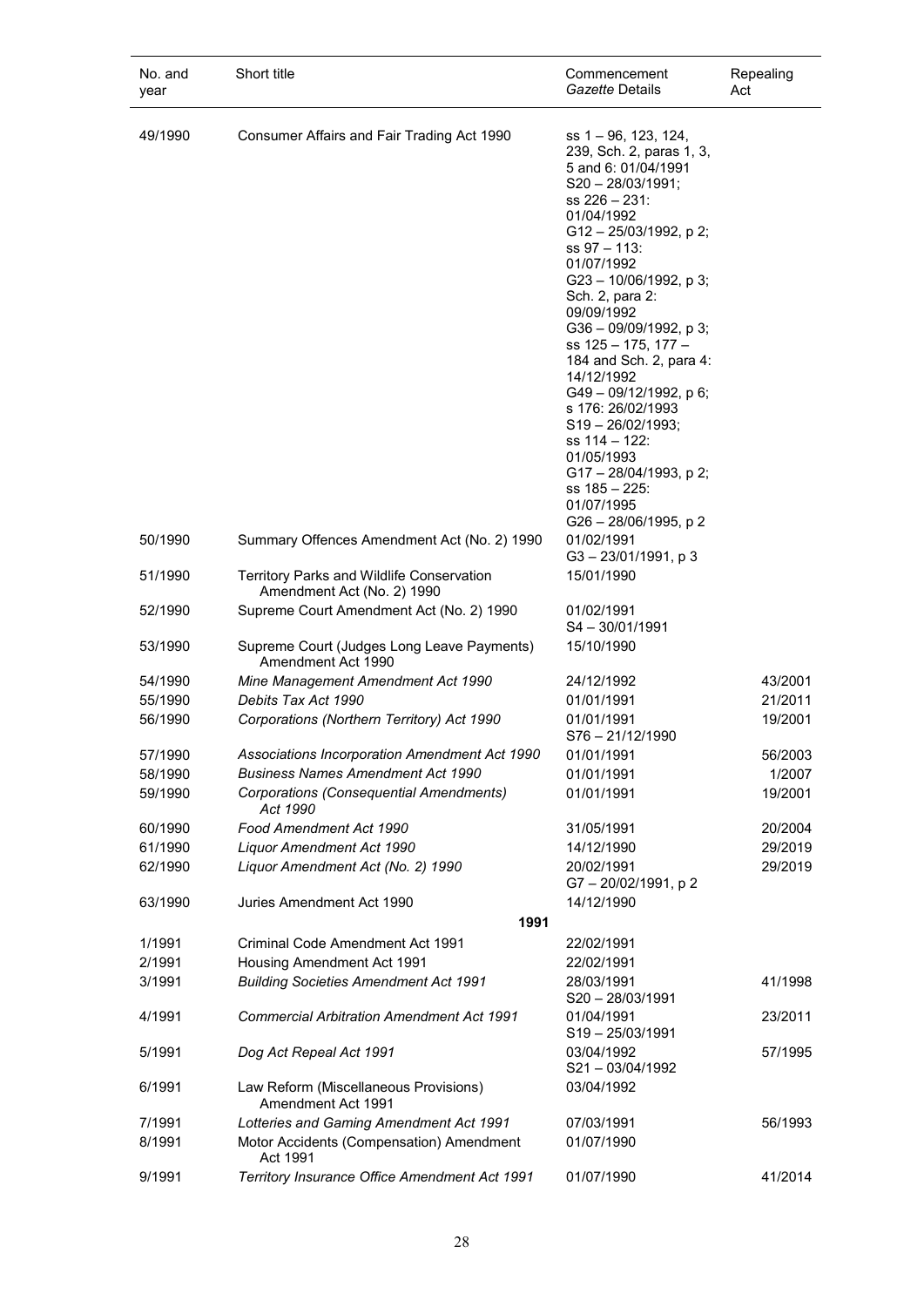| No. and<br>year | Short title                                                         | Commencement<br>Gazette Details                                                                         | Repealing<br>Act     |
|-----------------|---------------------------------------------------------------------|---------------------------------------------------------------------------------------------------------|----------------------|
| 10/1991         | Unit Titles Amendment Act 1991                                      | 10/04/1991                                                                                              |                      |
| 11/1991         | Work Health Amendment Act 1991                                      | G14-09/04/1991, p 5<br>ss 17 and 20:<br>01/07/1991;<br>ss 21 and 22:<br>24/12/1992<br>S66 - 24/12/1992; |                      |
| 12/1991         | Statute Law Revision (Registration of Instruments)<br>Act 1991      | rem: 07/03/1991<br>31/05/1991                                                                           | 33/2019              |
| 13/1991         | <b>Liquor Amendment Act 1991</b>                                    | 01/07/1991                                                                                              | 29/2019              |
| 14/1991         | <b>Public Service Amendment Act 1991</b>                            | 01/07/1991                                                                                              | 11/1993              |
| 15/1991         | Racing and Betting Amendment Act 1991                               | 01/07/1991                                                                                              |                      |
| 16/1991         | Racing Commission Act 1991                                          | 01/07/1991                                                                                              | 48/1993              |
| 17/1991         | Racing, Gaming and Liquor Commission Act<br>Repeal Act 1991         | 01/07/1991                                                                                              | 12/2003              |
| 18/1991         | Taxation (Administration) Amendment Act 1991                        | 03/06/1991                                                                                              |                      |
| 19/1991         | <b>Totalizator Administration and Betting Amendment</b><br>Act 1991 | 01/07/1991                                                                                              | 14/2000              |
| 20/1991         | Casino Licensing and Control Amendment<br>Act 1991                  | 01/07/1991                                                                                              | 56/1993              |
| 21/1991         | Lotteries and Gaming Amendment Act<br>(No. 2) 1991                  | 01/07/1991                                                                                              | 56/1993              |
| 22/1991         | Pay-roll Tax Amendment Act 1991                                     | 01/07/1991                                                                                              | 118/2009             |
| 23/1991         | <b>Business Franchise Amendment Act 1991</b>                        | 01/07/1991                                                                                              | 39/2005              |
| 24/1991         | Financial Institutions Duty Amendment Act 1991                      | 01/07/1991                                                                                              | 24/2011              |
| 25/1991         | Stamp Duty Amendment Act 1991                                       | s 5(p): 01/07/1992;<br>rem: 01/07/1991                                                                  | 27/2007              |
| 26/1991         | Supply Act 1991-92                                                  | 01/07/1991                                                                                              | 26/1991              |
| 27/1991         | <b>Mining Amendment Act 1991</b>                                    | 17/06/1991                                                                                              | 27/2010              |
| 28/1991         | <b>Territory Loans Management Corporation</b><br>Amendment Act 1991 | 17/06/1991                                                                                              | $S7 -$<br>01/02/1994 |
| 29/1991         | <b>Remuneration Tribunal Amendment Act 1991</b>                     | 01/07/1991<br>$S35 - 01/07/1991$                                                                        | 07/2006              |
| 30/1991         | Motor Vehicles Amendment Act 1991                                   | 27/10/1992                                                                                              |                      |
| 31/1991         | <b>Statute Law Revision Act 1991</b>                                | 25/06/1991                                                                                              | 39/2005              |
| 32/1991         | Real Property Amendment Act 1991                                    | 01/10/1991<br>S49-01/10/1991                                                                            | 02/2000              |
| 33/1991         | Real Property (Consequential Amendments)<br>Act 1991                | 01/10/1991<br>S49-01/10/1991                                                                            |                      |
| 34/1991         | Commercial Passenger (Road) Transport<br>Act 1991                   | 27/10/1992<br>G42-21/10/1992, p2                                                                        |                      |
| 35/1991         | Criminal Code Amendment Act (No. 2) 1991                            | 01/11/1991<br>$S58 - 01/11/1991$                                                                        |                      |
| 36/1991         | Crown Lands Amendment Act 1991                                      | 26/09/1991                                                                                              | 18/1992              |
| 37/1991         | Darwin Rates Amendment Act 1991                                     | 26/09/1991                                                                                              |                      |
| 38/1991         | De Facto Relationships Act 1991                                     | 01/10/1991                                                                                              |                      |
| 39/1991         | Heritage Conservation Act 1991                                      | 01/11/1991<br>$S58 - 01/11/1991$                                                                        | 34/2011              |
| 40/1991         | Justices Amendment Act 1991                                         | s 7: 01/01/1992;<br>rem: 01/11/1991<br>$S58 - 01/11/1991$                                               |                      |
| 41/1991         | Justices Amendment Act (No. 2) 1991                                 | 01/01/1992<br>$S65 - 20/12/1991$                                                                        |                      |
| 42/1991         | Justices of the Peace Act 1991                                      | 01/01/1992<br>G50 - 18/12/1991, p 3                                                                     |                      |
| 43/1991         | Juvenile Justice Amendment Act 1991                                 | 01/01/1992<br>S63-16/12/1991                                                                            | 32/2005              |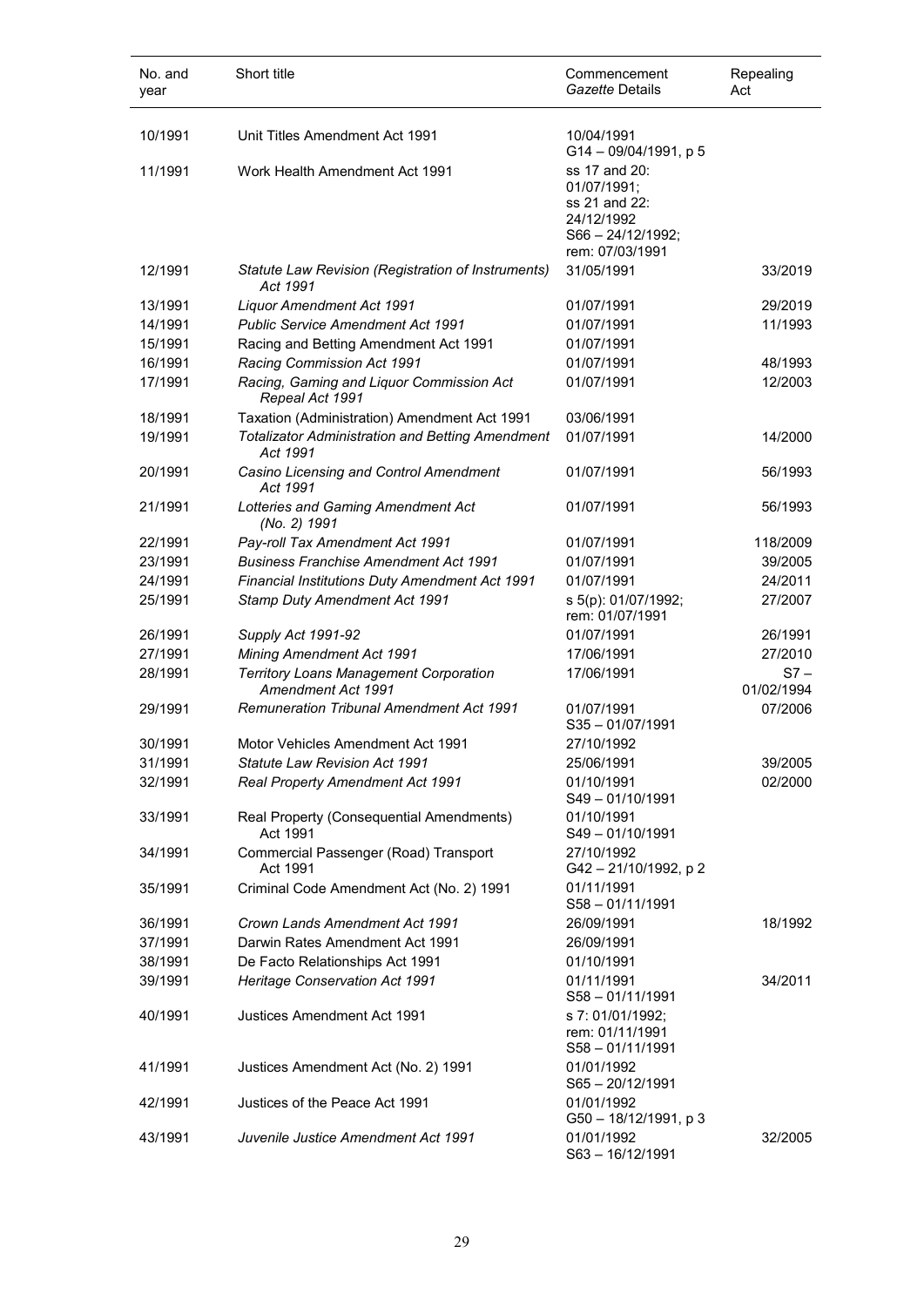| No. and<br>year | Short title                                                         | Commencement<br>Gazette Details     | Repealing<br>Act |
|-----------------|---------------------------------------------------------------------|-------------------------------------|------------------|
| 44/1991         | Law Reform (Miscellaneous Provisions)<br>Amendment Act (No. 2) 1991 | 01/01/1992<br>S63-16/12/1991        |                  |
| 45/1991         | Local Government Amendment Act 1991                                 | 26/09/1991                          | 83/1993          |
| 46/1991         | Local Government Amendment Act (No. 2) 1991                         | 03/04/1992<br>$S21 - 03/04/1992$    | 83/1993          |
| 47/1991         | Mining Amendment Act (No. 2) 1991                                   | 20/11/1991<br>G46-20/11/1991, p 5   | 27/2010          |
| 48/1991         | Motor Accidents (Compensation) Amendment<br>Act (No. 2) 1991        | 15/10/1991<br>S53-15/10/1991        |                  |
| 49/1991         | Oaths Amendment Act 1991                                            | 01/01/1992                          | 40/2010          |
| 50/1991         | Pastoral Leases (Rental) Act 1991                                   | 26/06/1991                          | 62/2001          |
| 51/1991         | Petroleum (Submerged Lands) Amendment<br>Act 1991                   | 18/12/1991<br>G50 - 18/12/1991, p 3 |                  |
| 52/1991         | Power and Water Authority Amendment Act 1991                        | 26/09/1991                          |                  |
| 53/1991         | Real Property Amendment Act (No. 2) 1991                            | 26/09/1991                          | 2/2000           |
| 54/1991         | <b>Registration Amendment Act 1991</b>                              | 01/01/1992<br>G49-11/12/1991, p4    |                  |
| 55/1991         | Registration (Consequential Amendments)<br>Act 1991                 | 01/01/1992                          | 39/2005          |
| 56/1991         | Valuation of Land Amendment Act 1991                                | 01/11/1991                          |                  |
| 57/1991         | Valuation of Land Amendment Act (No. 2) 1991                        | 26/09/1991                          |                  |
| 58/1991         | Water Supply and Sewerage Amendment<br>Act 1991                     | 26/09/1991                          | 75/2000          |
| 59/1991         | Work Health Amendment Act (No. 2) 1991                              | 15/10/1991<br>S53-15/10/1991        |                  |
| 60/1991         | Appropriation Act 1991-92                                           | 06/11/1991                          | 11/2016          |
| 61/1991         | Work Health Amendment Act (No. 3) 1991                              | 01/01/1992<br>G50 - 18/12/1991, p 3 |                  |
| 62/1991         | Northern Territory Employment and Training<br>Authority Act 1991    | 18/12/1991<br>G50 - 18/12/1991, p 7 | 51/1999          |
| 63/1991         | <b>Classification of Publications Amendment</b><br>Act 1991         | 12/08/1992<br>G32-12/08/1992, p 3   |                  |
| 64/1991         | <b>Education Amendment Act 1991</b>                                 | 18/12/1991                          | 28/2015          |
| 65/1991         | Film Classification Act Repeal Act 1991                             | 12/08/1992<br>G32-12/08/1992, p3    | 65/1991          |
| 66/1991         | <b>Listening Devices Amendment Act 1991</b>                         | 14/11/1991                          | 56/2000          |
| 67/1991         | Police Administration Amendment Act 1991                            | 14/11/1991                          |                  |
| 68/1991         | Supreme Court Amendment Act 1991                                    | 14/11/1991                          |                  |
| 69/1991         | Trustee Amendment Act 1991                                          | 16/12/1991<br>S63-16/12/1991        |                  |
| 70/1991         | Territory Insurance Office Amendment Act<br>(No. 2) 1991            | 06/12/1991                          | 41/2014          |
| 71/1991         | Education Amendment Act (No. 2) 1991                                | 20/12/1991<br>$S65 - 20/12/1991$    | 28/2015          |
| 72/1991         | Criminal Code Amendment Act (No. 3) 1991                            | 06/12/1991                          |                  |
| 73/1991         | Adoption of Children Amendment Act 1991                             | 22/04/1992<br>G16-22/04/1992, p 2   | 17/1994          |
| 74/1991         | Dental Amendment Act 1991                                           | 31/01/1992<br>S7-31/01/1992         | 21/2004          |
| 75/1991         | Dental (Consequential Amendments) Act 1991                          | 31/01/1992                          | 39/2005          |
| 76/1991         | Local Court Amendment Act 1991                                      | 01/02/1992<br>$S7 - 31/01/1992$     |                  |
| 77/1991         | Statute Law (Miscellaneous Amendments)<br>Act 1991                  | 16/12/1991                          |                  |
| 78/1991         | Stamp Duty Amendment Act (No. 2) 1991                               | 01/01/1992                          | 27/2007          |
| 79/1991         | Land and Business Agents Amendment Act 1991                         | 10/08/1992<br>S43-05/08/1992        |                  |
| 80/1991         | Taxation (Administration) Amendment Act<br>(No. 2) 1991             | 01/01/1992                          |                  |